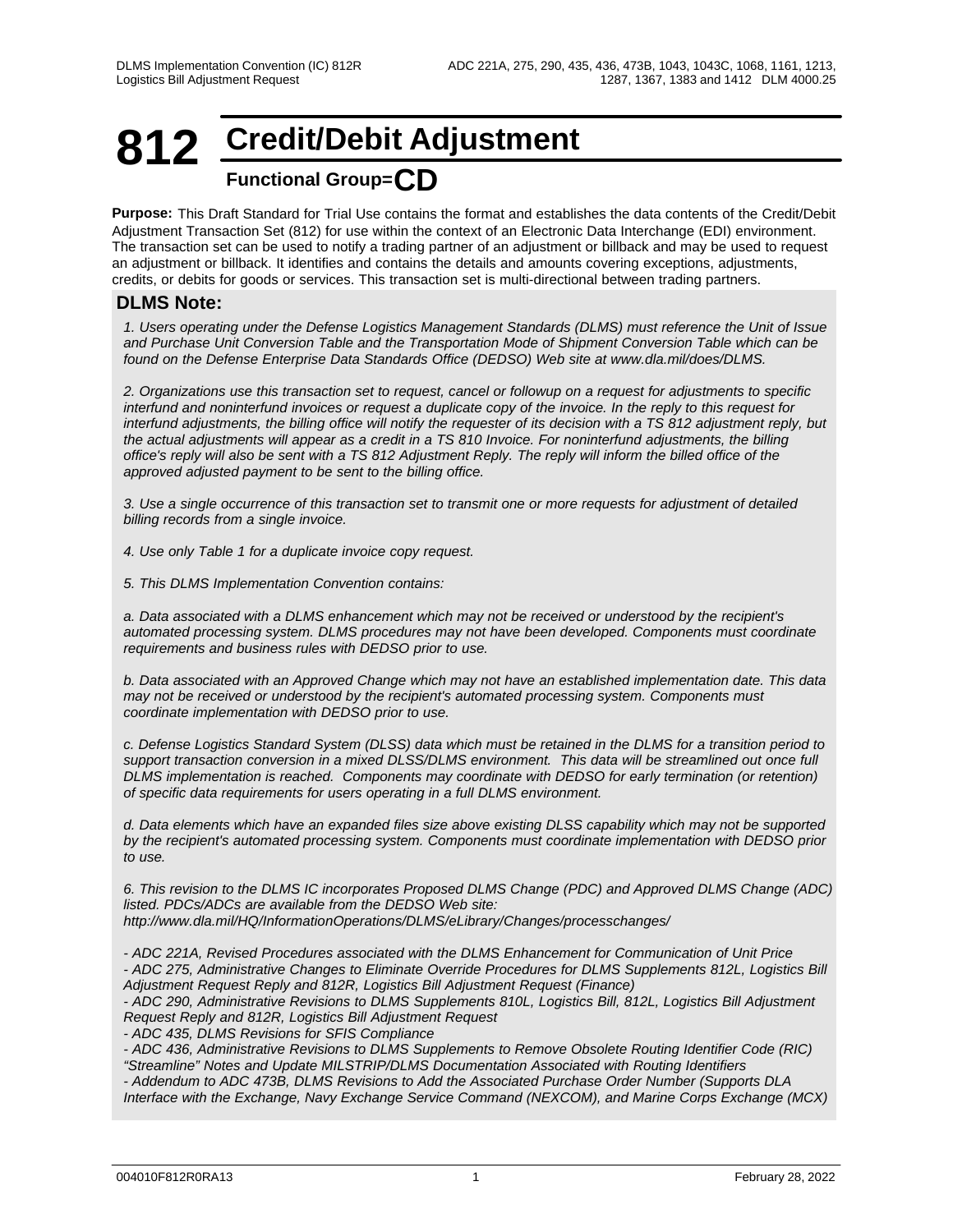*Non-Appropriated Funds (NAF) Activities and Non-DoD Customers)*

*- ADC 1043, DLMS Revisions for Department of Defense (DOD) Standard Line of Accounting (SLOA)/Accounting Classification*

*- ADC 1043C, Administrative Corrections for SLOA Data in the 810L Logistics Bill and other DLMS ICs*

*- ADC 1068, Enhanced Procedures for Requisitioning via DOD EMALL and GSA Internet Ordering: Component Verification of Funds Availability and Materiel Identification using the Supplier-Assigned Part Number and/or Supplier Commercial and Government Entity (CAGE) Code*

*- Organizational Name and Other Non-Substantive (Administrative) Updates Completed on March 25, 2015. - ADC 1161, Update uniform Procurement Instrument Identifier (PIID) numbering system in the Federal/DLMS Implementation Conventions and DLMS Manuals (Supply/Contract Administration)*

*- Administrative Update to Reflect Realignment to Recognize DLMS Program Office Completed on November 22, 2016*

*- ADC 1213, Clarification of Bill Numbers in DLMS*

*- Administrative Update to Reflect Realignment of DLMS Program Office to Enterprise Business Standards Office (EBSO) - Completed on October 30, 2018*

*- ADC 1287 DLMS Implementation Convention (IC) Revisions for Data Element Mapping (Form Stock Number and Manufacturer's Part Number), Removal of Plant Equipment Number, and Administrative Updates - ADC 1367, Administrative Update to Convert Federal Notes to DLMS Notes within DLMS Implementation Conventions* 

*- ADC 1383, Deletion of Unused Qualifier Related to Transportation/Method Codes*

*- Administrative Update to Reflect Realignment of Enterprise Business Standards Office (EBSO) to Defense Enterprise Data Standards Office (DEDSO) - Completed on February 28, 2022*

*- ADC 1412, Replacement of Data Universal Numbering System Number with Unique Entity Identifier and Electronic Funds Transfer Indicator to Wide Area Workflow*

## **Heading:**

| Pos                 | <u>ld</u>      | <b>Segment Name</b>                                        | <b>Req</b> | <b>Max Use</b> | <b>Repeat</b> | <b>Notes</b> | <b>Usage</b> |
|---------------------|----------------|------------------------------------------------------------|------------|----------------|---------------|--------------|--------------|
| 010                 | <b>ST</b>      | <b>Transaction Set Header</b>                              | M          |                |               |              | Must use     |
| 020                 | <b>BCD</b>     | <b>Beginning Credit/Debit</b><br>Adjustment                | M          |                |               | N1/020       | Must use     |
| $* 030$             | <b>CUR</b>     | Currency                                                   | O          | 1              |               |              | Not Used     |
| $* 040$             | N9             | Reference Identification                                   | $\circ$    | >1             |               |              | Not Used     |
| 050                 | <b>PER</b>     | Administrative<br><b>Communications Contact</b>            | O          | >1             |               |              | Used         |
| $* 060$             | <b>ITD</b>     | Terms of Sale/Deferred<br>Terms of Sale                    | O          | >1             |               |              | Not Used     |
| $* 070$             | <b>DTM</b>     | Date/Time Reference                                        | O          | >1             |               |              | Not Used     |
| $* 080$             | <b>FOB</b>     | F.O.B. Related Instructions                                | O          | 1              |               |              | Not Used     |
| $* 090$             | <b>SHD</b>     | Shipment Detail                                            | O          | >1             |               | N1/090       | Not Used     |
| $* 097$             | <b>SAC</b>     | Service, Promotion,<br>Allowance, or Charge<br>Information | O          | 25             |               |              | Not Used     |
| LOOP ID - N1        |                |                                                            |            |                | 200           |              |              |
| 100                 | N <sub>1</sub> | Name                                                       | M          | 1              |               |              | Must use     |
| $*110$              | N <sub>2</sub> | <b>Additional Name</b><br>Information                      | O          | 2              |               |              | Not Used     |
| $*120$              | N3             | Address Information                                        | O          | 2              |               |              | Not Used     |
| $*130$              | N4             | Geographic Location                                        | O          | 1              |               |              | Not Used     |
| $*140$              | N9             | Reference Identification                                   | O          | 12             |               |              | Not Used     |
| $*150$              | <b>PER</b>     | Administrative<br><b>Communications Contact</b>            | O          | 3              |               |              | Not Used     |
| $*152$              | <b>AMT</b>     | Monetary Amount                                            | O          | 10             |               |              | Not Used     |
| <b>LOOP ID - LM</b> |                |                                                            |            |                | 10            |              |              |
| 155                 | LM             | Code Source Information                                    | O          | 1              |               |              | Used         |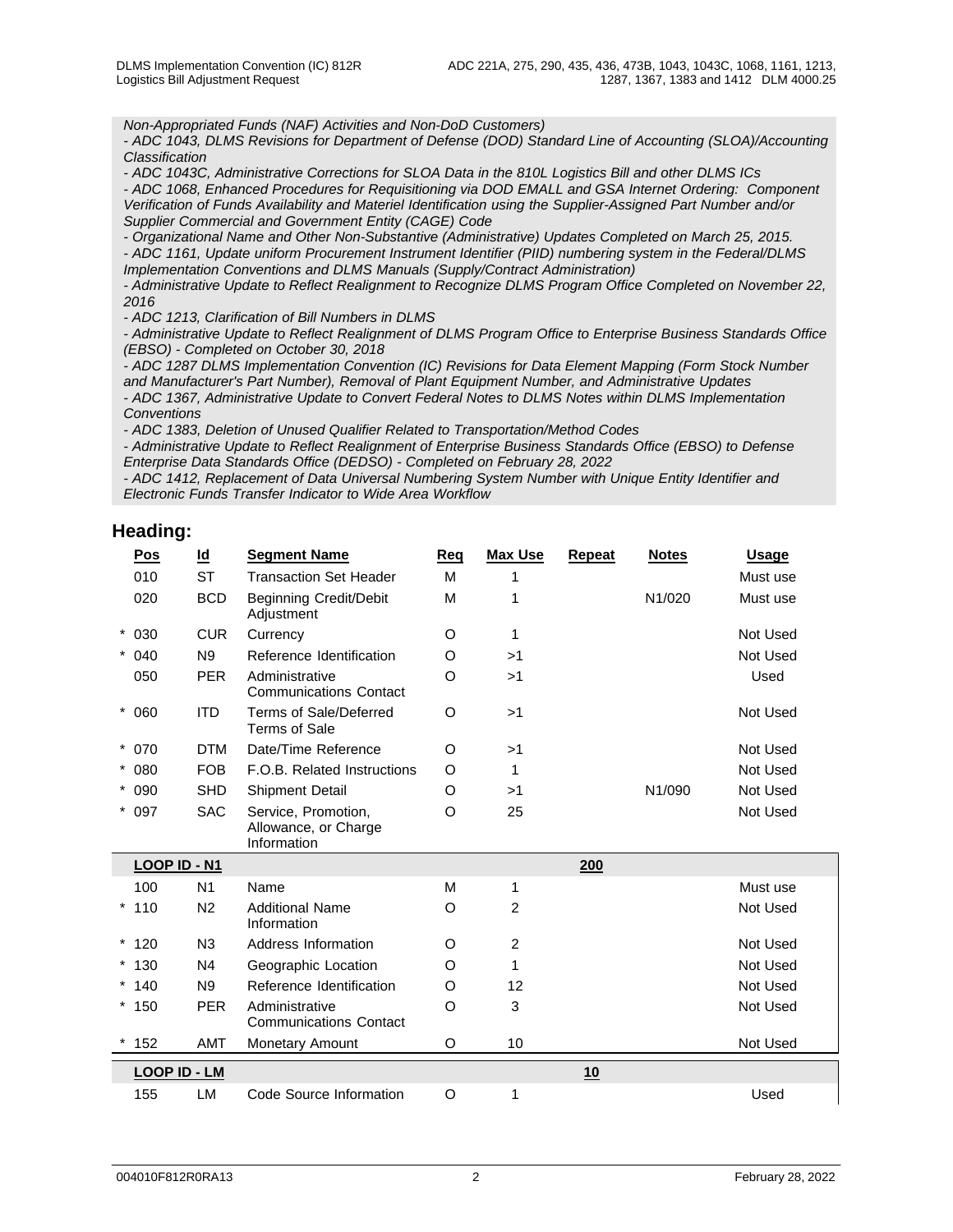| <u>Pos</u> | <u>ld</u>            | <b>Segment Name</b>                         | <u>Req</u> | <b>Max Use</b> | Repeat   | <b>Notes</b> | <u>Usage</u> |
|------------|----------------------|---------------------------------------------|------------|----------------|----------|--------------|--------------|
| 156        | LQ                   | <b>Industry Code</b>                        | М          | 100            |          |              | Must use     |
|            | <b>LOOP ID - FA1</b> |                                             |            |                | $\geq$ 1 |              |              |
| 160        | FA1                  | Type of Financial<br><b>Accounting Data</b> |            |                |          |              | Used         |
| 170        | FA <sub>2</sub>      | <b>Accounting Data</b>                      | M          | >′             |          |              | Must use     |

## **Detail:**

| Pos                 | $Id$            | <b>Segment Name</b>                                        | Req     | <b>Max Use</b> | Repeat   | <b>Notes</b> | <b>Usage</b> |
|---------------------|-----------------|------------------------------------------------------------|---------|----------------|----------|--------------|--------------|
|                     | LOOP ID - CDD   |                                                            |         |                | $\geq 1$ |              |              |
| 160                 | CDD             | Credit/Debit Adjustment<br>Detail                          | O       | 1              |          |              | Used         |
| 170                 | <b>LIN</b>      | Item Identification                                        | O       |                |          |              | Used         |
| 180                 | PO <sub>4</sub> | Item Physical Details                                      | O       |                |          |              | Not Used     |
| $\star$<br>190      | <b>SAC</b>      | Service, Promotion,<br>Allowance, or Charge<br>Information | O       | 25             |          |              | Not Used     |
| 200                 | N9              | Reference Identification                                   | O       | >1             |          |              | Used         |
| 204                 | <b>DTM</b>      | Date/Time Reference                                        | O       | 5              |          |              | Used         |
| <b>LOOP ID - LM</b> |                 |                                                            |         |                | 10       |              |              |
| 205                 | LM              | Code Source Information                                    | O       | 1              |          |              | Used         |
| 206                 | LQ              | <b>Industry Code</b>                                       | M       | 100            |          |              | Must use     |
|                     | * LOOP ID - N11 |                                                            |         |                | $\geq 1$ |              |              |
| $*210$              | N11             | <b>Store Number</b>                                        | $\circ$ | 1              |          |              | Not Used     |
| $*220$              | <b>AMT</b>      | Monetary Amount                                            | O       | 10             |          |              | Not Used     |
| $*230$              | <b>PCT</b>      | <b>Percent Amounts</b>                                     | O       | $\overline{a}$ |          |              | Not Used     |
| * LOOP ID - N1      |                 |                                                            |         |                | $\geq 1$ |              |              |
| $*240$              | N <sub>1</sub>  | Name                                                       | O       | 1              |          |              | Not Used     |
| $*250$              | <b>AMT</b>      | Monetary Amount                                            | O       | 10             |          |              | Not Used     |
| 260                 | <b>PCT</b>      | <b>Percent Amounts</b>                                     | O       | $\overline{a}$ |          |              | Not Used     |
| 270                 | <b>SE</b>       | <b>Transaction Set Trailer</b>                             | M       | 1              |          |              | Must use     |

## **Notes:**

1/020 BCD05 indicates whether the net of the detail is a credit or a debit.

1/090 SHD is used to indicate shipment detail relative to credit or debit of returned product.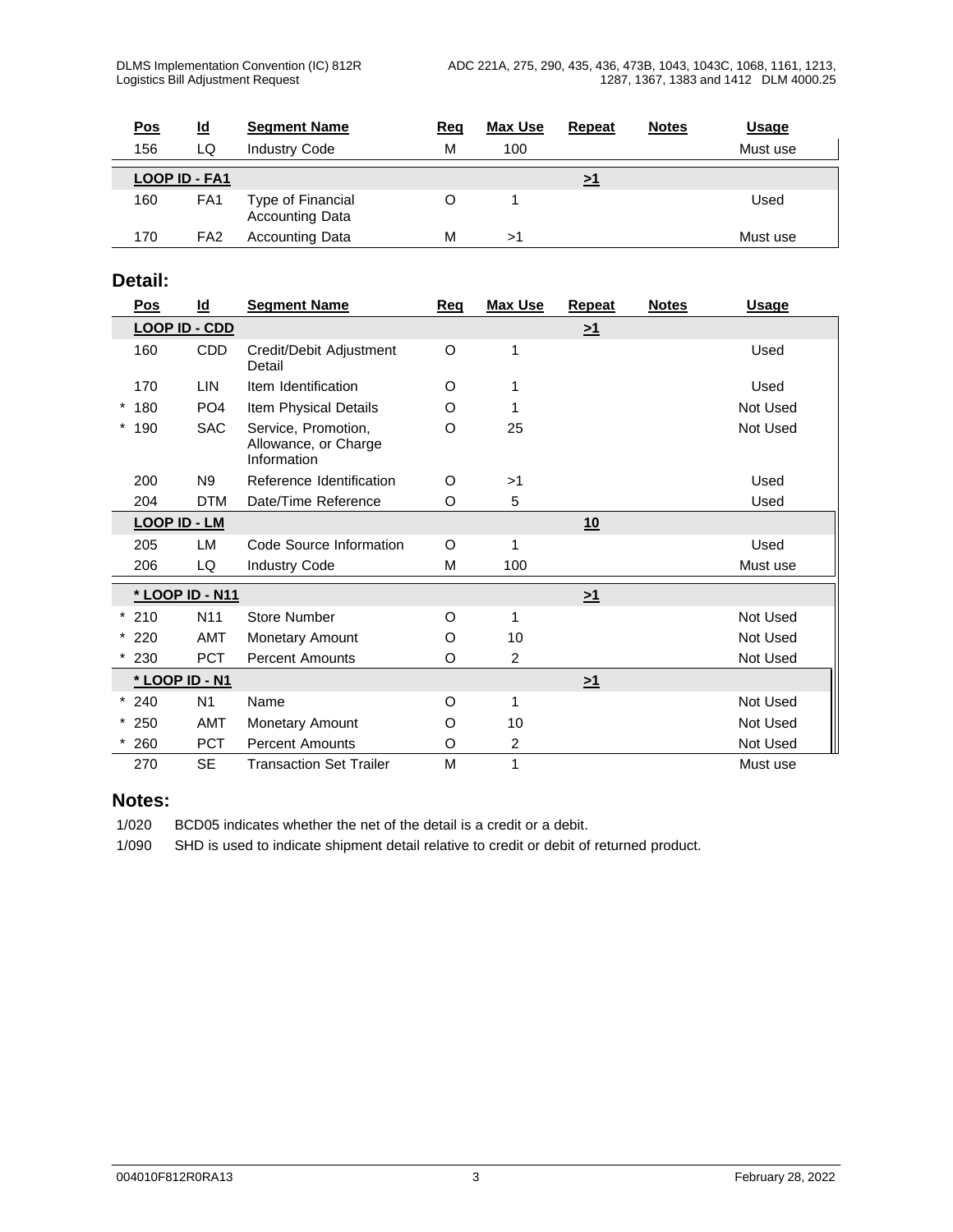## **ST Transaction Set Header Pos: 010 Max: 1 Pos: 010 Max: 1**

**Heading - Mandatory Loop: N/A Elements: 2**

#### **User Option (Usage):** Must use

**Purpose:** To indicate the start of a transaction set and to assign a control number

## **Semantics:**

1. The transaction set identifier (ST01) used by the translation routines of the interchange partners to select the appropriate transaction set definition (e.g., 810 selects the Invoice Transaction Set).

| $Ref$            | $\underline{\mathsf{Id}}$ | <b>Element Name</b>                                                                                                                                                | <u>Req</u> | <u>Type</u> | Min/Max | Usage    |
|------------------|---------------------------|--------------------------------------------------------------------------------------------------------------------------------------------------------------------|------------|-------------|---------|----------|
| ST <sub>01</sub> | 143                       | <b>Transaction Set Identifier Code</b>                                                                                                                             | М          | ID          | 3/3     | Must use |
|                  |                           | Description: Code uniquely identifying a Transaction Set                                                                                                           |            |             |         |          |
|                  |                           | Code Name<br>812<br>Credit/Debit Adjustment                                                                                                                        |            |             |         |          |
| ST <sub>02</sub> | 329                       | <b>Transaction Set Control Number</b>                                                                                                                              | м          | AN.         | 4/9     | Must use |
|                  |                           |                                                                                                                                                                    |            |             |         |          |
|                  |                           | <b>Description:</b> Identifying control number that must be unique within the transaction set<br>functional group assigned by the originator for a transaction set |            |             |         |          |
|                  |                           | <b>DLMS Note:</b> A unique number assigned by the originator of the transaction set, or the<br>originator's application program.                                   |            |             |         |          |
|                  |                           |                                                                                                                                                                    |            |             |         |          |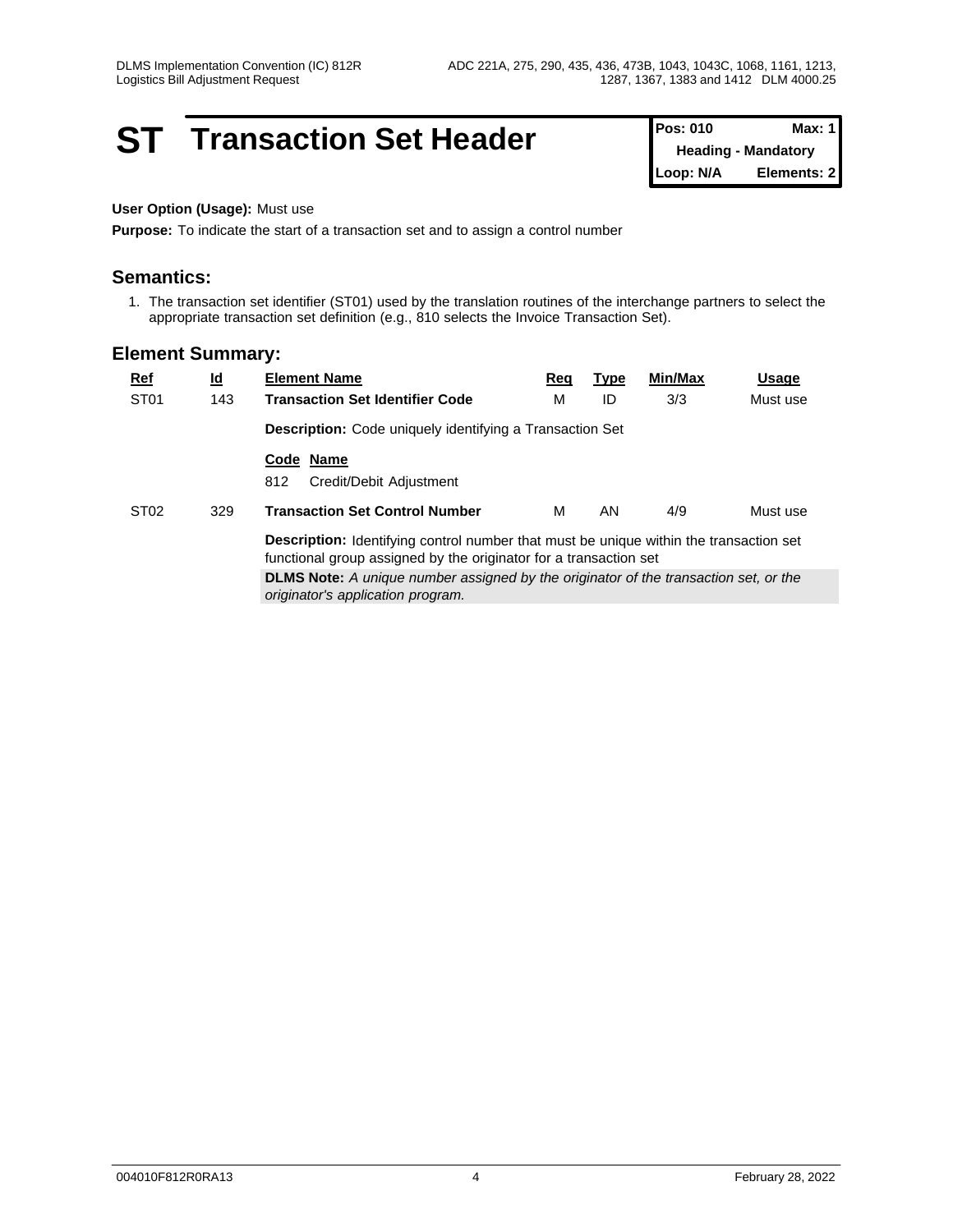**Pos: 020** 

**Heading - Mandatory**

**Elements: 9** 

## **BCD Beginning Credit/Debit** Pos: 020 Max: 1 Adjustment **Adjustment**

### **User Option (Usage):** Must use

**Purpose:** To transmit identifying dates and numbers for the transaction set and indicate the monetary value to the receiver of the transaction

## **Syntax Rules:**

- 1. R071014 At least one of BCD07, BCD10 or BCD14 is required.
- 2. P1314 If either BCD13 or BCD14 is present, then the other is required.

## **Semantics:**

- 1. BCD01 is the credit/debit adjustment date.
- 2. BCD04 is the net amount of this complete transaction.
- 3. BCD06 is the invoice date.
- 4. BCD09 is the purchase order date.

## **Comments:**

- 1. If using BCD07 or BCD10, do not use BCD14 to identify invoice number or purchase order number.
- 2. For BCD11, only codes 00, 05, 06, 07, and 15 are permitted to be used.

| Ref               | $\underline{\mathsf{Id}}$ |                                                                                 | <b>Element Name</b>                                                               | Req | <b>Type</b> | Min/Max | <b>Usage</b> |  |  |
|-------------------|---------------------------|---------------------------------------------------------------------------------|-----------------------------------------------------------------------------------|-----|-------------|---------|--------------|--|--|
| BCD <sub>01</sub> | 373                       | <b>Date</b>                                                                     |                                                                                   | M   | DT          | 8/8     | Must use     |  |  |
|                   |                           |                                                                                 | <b>Description:</b> Date expressed as CCYYMMDD                                    |     |             |         |              |  |  |
|                   |                           |                                                                                 | DLMS Note: 1. Express the originating activity's date of request submission.      |     |             |         |              |  |  |
|                   |                           |                                                                                 | 2. DLMS enhancement; see introductory DLMS note 5a                                |     |             |         |              |  |  |
| BCD <sub>02</sub> | 475                       |                                                                                 | <b>Credit/Debit Adjustment Number</b>                                             | М   | AN          | 1/22    | Must use     |  |  |
|                   |                           |                                                                                 | <b>Description:</b> Number assigned by issuer of a credit or debit memo           |     |             |         |              |  |  |
|                   |                           |                                                                                 | DLMS Note: 1. Use Code "Z" for this data element when no other data code applies. |     |             |         |              |  |  |
|                   |                           |                                                                                 | 2. DLMS enhancement; see introductory DLMS note 5a.                               |     |             |         |              |  |  |
| BCD <sub>03</sub> | 305                       |                                                                                 | <b>Transaction Handling Code</b>                                                  | М   | ID          | 1/2     | Must use     |  |  |
|                   |                           |                                                                                 | <b>Description:</b> Code designating the action to be taken by all parties        |     |             |         |              |  |  |
|                   |                           |                                                                                 | Code Name                                                                         |     |             |         |              |  |  |
|                   |                           | H                                                                               | <b>Notification Only</b>                                                          |     |             |         |              |  |  |
|                   |                           |                                                                                 | <b>DLMS Note:</b>                                                                 |     |             |         |              |  |  |
|                   |                           |                                                                                 | 1. Use to identify a request for an information copy of an invoice.               |     |             |         |              |  |  |
|                   |                           |                                                                                 | 2. DLMS enhancement; see introductory DLMS note 5a.                               |     |             |         |              |  |  |
|                   |                           | Τ<br>Adjustment Requested                                                       |                                                                                   |     |             |         |              |  |  |
|                   |                           | <b>DLMS Note:</b><br>1. Use to identify a request for adjustment of an invoice. |                                                                                   |     |             |         |              |  |  |
|                   |                           |                                                                                 |                                                                                   |     |             |         |              |  |  |
|                   |                           |                                                                                 |                                                                                   |     |             |         |              |  |  |
|                   |                           | 2. DLMS enhancement; see introductory DLMS note 5a.                             |                                                                                   |     |             |         |              |  |  |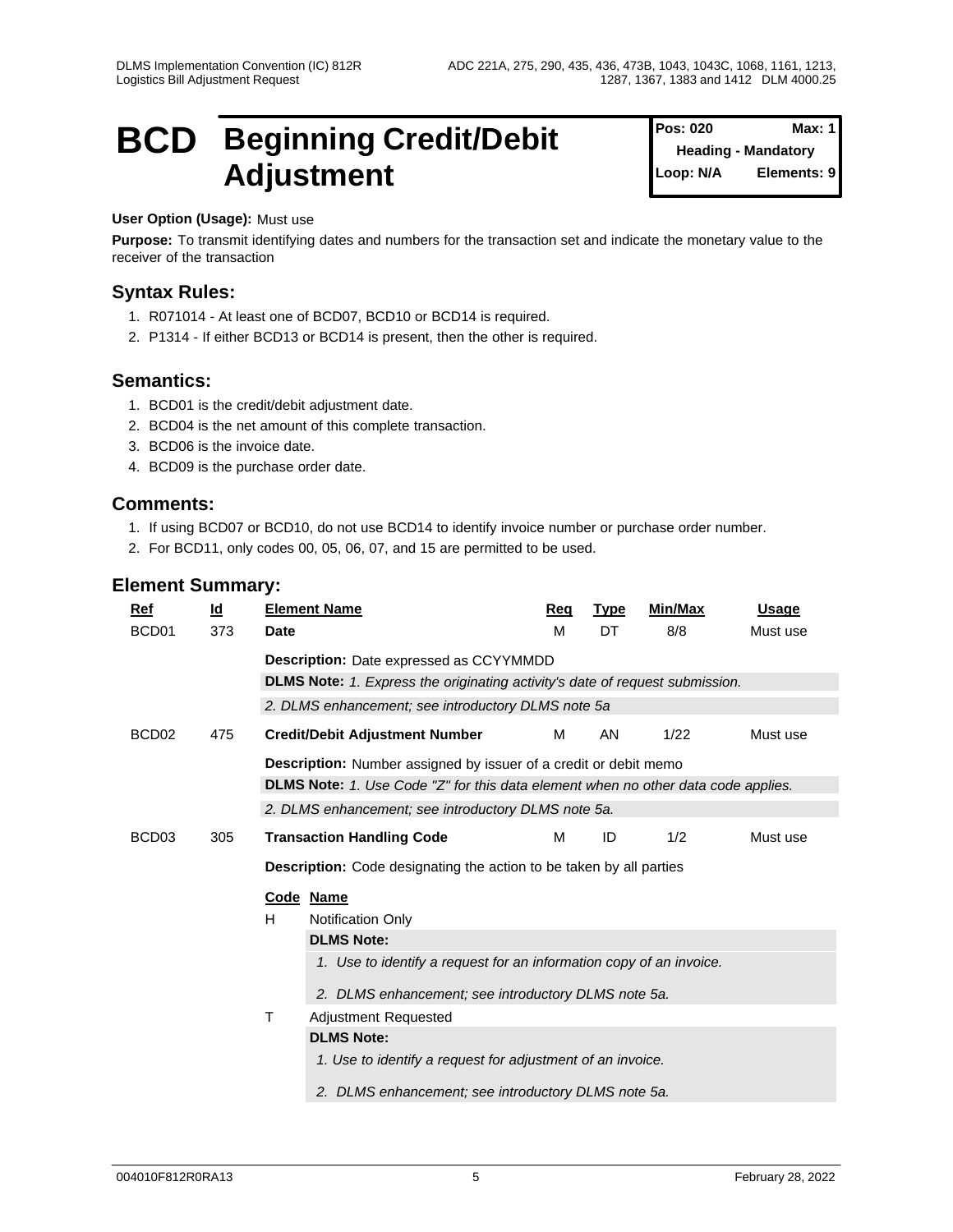| BCD <sub>04</sub> | 610 | Amount                                                                                                                                                                                         |                                                                                                                                                                                                                                                                                                                                                                 | M       | N <sub>2</sub> | 1/15 | Must use |  |  |  |  |  |
|-------------------|-----|------------------------------------------------------------------------------------------------------------------------------------------------------------------------------------------------|-----------------------------------------------------------------------------------------------------------------------------------------------------------------------------------------------------------------------------------------------------------------------------------------------------------------------------------------------------------------|---------|----------------|------|----------|--|--|--|--|--|
|                   |     |                                                                                                                                                                                                | <b>Description: Monetary amount</b>                                                                                                                                                                                                                                                                                                                             |         |                |      |          |  |  |  |  |  |
|                   |     | DLMS Note: Use to identify the total invoice adjustment requested. The amount shown will<br>be in dollars and cents. No decimal point should be included. If amount is unknown,<br>indicate 0. |                                                                                                                                                                                                                                                                                                                                                                 |         |                |      |          |  |  |  |  |  |
| BCD <sub>05</sub> | 478 |                                                                                                                                                                                                | <b>Credit/Debit Flag Code</b>                                                                                                                                                                                                                                                                                                                                   | M       | ID             | 1/1  | Must use |  |  |  |  |  |
|                   |     |                                                                                                                                                                                                | <b>Description:</b> Code indicating whether amount is a credit or debit                                                                                                                                                                                                                                                                                         |         |                |      |          |  |  |  |  |  |
|                   |     | Code Name<br>C                                                                                                                                                                                 | Credit<br><b>DLMS Note:</b><br>DLMS enhancement; see introductory DLMS note 5a.                                                                                                                                                                                                                                                                                 |         |                |      |          |  |  |  |  |  |
|                   |     | D                                                                                                                                                                                              | Debit<br><b>DLMS Note:</b><br>DLMS enhancement; see introductory DLMS note 5a.                                                                                                                                                                                                                                                                                  |         |                |      |          |  |  |  |  |  |
| BCD <sub>06</sub> | 373 | <b>Date</b>                                                                                                                                                                                    |                                                                                                                                                                                                                                                                                                                                                                 | O       | DT             | 8/8  | Used     |  |  |  |  |  |
|                   |     |                                                                                                                                                                                                | <b>Description:</b> Date expressed as CCYYMMDD<br><b>DLMS Note:</b> Use the invoice date associated with BCD07.                                                                                                                                                                                                                                                 |         |                |      |          |  |  |  |  |  |
| BCD07             | 76  |                                                                                                                                                                                                | <b>Invoice Number</b>                                                                                                                                                                                                                                                                                                                                           | X.      | AN             | 1/22 | Used     |  |  |  |  |  |
|                   |     |                                                                                                                                                                                                | <b>Description:</b> Identifying number assigned by issuer                                                                                                                                                                                                                                                                                                       |         |                |      |          |  |  |  |  |  |
|                   |     |                                                                                                                                                                                                | DLMS Note: 1. Use the bill number associated with the transaction set.<br>2. When requesting adjustment and the bill number is unknown, use code Z to satisfy the                                                                                                                                                                                               |         |                |      |          |  |  |  |  |  |
|                   |     |                                                                                                                                                                                                | X12 usage requirement. (i.e. Materiel Returns Program credit).                                                                                                                                                                                                                                                                                                  |         |                |      |          |  |  |  |  |  |
|                   |     |                                                                                                                                                                                                | 3. When a billing adjustment request is due to a duplicate bill (i.e. Billing Advice Code = 11,<br>43 or 44) identify the duplicate bill here and identify the original bill in 2/N9/200, code OI.                                                                                                                                                              |         |                |      |          |  |  |  |  |  |
| BCD <sub>11</sub> | 353 |                                                                                                                                                                                                | <b>Transaction Set Purpose Code</b>                                                                                                                                                                                                                                                                                                                             | O       | ID             | 2/2  | Used     |  |  |  |  |  |
|                   |     | Description: Code identifying purpose of transaction set<br><b>DLMS Note:</b> DLMS enhancement; see introductory DLMS note 5a.                                                                 |                                                                                                                                                                                                                                                                                                                                                                 |         |                |      |          |  |  |  |  |  |
|                   |     |                                                                                                                                                                                                |                                                                                                                                                                                                                                                                                                                                                                 |         |                |      |          |  |  |  |  |  |
|                   |     | Code Name<br>00                                                                                                                                                                                | Original                                                                                                                                                                                                                                                                                                                                                        |         |                |      |          |  |  |  |  |  |
|                   |     | 01                                                                                                                                                                                             | Cancellation                                                                                                                                                                                                                                                                                                                                                    |         |                |      |          |  |  |  |  |  |
|                   |     | 45                                                                                                                                                                                             | Follow-up                                                                                                                                                                                                                                                                                                                                                       |         |                |      |          |  |  |  |  |  |
|                   |     |                                                                                                                                                                                                | <b>DLMS Note:</b>                                                                                                                                                                                                                                                                                                                                               |         |                |      |          |  |  |  |  |  |
|                   |     |                                                                                                                                                                                                | Use to denote followup.                                                                                                                                                                                                                                                                                                                                         |         |                |      |          |  |  |  |  |  |
|                   |     | 77                                                                                                                                                                                             | <b>Simulation Exercise</b>                                                                                                                                                                                                                                                                                                                                      |         |                |      |          |  |  |  |  |  |
|                   |     |                                                                                                                                                                                                | <b>DLMS Note:</b>                                                                                                                                                                                                                                                                                                                                               |         |                |      |          |  |  |  |  |  |
|                   |     |                                                                                                                                                                                                | Use to identify a simulated mobilization exercise transaction set. Activities<br>simulating mobilization exercises must ensure complete coordination with all<br>activities involved. All transaction set recipients must use extreme caution to<br>ensure that individual transactions do not process as action documents which<br>affect accountable records. |         |                |      |          |  |  |  |  |  |
| BCD <sub>12</sub> | 640 |                                                                                                                                                                                                | <b>Transaction Type Code</b>                                                                                                                                                                                                                                                                                                                                    | $\circ$ | ID             | 2/2  | Used     |  |  |  |  |  |
|                   |     |                                                                                                                                                                                                | <b>Description:</b> Code specifying the type of transaction                                                                                                                                                                                                                                                                                                     |         |                |      |          |  |  |  |  |  |
|                   |     |                                                                                                                                                                                                | <b>DLMS Note:</b> Use to define invoice number cited in BCD07 as an interfund or noninterfund                                                                                                                                                                                                                                                                   |         |                |      |          |  |  |  |  |  |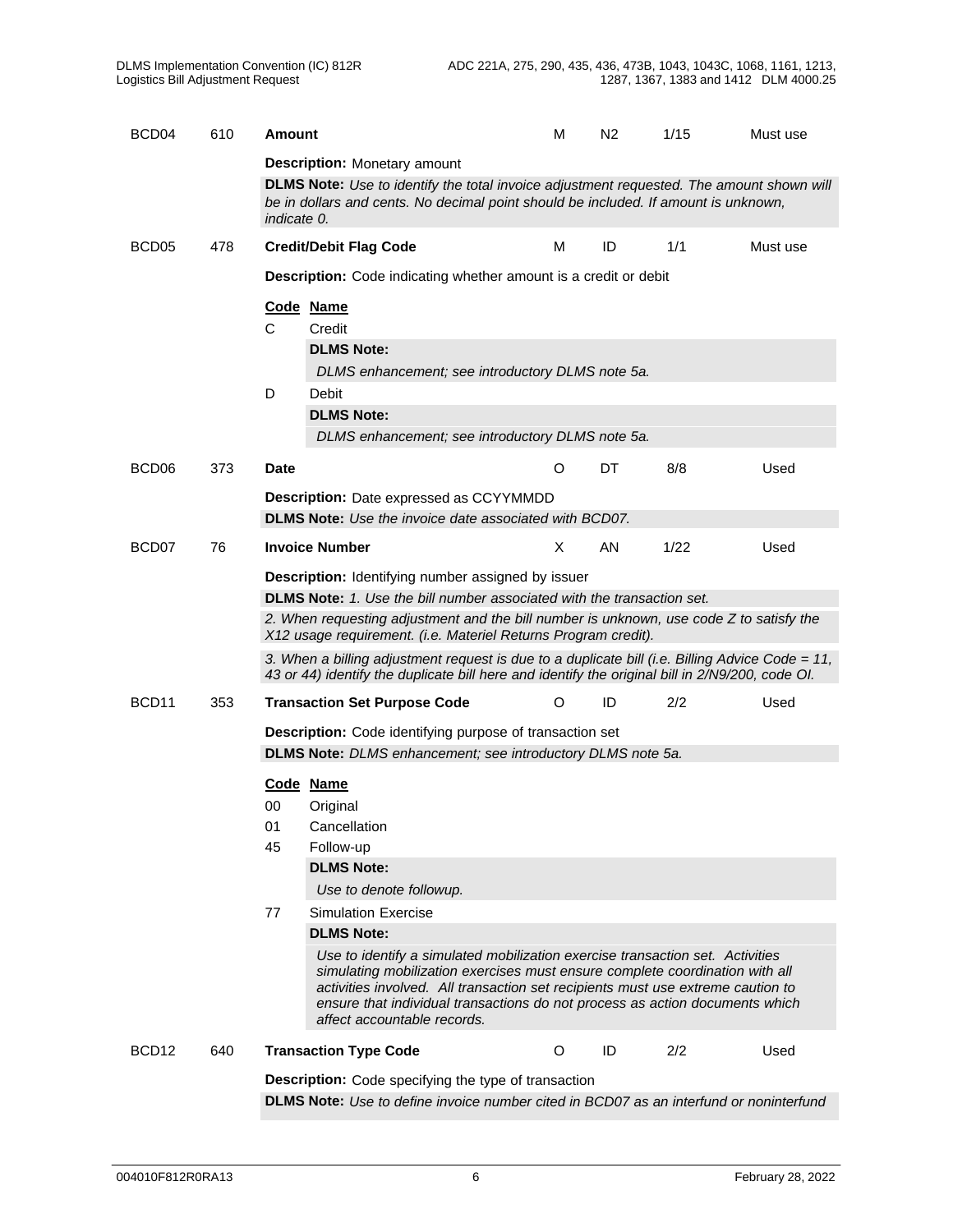| <u>Ref</u> | <u>ld</u> |                 | <b>Element Name</b>                                       | Req | Type | Min/Max | Usage |
|------------|-----------|-----------------|-----------------------------------------------------------|-----|------|---------|-------|
|            |           | <i>invoice.</i> |                                                           |     |      |         |       |
|            |           |                 | Code Name                                                 |     |      |         |       |
|            |           | СA              | Cash                                                      |     |      |         |       |
|            |           |                 | <b>DLMS Note:</b>                                         |     |      |         |       |
|            |           |                 | 1. Use to indicate the reference invoice as noninterfund. |     |      |         |       |
|            |           |                 | 2. DLMS enhancement; see introductory DLMS note 5a.       |     |      |         |       |
|            |           | PP.             | Prepaid Invoice                                           |     |      |         |       |
|            |           |                 | <b>DLMS Note:</b>                                         |     |      |         |       |
|            |           |                 | 1. Use to indicate the reference invoice as interfund.    |     |      |         |       |
|            |           |                 | 2. DLMS enhancement; see introductory DLMS note 5a.       |     |      |         |       |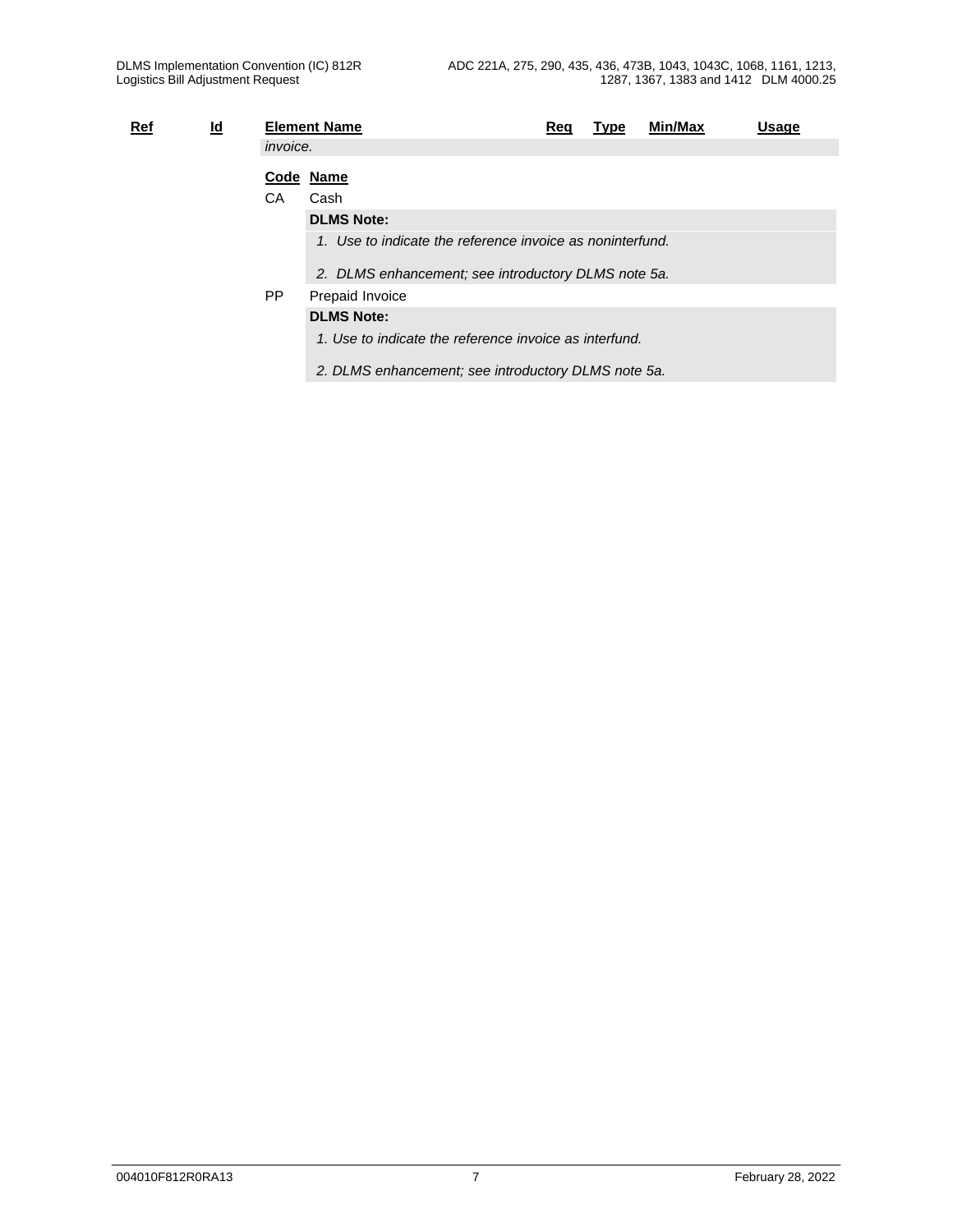## **PER** Administrative **PER** Administrative **Position Position Max:** >1 **Communications Contact**  $\begin{bmatrix} \text{Loop: } N/A \end{bmatrix}$

**Pos: 050 Heading - Optional Elements: 8** 

**User Option (Usage):** Used

**Purpose:** To identify a person or office to whom administrative communications should be directed

## **Syntax Rules:**

- 1. P0304 If either PER03 or PER04 is present, then the other is required.
- 2. P0506 If either PER05 or PER06 is present, then the other is required.
- 3. P0708 If either PER07 or PER08 is present, then the other is required.

## **DLMS Note:**

*1. Use only under exceptional circumstances when requiring direct communication with the party originating the transaction set.*

*2. Use multiple repetitions to identify a point of contact (POC) and multiple communication numbers. When using multiple repetitions to identify different communication numbers for a single POC, repeat the name cited in PER02.*

| Ref               | $\underline{\mathsf{Id}}$ | <b>Element Name</b>                                                                                                                                                                                                                                                                        | Req                                                                                          | <b>Type</b> | Min/Max | <b>Usage</b> |  |  |  |  |  |  |  |
|-------------------|---------------------------|--------------------------------------------------------------------------------------------------------------------------------------------------------------------------------------------------------------------------------------------------------------------------------------------|----------------------------------------------------------------------------------------------|-------------|---------|--------------|--|--|--|--|--|--|--|
| PER <sub>01</sub> | 366                       | <b>Contact Function Code</b>                                                                                                                                                                                                                                                               | M                                                                                            | ID          | 2/2     | Must use     |  |  |  |  |  |  |  |
|                   |                           | named                                                                                                                                                                                                                                                                                      | <b>Description:</b> Code identifying the major duty or responsibility of the person or group |             |         |              |  |  |  |  |  |  |  |
|                   |                           | Code Name                                                                                                                                                                                                                                                                                  |                                                                                              |             |         |              |  |  |  |  |  |  |  |
|                   |                           | IC<br><b>Information Contact</b>                                                                                                                                                                                                                                                           |                                                                                              |             |         |              |  |  |  |  |  |  |  |
|                   |                           | <b>DLMS Note:</b>                                                                                                                                                                                                                                                                          |                                                                                              |             |         |              |  |  |  |  |  |  |  |
|                   |                           | 1. Must use in the first repetition to identify the primary point of contact and their<br>primary communication number.                                                                                                                                                                    |                                                                                              |             |         |              |  |  |  |  |  |  |  |
|                   |                           | 2. DLMS enhancement; see introductory DLMS note 5a.                                                                                                                                                                                                                                        |                                                                                              |             |         |              |  |  |  |  |  |  |  |
| PER <sub>02</sub> | 93                        | <b>Name</b>                                                                                                                                                                                                                                                                                | O                                                                                            | AN          | 1/60    | Used         |  |  |  |  |  |  |  |
|                   |                           | <b>Description:</b> Free-form name                                                                                                                                                                                                                                                         |                                                                                              |             |         |              |  |  |  |  |  |  |  |
|                   |                           | <b>DLMS Note:</b> Provide the last name, first name, middle initial, and rate/rank/title, as<br>required, of the individual named as POC. Include blank spaces between name<br>components and periods after initials. Do not include NMN or NMI when a middle initial is<br>not available. |                                                                                              |             |         |              |  |  |  |  |  |  |  |
| PER <sub>03</sub> | 365                       | <b>Communication Number Qualifier</b>                                                                                                                                                                                                                                                      | $\times$                                                                                     | ID          | 2/2     | Used         |  |  |  |  |  |  |  |
|                   |                           | <b>Description:</b> Code identifying the type of communication number                                                                                                                                                                                                                      |                                                                                              |             |         |              |  |  |  |  |  |  |  |
|                   |                           | DLMS Note: 1. Use to identify the preferred method of communication in the first repetition.<br>Use PER05/6 and PER07/8 to identify additional communications numbers. Use additional<br>repetitions of the PER segment to identify more than three numbers.                               |                                                                                              |             |         |              |  |  |  |  |  |  |  |
|                   |                           |                                                                                                                                                                                                                                                                                            |                                                                                              |             |         |              |  |  |  |  |  |  |  |
|                   |                           | 2. Do not include blank spaces, dashes or parentheses between numbers.                                                                                                                                                                                                                     |                                                                                              |             |         |              |  |  |  |  |  |  |  |
|                   |                           | 3. DLMS enhancement; see introductory DLMS note 5a.                                                                                                                                                                                                                                        |                                                                                              |             |         |              |  |  |  |  |  |  |  |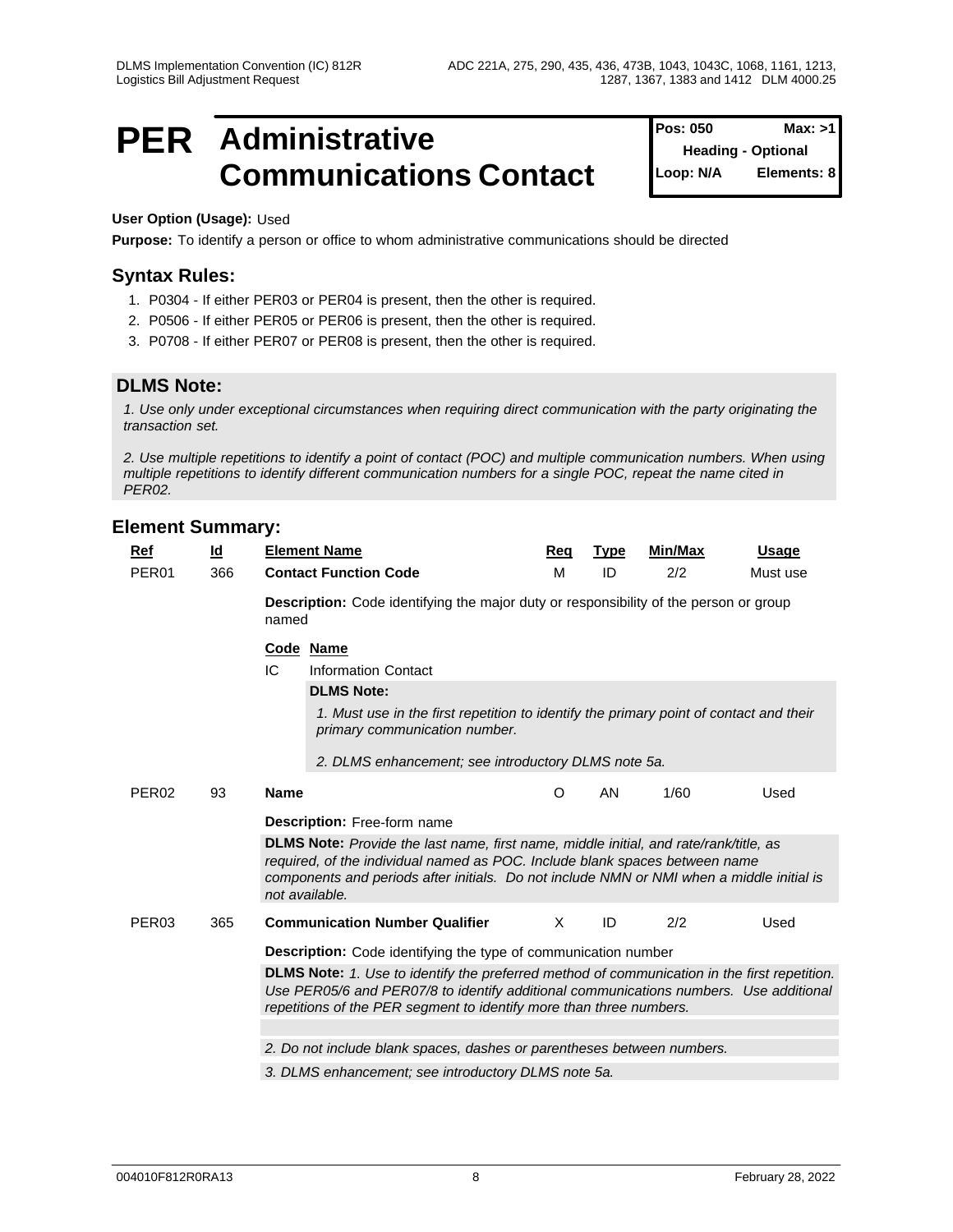|                   |     |            | Code Name                                                                                                                                    |          |    |      |      |
|-------------------|-----|------------|----------------------------------------------------------------------------------------------------------------------------------------------|----------|----|------|------|
|                   |     | AU         | Defense Switched Network                                                                                                                     |          |    |      |      |
|                   |     |            | <b>DLMS Note:</b>                                                                                                                            |          |    |      |      |
|                   |     |            | Use to identify the DSN telephone number.                                                                                                    |          |    |      |      |
|                   |     | <b>EM</b>  | <b>Electronic Mail</b>                                                                                                                       |          |    |      |      |
|                   |     | <b>FX</b>  | Facsimile                                                                                                                                    |          |    |      |      |
|                   |     |            | <b>DLMS Note:</b>                                                                                                                            |          |    |      |      |
|                   |     |            | Use to identify the facsimile (FAX) telephone number.                                                                                        |          |    |      |      |
|                   |     | IT         | International Telephone                                                                                                                      |          |    |      |      |
|                   |     |            | <b>DLMS Note:</b>                                                                                                                            |          |    |      |      |
|                   |     |            | Include country and city code as needed.                                                                                                     |          |    |      |      |
|                   |     | <b>TE</b>  | Telephone                                                                                                                                    |          |    |      |      |
|                   |     |            | <b>DLMS Note:</b>                                                                                                                            |          |    |      |      |
|                   |     |            | Use to identify the commercial telephone number. Include the area code and<br>number.                                                        |          |    |      |      |
|                   |     | TL.        | Telex                                                                                                                                        |          |    |      |      |
|                   |     | <b>TX</b>  | <b>TWX</b>                                                                                                                                   |          |    |      |      |
| PER <sub>04</sub> | 364 |            | <b>Communication Number</b>                                                                                                                  | X        | AN | 1/80 | Used |
|                   |     | applicable | Description: Complete communications number including country or area code when                                                              |          |    |      |      |
| PER <sub>05</sub> | 365 |            | <b>Communication Number Qualifier</b>                                                                                                        | $\times$ | ID | 2/2  | Used |
|                   |     |            | Description: Code identifying the type of communication number                                                                               |          |    |      |      |
|                   |     |            | DLMS Note: 1. Use to identify an alternate, or secondary, method of communications<br>number which can be used to contact the specified POC. |          |    |      |      |
|                   |     |            | 2. Do not include blank spaces or dashes between numbers.                                                                                    |          |    |      |      |
|                   |     |            |                                                                                                                                              |          |    |      |      |
|                   |     |            | Code Name                                                                                                                                    |          |    |      |      |
|                   |     | AU         | <b>Defense Switched Network</b>                                                                                                              |          |    |      |      |
|                   |     |            | <b>DLMS Note:</b>                                                                                                                            |          |    |      |      |
|                   |     |            | Use to identify the DSN telephone number.                                                                                                    |          |    |      |      |
|                   |     | EM<br>FX   | <b>Electronic Mail</b><br>Facsimile                                                                                                          |          |    |      |      |
|                   |     |            | <b>DLMS Note:</b>                                                                                                                            |          |    |      |      |
|                   |     |            | Use to identify the facsimile (FAX) telephone number.                                                                                        |          |    |      |      |
|                   |     | IT         | International Telephone                                                                                                                      |          |    |      |      |
|                   |     |            | <b>DLMS Note:</b>                                                                                                                            |          |    |      |      |
|                   |     |            | Include country and city code as needed.                                                                                                     |          |    |      |      |
|                   |     | <b>TE</b>  | Telephone                                                                                                                                    |          |    |      |      |
|                   |     |            | <b>DLMS Note:</b>                                                                                                                            |          |    |      |      |
|                   |     |            | Use to identify the commercial telephone number. Include the area code and                                                                   |          |    |      |      |
|                   |     |            | number.                                                                                                                                      |          |    |      |      |
|                   |     | TL.        | Telex                                                                                                                                        |          |    |      |      |
|                   |     | <b>TX</b>  | <b>TWX</b>                                                                                                                                   |          |    |      |      |
| PER06             | 364 |            | <b>Communication Number</b>                                                                                                                  | X        | AN | 1/80 | Used |
|                   |     | applicable | Description: Complete communications number including country or area code when                                                              |          |    |      |      |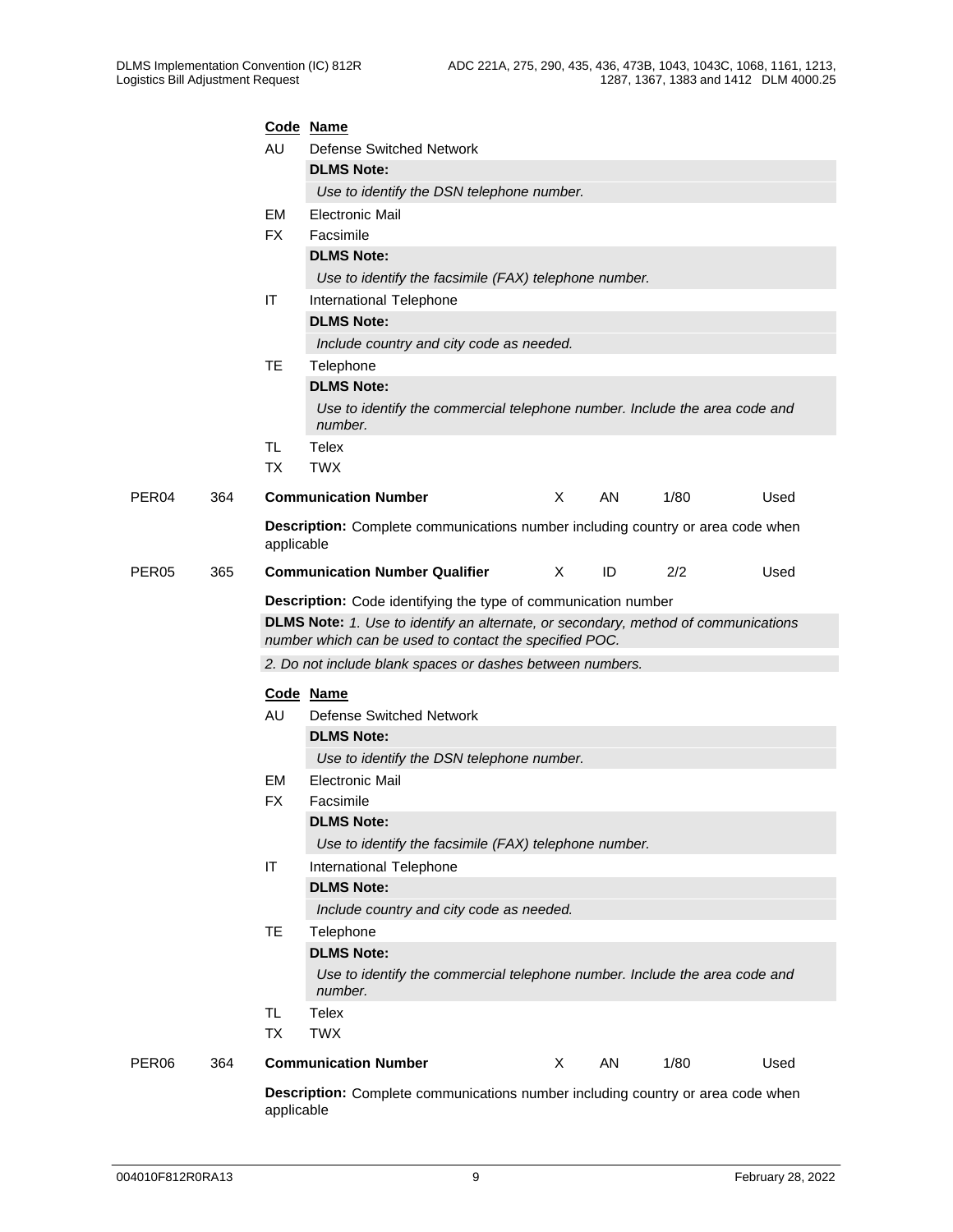| Ref               | $\underline{\mathsf{Id}}$ |           | <b>Element Name</b>                                                                                                                          | Req      | <b>Type</b> | Min/Max | <b>Usage</b> |
|-------------------|---------------------------|-----------|----------------------------------------------------------------------------------------------------------------------------------------------|----------|-------------|---------|--------------|
| PER <sub>07</sub> | 365                       |           | <b>Communication Number Qualifier</b>                                                                                                        | X        | ID          | 2/2     | Used         |
|                   |                           |           | <b>Description:</b> Code identifying the type of communication number                                                                        |          |             |         |              |
|                   |                           |           | DLMS Note: 1. Use to identify an alternate, or secondary, method of communications<br>number which can be used to contact the specified POC. |          |             |         |              |
|                   |                           |           | 2. Do not include blank spaces or dashes between numbers.                                                                                    |          |             |         |              |
|                   |                           |           | Code Name                                                                                                                                    |          |             |         |              |
|                   |                           | AU        | Defense Switched Network                                                                                                                     |          |             |         |              |
|                   |                           |           | <b>DLMS Note:</b>                                                                                                                            |          |             |         |              |
|                   |                           |           | Use to identify the DSN telephone number.                                                                                                    |          |             |         |              |
|                   |                           | <b>EM</b> | <b>Electronic Mail</b>                                                                                                                       |          |             |         |              |
|                   |                           | <b>FX</b> | Facsimile                                                                                                                                    |          |             |         |              |
|                   |                           |           | <b>DLMS Note:</b>                                                                                                                            |          |             |         |              |
|                   |                           |           | Use to identify the facsimile (FAX) telephone number.                                                                                        |          |             |         |              |
|                   |                           | IT        | International Telephone                                                                                                                      |          |             |         |              |
|                   |                           |           | <b>DLMS Note:</b>                                                                                                                            |          |             |         |              |
|                   |                           |           | Include country and city code as needed.                                                                                                     |          |             |         |              |
|                   |                           | <b>TE</b> | Telephone                                                                                                                                    |          |             |         |              |
|                   |                           |           | <b>DLMS Note:</b>                                                                                                                            |          |             |         |              |
|                   |                           |           | Use to identify the commercial telephone number. Include the area code and<br>number.                                                        |          |             |         |              |
|                   |                           | <b>TL</b> | Telex                                                                                                                                        |          |             |         |              |
|                   |                           | <b>TX</b> | <b>TWX</b>                                                                                                                                   |          |             |         |              |
| PER <sub>08</sub> | 364                       |           | <b>Communication Number</b>                                                                                                                  | $\times$ | AN          | 1/80    | Used         |
|                   |                           |           | Description: Complete communications number including country or area code when                                                              |          |             |         |              |

applicable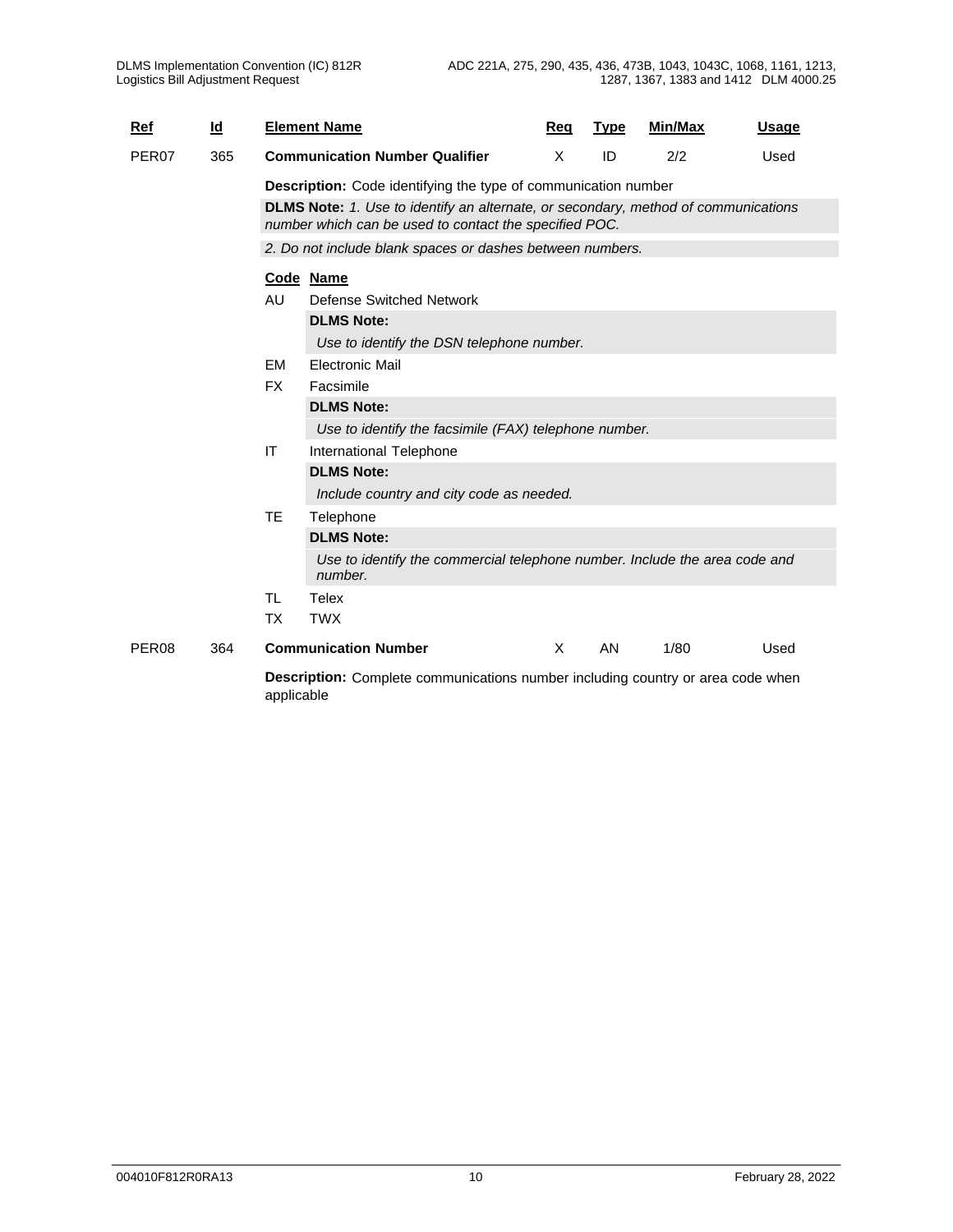**N1 Name Pos: 100 Max: 1**<br>**Pos: 100 Max: 1 Heading - Mandatory Loop: N1 Elements: 4**

## **User Option (Usage):** Must use

**Purpose:** To identify a party by type of organization, name, and code

## **Syntax Rules:**

- 1. R0203 At least one of N102 or N103 is required.
- 2. P0304 If either N103 or N104 is present, then the other is required.

## **Comments:**

- 1. This segment, used alone, provides the most efficient method of providing organizational identification. To obtain this efficiency the "ID Code" (N104) must provide a key to the table maintained by the transaction processing party.
- 2. N105 and N106 further define the type of entity in N101.

## **DLMS Note:**

*Use to identify, as a minimum, the organization originating the transaction set and the organization to receive the transaction set.*

| <b>Ref</b>       | <u>ld</u> |                                                                                                               | <b>Element Name</b>                                                                                                                                                                                                | Req      | <b>Type</b> | Min/Max | Usage    |  |  |  |  |  |  |
|------------------|-----------|---------------------------------------------------------------------------------------------------------------|--------------------------------------------------------------------------------------------------------------------------------------------------------------------------------------------------------------------|----------|-------------|---------|----------|--|--|--|--|--|--|
| N <sub>101</sub> | 98        |                                                                                                               | <b>Entity Identifier Code</b>                                                                                                                                                                                      | M        | ID          | 2/3     | Must use |  |  |  |  |  |  |
|                  |           | individual                                                                                                    | <b>Description:</b> Code identifying an organizational entity, a physical location, property or an                                                                                                                 |          |             |         |          |  |  |  |  |  |  |
|                  |           |                                                                                                               | Code Name                                                                                                                                                                                                          |          |             |         |          |  |  |  |  |  |  |
|                  |           | <b>BT</b>                                                                                                     | Bill-to-Party                                                                                                                                                                                                      |          |             |         |          |  |  |  |  |  |  |
|                  |           |                                                                                                               | <b>DLMS Note:</b>                                                                                                                                                                                                  |          |             |         |          |  |  |  |  |  |  |
|                  |           |                                                                                                               | Use to identify the billed office; that is, the activity to be charged or credited.                                                                                                                                |          |             |         |          |  |  |  |  |  |  |
|                  |           | $\mathbf{H}$                                                                                                  | <b>Issuer of Invoice</b>                                                                                                                                                                                           |          |             |         |          |  |  |  |  |  |  |
|                  |           |                                                                                                               | <b>DLMS Note:</b>                                                                                                                                                                                                  |          |             |         |          |  |  |  |  |  |  |
|                  |           |                                                                                                               | Use to identify the billing office.                                                                                                                                                                                |          |             |         |          |  |  |  |  |  |  |
|                  |           | Z1                                                                                                            | Party to Receive Status                                                                                                                                                                                            |          |             |         |          |  |  |  |  |  |  |
|                  |           |                                                                                                               | <b>DLMS Note:</b>                                                                                                                                                                                                  |          |             |         |          |  |  |  |  |  |  |
|                  |           |                                                                                                               | Use to indicate the party to receive status when different from the Service/Agency<br>prescribed status recipient. Use multiple iterations of the 1/N1/100 loop to identify<br>all status recipients, as required. |          |             |         |          |  |  |  |  |  |  |
|                  |           | ΖB                                                                                                            | Party to Receive Credit                                                                                                                                                                                            |          |             |         |          |  |  |  |  |  |  |
|                  |           |                                                                                                               | <b>DLMS Note:</b>                                                                                                                                                                                                  |          |             |         |          |  |  |  |  |  |  |
|                  |           |                                                                                                               | 1. Use to indicate the party to receive credit when different fom the original office<br>billed (BT).                                                                                                              |          |             |         |          |  |  |  |  |  |  |
|                  |           |                                                                                                               | 2. DLMS enhancement; see introductory DLMS note 5a.                                                                                                                                                                |          |             |         |          |  |  |  |  |  |  |
| N <sub>103</sub> | 66        |                                                                                                               | <b>Identification Code Qualifier</b>                                                                                                                                                                               | $\times$ | ID          | 1/2     | Used     |  |  |  |  |  |  |
|                  |           | <b>Description:</b> Code designating the system/method of code structure used for Identification<br>Code (67) |                                                                                                                                                                                                                    |          |             |         |          |  |  |  |  |  |  |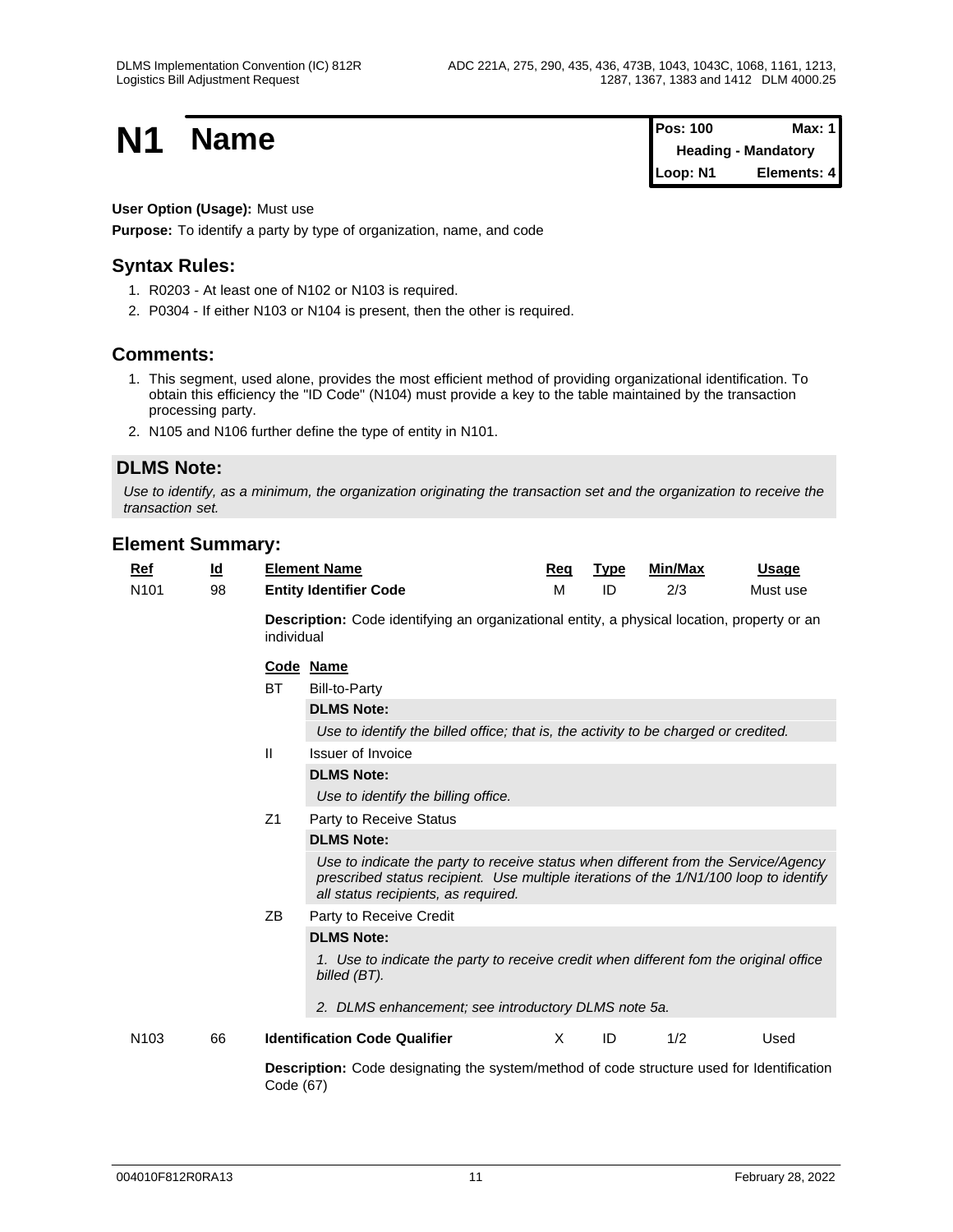|                  |    |                                                                                                                  | Code Name                                                                                                                                                                |   |    |      |      |  |  |  |  |  |  |
|------------------|----|------------------------------------------------------------------------------------------------------------------|--------------------------------------------------------------------------------------------------------------------------------------------------------------------------|---|----|------|------|--|--|--|--|--|--|
|                  |    | Department of Defense Activity Address Code (DODAAC)<br>10                                                       |                                                                                                                                                                          |   |    |      |      |  |  |  |  |  |  |
|                  |    | 33                                                                                                               | Commercial and Government Entity (CAGE)                                                                                                                                  |   |    |      |      |  |  |  |  |  |  |
|                  |    |                                                                                                                  | <b>DLMS Note:</b>                                                                                                                                                        |   |    |      |      |  |  |  |  |  |  |
|                  |    |                                                                                                                  | DLMS enhancement; see introductory DLMS note 5a.                                                                                                                         |   |    |      |      |  |  |  |  |  |  |
|                  |    | M4                                                                                                               | Department of Defense Routing Identifier Code (RIC)                                                                                                                      |   |    |      |      |  |  |  |  |  |  |
| N <sub>104</sub> | 67 |                                                                                                                  | <b>Identification Code</b>                                                                                                                                               | X | AN | 2/80 | Used |  |  |  |  |  |  |
|                  |    |                                                                                                                  | <b>Description:</b> Code identifying a party or other code                                                                                                               |   |    |      |      |  |  |  |  |  |  |
| N <sub>106</sub> | 98 |                                                                                                                  | <b>Entity Identifier Code</b>                                                                                                                                            | O | ID | 2/3  | Used |  |  |  |  |  |  |
|                  |    | <b>Description:</b> Code identifying an organizational entity, a physical location, property or an<br>individual |                                                                                                                                                                          |   |    |      |      |  |  |  |  |  |  |
|                  |    |                                                                                                                  | <b>DLMS Note:</b> Must use codes FR and TO in conjunction with the appropriate 1/N1/100 code<br>to indicate the organizations sending and receiving the transaction set. |   |    |      |      |  |  |  |  |  |  |
|                  |    |                                                                                                                  | Code Name                                                                                                                                                                |   |    |      |      |  |  |  |  |  |  |
|                  |    | <b>FR</b>                                                                                                        | Message From                                                                                                                                                             |   |    |      |      |  |  |  |  |  |  |
|                  |    |                                                                                                                  | <b>DLMS Note:</b>                                                                                                                                                        |   |    |      |      |  |  |  |  |  |  |
|                  |    |                                                                                                                  | Use to indicate that the organization cited in N104 transmitted the transaction set.                                                                                     |   |    |      |      |  |  |  |  |  |  |
|                  |    | TO                                                                                                               | Message To                                                                                                                                                               |   |    |      |      |  |  |  |  |  |  |
|                  |    |                                                                                                                  | <b>DLMS Note:</b>                                                                                                                                                        |   |    |      |      |  |  |  |  |  |  |
|                  |    |                                                                                                                  | Use to indicate that the organization cited in N104 is to receive the transaction set.                                                                                   |   |    |      |      |  |  |  |  |  |  |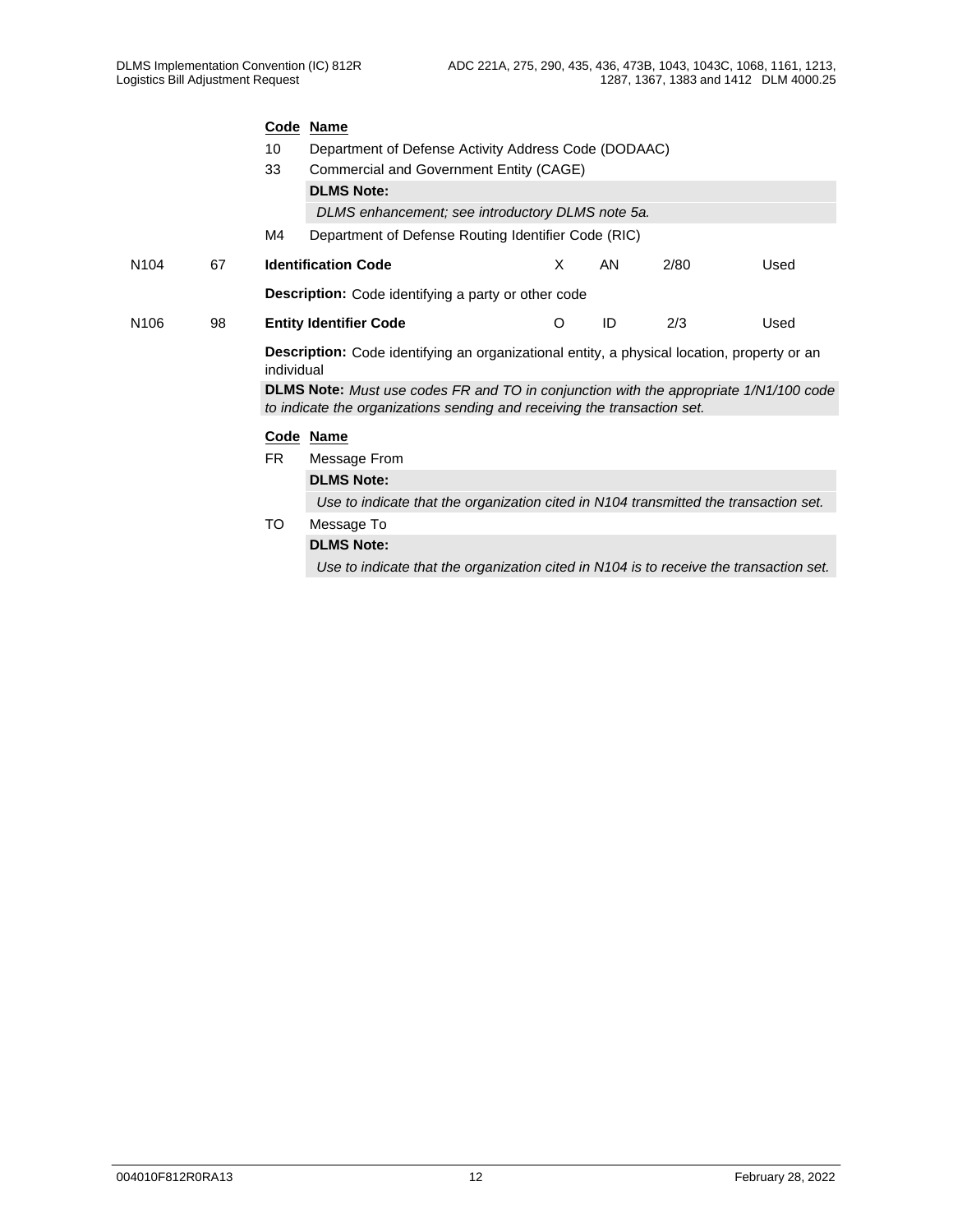## **LM** Code Source Information **Pos:** 155 Max: 1

**Heading - Optional Loop: LM Elements: 1**

## **User Option (Usage):** Used

**Purpose:** To transmit standard code list identification information

## **Comments:**

1. LM02 identifies the applicable industry code list source information.

## **DLMS Note:**

*Enhancement not approved for current use. Use this 1/LM/155 Loop to identify Agency unique data when any specific LQ01 qualifier code (e.g., 0) applies to ALL table 2 iterations, and the same LQ02 Agency code applies to ALL of the table 2 iterations.*

| <b>Ref</b>  | $\underline{\mathsf{Id}}$ | <b>Element Name</b>                                                       | Rea | Type | Min/Max | <b>Usage</b> |  |  |  |  |  |
|-------------|---------------------------|---------------------------------------------------------------------------|-----|------|---------|--------------|--|--|--|--|--|
| <b>LM01</b> | 559                       | <b>Agency Qualifier Code</b>                                              | м   | ID   | 2/2     | Must use     |  |  |  |  |  |
|             |                           | <b>Description:</b> Code identifying the agency assigning the code values |     |      |         |              |  |  |  |  |  |
|             |                           | Code Name                                                                 |     |      |         |              |  |  |  |  |  |
|             |                           | Department of Defense (DoD)<br>DF                                         |     |      |         |              |  |  |  |  |  |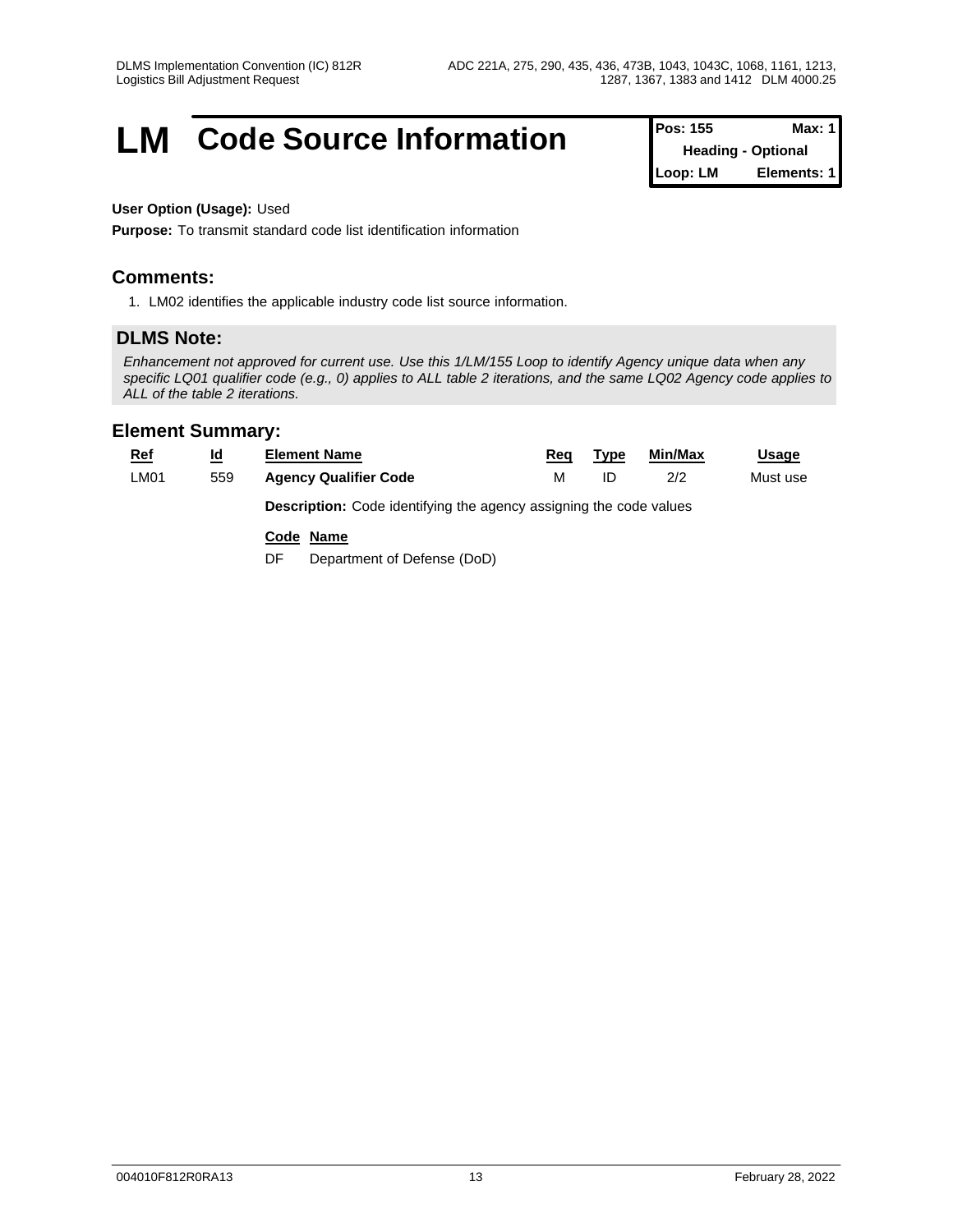## **LQ Industry Code Pos: 156 Max: 100 Pos: 156 Max: 100**

## **User Option (Usage):** Must use

**Purpose:** Code to transmit standard industry codes

## **Syntax Rules:**

1. C0102 - If LQ01 is present, then LQ02 is required.

## **DLMS Note:**

*Use to identify codes, as appropriate, consistent with management information requirements.*

| <u>Ref</u> | $\underline{\mathsf{Id}}$ |                | <b>Element Name</b>                                                                                                                                                                                             | Req | <b>Type</b> | Min/Max | <b>Usage</b> |  |  |  |  |
|------------|---------------------------|----------------|-----------------------------------------------------------------------------------------------------------------------------------------------------------------------------------------------------------------|-----|-------------|---------|--------------|--|--|--|--|
| LQ01       | 1270                      |                | <b>Code List Qualifier Code</b>                                                                                                                                                                                 | O   | ID          | 1/3     | Used         |  |  |  |  |
|            |                           |                | Description: Code identifying a specific industry code list                                                                                                                                                     |     |             |         |              |  |  |  |  |
|            |                           |                | <b>DLMS Note:</b> The following codes are authorized.                                                                                                                                                           |     |             |         |              |  |  |  |  |
|            |                           |                | Code Name                                                                                                                                                                                                       |     |             |         |              |  |  |  |  |
|            |                           | $\mathbf 0$    | Document Identification Code                                                                                                                                                                                    |     |             |         |              |  |  |  |  |
|            |                           |                | <b>DLMS Note:</b>                                                                                                                                                                                               |     |             |         |              |  |  |  |  |
|            |                           |                | 1. The DLSS DIC is retained in the DLMS to facilitate transaction conversion in a<br>mixed DLSS/DLMS environment. Continued support of the DIC in a full DLMS<br>environment will be assessed at a future date. |     |             |         |              |  |  |  |  |
|            |                           |                | 2. Future streaamlined data; see introductory DLMS note 5c.                                                                                                                                                     |     |             |         |              |  |  |  |  |
|            |                           | 78             | Project Code                                                                                                                                                                                                    |     |             |         |              |  |  |  |  |
|            |                           |                | <b>DLMS Note:</b>                                                                                                                                                                                               |     |             |         |              |  |  |  |  |
|            |                           |                | Use to identify special programs, exercises, projects, operations, and other<br>purposes.                                                                                                                       |     |             |         |              |  |  |  |  |
|            |                           | 79             | <b>Priority Designator Code</b>                                                                                                                                                                                 |     |             |         |              |  |  |  |  |
|            |                           |                | <b>DLMS Note:</b>                                                                                                                                                                                               |     |             |         |              |  |  |  |  |
|            |                           |                | Use to identify the priority assigned to this transaction.                                                                                                                                                      |     |             |         |              |  |  |  |  |
|            |                           | 81             | <b>Status Code</b>                                                                                                                                                                                              |     |             |         |              |  |  |  |  |
|            |                           |                | <b>DLMS Note:</b>                                                                                                                                                                                               |     |             |         |              |  |  |  |  |
|            |                           |                | Use to identify any applicable status information.                                                                                                                                                              |     |             |         |              |  |  |  |  |
|            |                           | 83             | <b>Supply Condition Code</b>                                                                                                                                                                                    |     |             |         |              |  |  |  |  |
|            |                           | A <sub>9</sub> | Supplemental Data                                                                                                                                                                                               |     |             |         |              |  |  |  |  |
|            |                           |                | <b>DLMS Note:</b>                                                                                                                                                                                               |     |             |         |              |  |  |  |  |
|            |                           |                | 1. Use only for intra-service or agency transactions to identify service or<br>agency-unique data as required.                                                                                                  |     |             |         |              |  |  |  |  |
|            |                           |                | 2. Use to identify supplemental address/data.                                                                                                                                                                   |     |             |         |              |  |  |  |  |
|            |                           |                | 3. Future streamlined data; see introductory DLMS note 5c.                                                                                                                                                      |     |             |         |              |  |  |  |  |
|            |                           | AJ             | <b>Utilization Code</b>                                                                                                                                                                                         |     |             |         |              |  |  |  |  |
|            |                           |                | <b>DLMS Note:</b>                                                                                                                                                                                               |     |             |         |              |  |  |  |  |
|            |                           |                | 1. Under DLSS, this is the first position of the document serial number.                                                                                                                                        |     |             |         |              |  |  |  |  |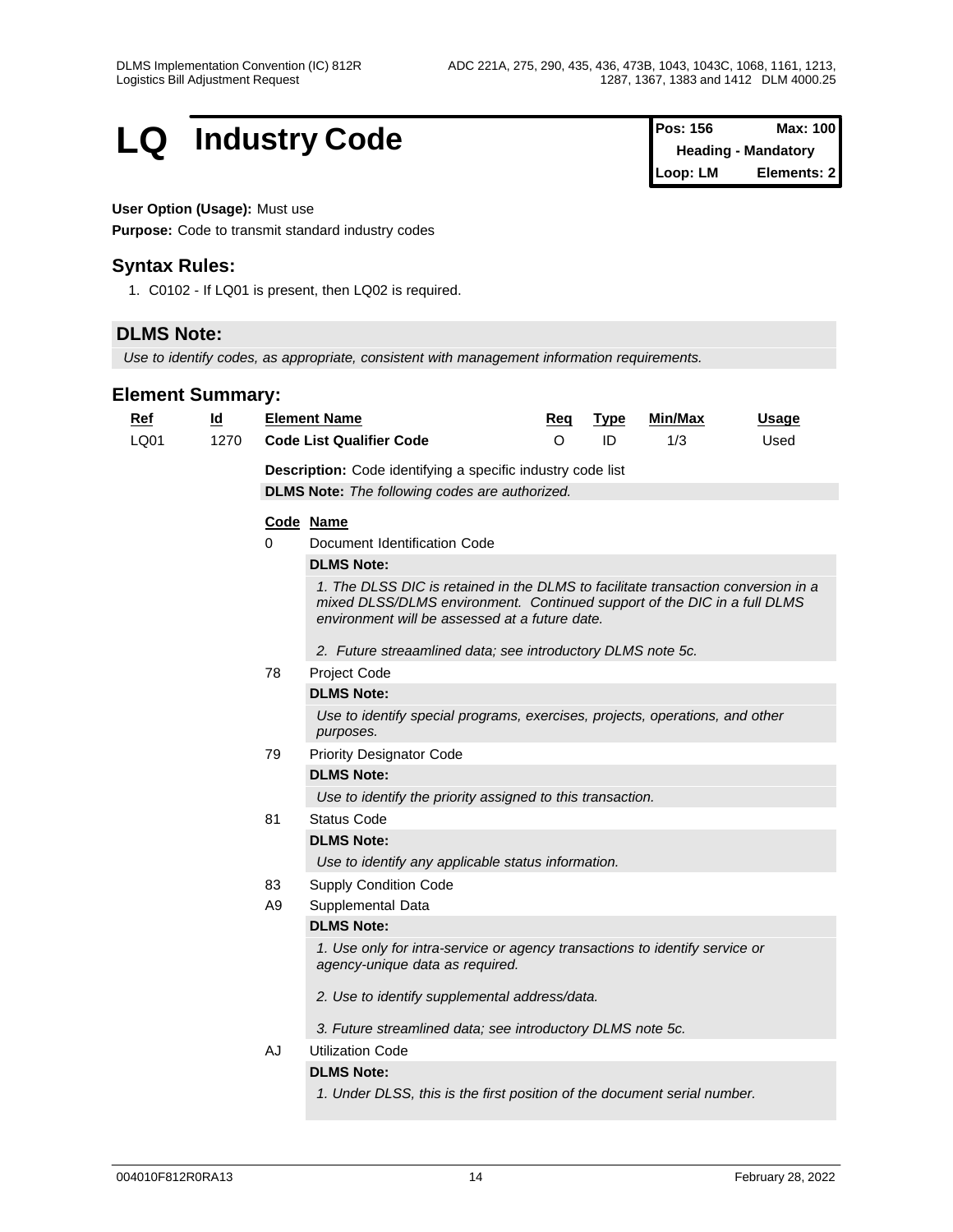|              | Code Name<br>2. DLMS enhancement; see introductory DLMS note 5a.                                                                                                                                                                                                                                                            |    |     |      |      |  |
|--------------|-----------------------------------------------------------------------------------------------------------------------------------------------------------------------------------------------------------------------------------------------------------------------------------------------------------------------------|----|-----|------|------|--|
| AL           | <b>Special Requirements Code</b>                                                                                                                                                                                                                                                                                            |    |     |      |      |  |
|              | <b>DLMS Note:</b>                                                                                                                                                                                                                                                                                                           |    |     |      |      |  |
|              | 1. Use to identify the precedence, special handling, and processing requirements.                                                                                                                                                                                                                                           |    |     |      |      |  |
|              | 2. Use in redistribution orders, materiels release orders, and historical materiel<br>release orders.                                                                                                                                                                                                                       |    |     |      |      |  |
|              | 3. Under DLSS, this is carried in the required delivery date field.                                                                                                                                                                                                                                                         |    |     |      |      |  |
|              | 4. DLMS enhancement; see introductory DLMS note 5a.                                                                                                                                                                                                                                                                         |    |     |      |      |  |
| DE           | Signal Code                                                                                                                                                                                                                                                                                                                 |    |     |      |      |  |
|              | <b>DLMS Note:</b>                                                                                                                                                                                                                                                                                                           |    |     |      |      |  |
|              | Future streamlined data; see introductory DLMS note 5c.                                                                                                                                                                                                                                                                     |    |     |      |      |  |
| DF           | Media and Status Code                                                                                                                                                                                                                                                                                                       |    |     |      |      |  |
|              | <b>DLMS Note:</b>                                                                                                                                                                                                                                                                                                           |    |     |      |      |  |
|              | Future streamlined data; see introductory DLMS note 5c.                                                                                                                                                                                                                                                                     |    |     |      |      |  |
| DG.          | Fund Code                                                                                                                                                                                                                                                                                                                   |    |     |      |      |  |
| GQ           | <b>Group Qualifier Code</b>                                                                                                                                                                                                                                                                                                 |    |     |      |      |  |
|              | <b>DLMS Note:</b>                                                                                                                                                                                                                                                                                                           |    |     |      |      |  |
|              | Use to identify the Materiel Management Aggregation Code (MMAC) for NSNs to<br>be managed by a specific manager (i.e., system, program, aggregation, selected<br>FSC, technology group). This is an Air Force-unique data element, meaningful to<br>the Air Force only. Non-Air Force Components perpetuate without action. |    |     |      |      |  |
|              | A data maintenance action was approved in version 5010. The approved<br>code/name is "MAC - Material Management Aggregation Code". The code source<br>is identified as the Air Force Manual (AFMAN) 23-110, Volumes 1 and 2.                                                                                                |    |     |      |      |  |
| LQ02<br>1271 | <b>Industry Code</b>                                                                                                                                                                                                                                                                                                        | X. | AN. | 1/30 | Used |  |

**Description:** Code indicating a code from a specific industry code list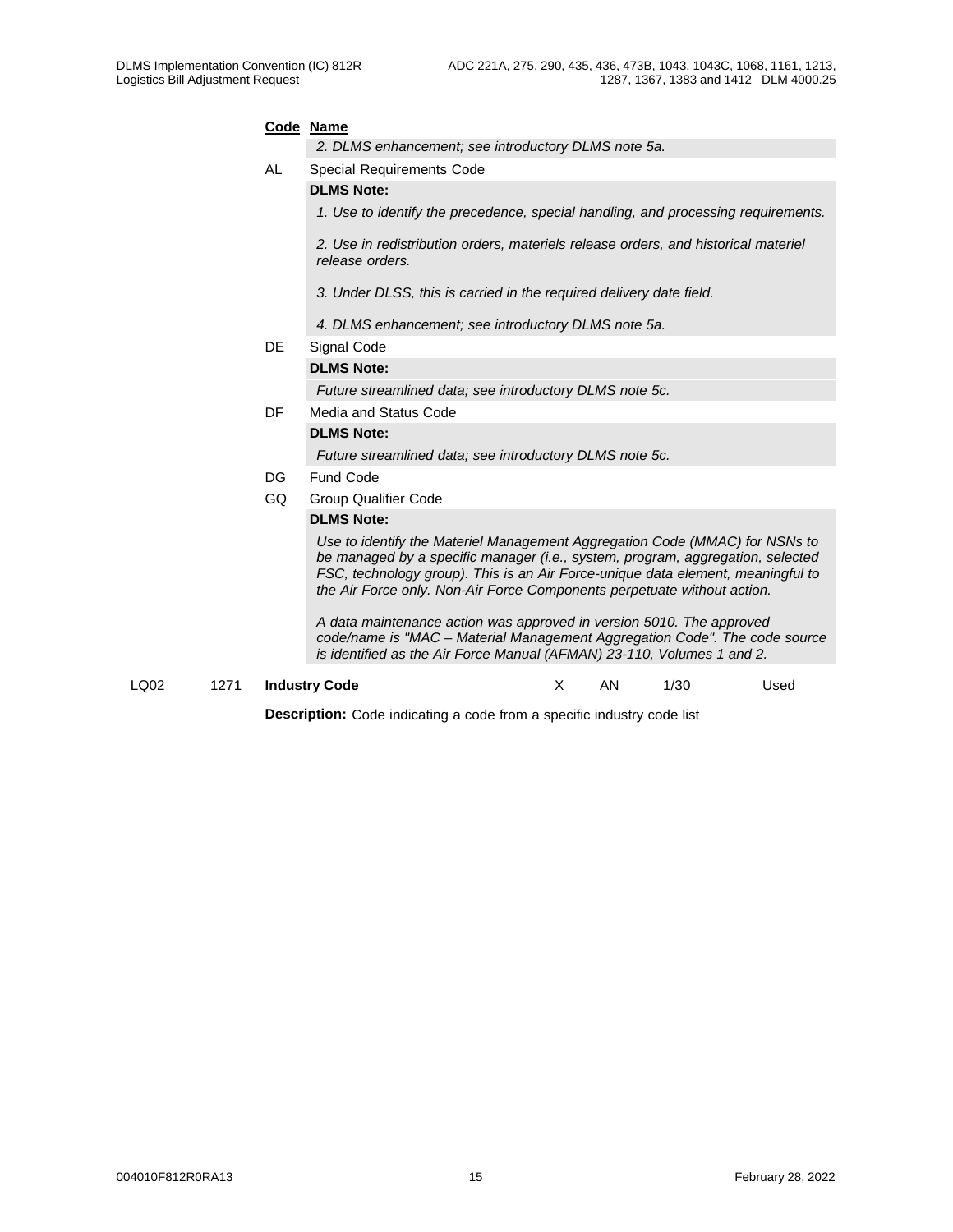#### **FA1** Type of Financial Accounting Pos: 160 Max: 1 Data **Data Loop: FA1** Elements: 3 **Pos: 160 Heading - Optional Loop: FA1 Elements: 3**

#### **User Option (Usage):** Used

**Purpose:** To specify the organization controlling the content of the accounting citation, and the purpose associated with the accounting citation

## **Semantics:**

- 1. FA101 Identifies the organization controlling the assignment of financial accounting information.
- 2. FA102 Identifies the purpose of the accounting allowance or charge information.

| <b>Element Summary:</b> |                           |     |                                                                                                                                                                                                                                                        |         |             |         |              |  |  |  |  |  |  |
|-------------------------|---------------------------|-----|--------------------------------------------------------------------------------------------------------------------------------------------------------------------------------------------------------------------------------------------------------|---------|-------------|---------|--------------|--|--|--|--|--|--|
| Ref                     | $\underline{\mathsf{Id}}$ |     | <b>Element Name</b>                                                                                                                                                                                                                                    | Reg     | <b>Type</b> | Min/Max | <b>Usage</b> |  |  |  |  |  |  |
| FA101                   | 559                       |     | <b>Agency Qualifier Code</b>                                                                                                                                                                                                                           | M       | ID          | 2/2     | Must use     |  |  |  |  |  |  |
|                         |                           |     | Description: Code identifying the agency assigning the code values                                                                                                                                                                                     |         |             |         |              |  |  |  |  |  |  |
|                         |                           |     | <b>DLMS Note:</b> This data element is required for X12 syntax. Select the code that<br>corresponds to the organization that is responsible for the assignment of the DoDAAC<br>used to construct the controlling document number for the transaction. |         |             |         |              |  |  |  |  |  |  |
|                         |                           |     | Code Name                                                                                                                                                                                                                                              |         |             |         |              |  |  |  |  |  |  |
|                         |                           | DF  | Department of Defense (DoD)                                                                                                                                                                                                                            |         |             |         |              |  |  |  |  |  |  |
|                         |                           |     | <b>DLMS Note:</b>                                                                                                                                                                                                                                      |         |             |         |              |  |  |  |  |  |  |
|                         |                           |     | Use to indicate that the Component is a Department of Defense agency, including<br>Defense Logistics Agency. Refer to ADC 1043.                                                                                                                        |         |             |         |              |  |  |  |  |  |  |
|                         |                           | DN  | Department of the Navy                                                                                                                                                                                                                                 |         |             |         |              |  |  |  |  |  |  |
|                         |                           |     | <b>DLMS Note:</b>                                                                                                                                                                                                                                      |         |             |         |              |  |  |  |  |  |  |
|                         |                           |     | Includes the United States Marine Corps.                                                                                                                                                                                                               |         |             |         |              |  |  |  |  |  |  |
|                         |                           | DY  | Department of Air Force                                                                                                                                                                                                                                |         |             |         |              |  |  |  |  |  |  |
|                         |                           | DZ. | Department of Army                                                                                                                                                                                                                                     |         |             |         |              |  |  |  |  |  |  |
|                         |                           | FG  | <b>Federal Government</b>                                                                                                                                                                                                                              |         |             |         |              |  |  |  |  |  |  |
| FA102                   | 1300                      |     | Service, Promotion, Allowance, or<br><b>Charge Code</b>                                                                                                                                                                                                | $\circ$ | ID          | 4/4     | Used         |  |  |  |  |  |  |
|                         |                           |     | <b>Description:</b> Code identifying the service, promotion, allowance, or charge                                                                                                                                                                      |         |             |         |              |  |  |  |  |  |  |
|                         |                           |     | All valid standard codes are used.                                                                                                                                                                                                                     |         |             |         |              |  |  |  |  |  |  |
| FA103                   | 248                       |     | <b>Allowance or Charge Indicator</b>                                                                                                                                                                                                                   | $\circ$ | ID          | 1/1     | Used         |  |  |  |  |  |  |
|                         |                           |     | <b>Description:</b> Code which indicates an allowance or charge for the service specified                                                                                                                                                              |         |             |         |              |  |  |  |  |  |  |
|                         |                           |     | All valid standard codes are used.                                                                                                                                                                                                                     |         |             |         |              |  |  |  |  |  |  |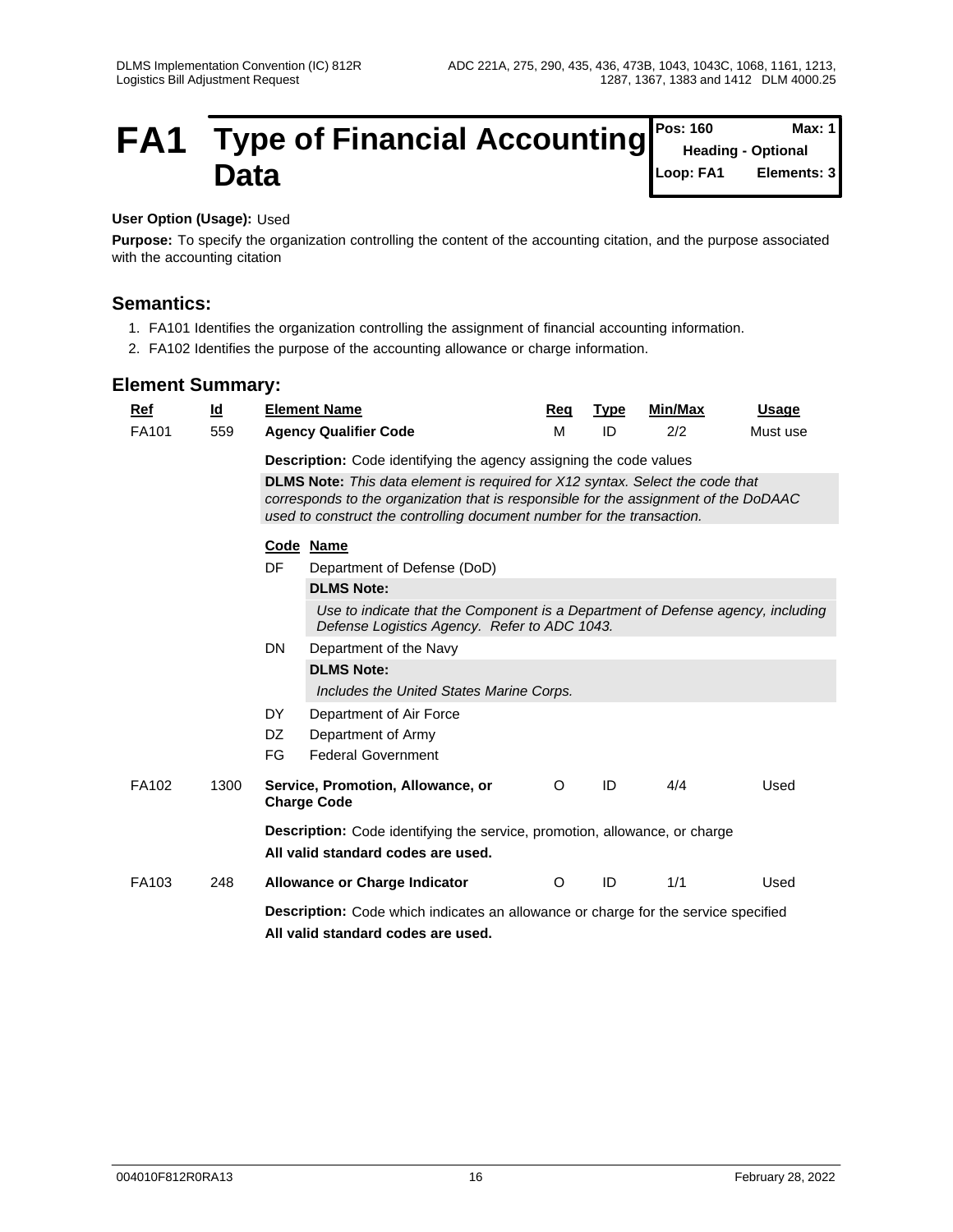## **FA2** Accounting Data **Pos: 170** Max: >1

**Heading - Mandatory Loop: FA1 Elements: 2**

## **User Option (Usage):** Must use

**Purpose:** To specify the detailed accounting data

| Ref          | $\underline{\mathsf{Id}}$ |                                                                                                | <b>Element Name</b>                                                                                                                                                                                                                                                                                                                                                                                                                                                                                                    | <u>Req</u> | Type | Min/Max | Usage    |  |  |  |  |  |  |  |
|--------------|---------------------------|------------------------------------------------------------------------------------------------|------------------------------------------------------------------------------------------------------------------------------------------------------------------------------------------------------------------------------------------------------------------------------------------------------------------------------------------------------------------------------------------------------------------------------------------------------------------------------------------------------------------------|------------|------|---------|----------|--|--|--|--|--|--|--|
| <b>FA201</b> | 1196                      |                                                                                                | <b>Breakdown Structure Detail Code</b>                                                                                                                                                                                                                                                                                                                                                                                                                                                                                 | М          | ID   | 2/2     | Must use |  |  |  |  |  |  |  |
|              |                           | <b>Description:</b> Codes identifying details relating to a reporting breakdown structure tree |                                                                                                                                                                                                                                                                                                                                                                                                                                                                                                                        |            |      |         |          |  |  |  |  |  |  |  |
|              |                           |                                                                                                | <b>DLMS Note:</b> DLMS enhancement; see introductory DLMS note 5a.                                                                                                                                                                                                                                                                                                                                                                                                                                                     |            |      |         |          |  |  |  |  |  |  |  |
|              |                           |                                                                                                | Code Name                                                                                                                                                                                                                                                                                                                                                                                                                                                                                                              |            |      |         |          |  |  |  |  |  |  |  |
|              |                           | 11                                                                                             | Abbreviated Department of Defense (DoD) Budget and Accounting Classification<br>Code (BACC)                                                                                                                                                                                                                                                                                                                                                                                                                            |            |      |         |          |  |  |  |  |  |  |  |
|              |                           | L1<br><b>Accounting Installation Number</b>                                                    |                                                                                                                                                                                                                                                                                                                                                                                                                                                                                                                        |            |      |         |          |  |  |  |  |  |  |  |
|              |                           |                                                                                                | <b>DLMS Note:</b>                                                                                                                                                                                                                                                                                                                                                                                                                                                                                                      |            |      |         |          |  |  |  |  |  |  |  |
|              |                           |                                                                                                | Use to indicate the Accountable Station Number. The Accountable Station Code<br>is the Fiscal Station Number (FSN) of both the Army and the Office of the<br>Secretary of Defense (OSD), the Authorization Accounting Activity (AAA) of the<br>Navy, or the Accounting and Disbursing Station Number (ADSN) used by the Air<br>Force. The Accountable Station Codes (TAC3) are published in the DoD<br>7000.14-R (Financial Management Regulation). Civilian Agencies will cite their<br>equivalent organization code. |            |      |         |          |  |  |  |  |  |  |  |
| <b>FA202</b> | 1195                      |                                                                                                | <b>Financial Information Code</b>                                                                                                                                                                                                                                                                                                                                                                                                                                                                                      | м          | AN   | 1/80    | Must use |  |  |  |  |  |  |  |
|              |                           |                                                                                                | <b>Description:</b> Code representing financial accounting information                                                                                                                                                                                                                                                                                                                                                                                                                                                 |            |      |         |          |  |  |  |  |  |  |  |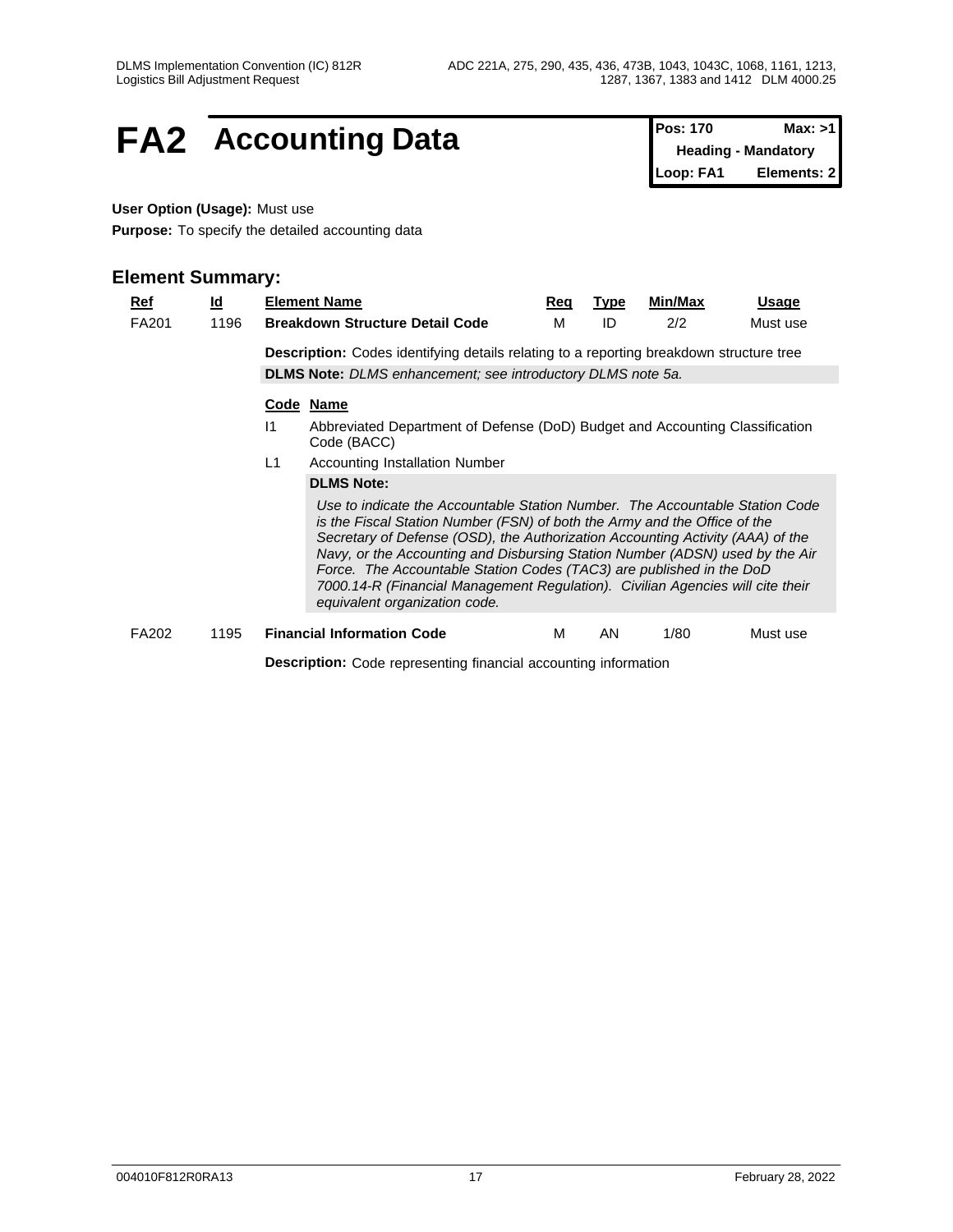**Pos: 160** 

**Detail - Optional Loop: CDD Elements: 9**

## **CDD** Credit/Debit Adjustment Pos: 160 Max: 1 **Detail**

**User Option (Usage):** Used

**Purpose:** To provide information relative to a line item adjustment

## **Syntax Rules:**

- 1. R0407 At least one of CDD04 or CDD07 is required.
- 2. C0711 If CDD07 is present, then CDD11 is required.
- 3. P0708 If either CDD07 or CDD08 is present, then the other is required.
- 4. P1011 If either CDD10 or CDD11 is present, then the other is required.
- 5. P1213 If either CDD12 or CDD13 is present, then the other is required.

## **Semantics:**

1. CDD05 is the code indicating whether adjustment is for returned goods. A "Y" confirms that the adjustment is for returned goods.

## **Comments:**

1. If comparison pricing is used, then CDD12 and CDD13 are required.

## **DLMS Note:**

*Use each repetition of the 2/CDD/160 loop only to request an adjustment to a detailed billing record from a specified invoice. Each repetition of the CDD loop is a separate request for adjustment. Do not use for invoice duplicate copy requests.*

| Ref               | <u>ld</u> |                                                                                                                            | <b>Element Name</b>                                                                                                                                                                           | Req     | <b>Type</b> | <b>Min/Max</b> | <b>Usage</b> |  |  |  |  |  |  |
|-------------------|-----------|----------------------------------------------------------------------------------------------------------------------------|-----------------------------------------------------------------------------------------------------------------------------------------------------------------------------------------------|---------|-------------|----------------|--------------|--|--|--|--|--|--|
| CDD <sub>01</sub> | 426       |                                                                                                                            | <b>Adjustment Reason Code</b>                                                                                                                                                                 | м       | ID          | 2/2            | Must use     |  |  |  |  |  |  |
|                   |           | Description: Code indicating reason for debit or credit memo or adjustment to invoice,<br>debit or credit memo, or payment |                                                                                                                                                                                               |         |             |                |              |  |  |  |  |  |  |
|                   |           |                                                                                                                            | DLMS Note: Use Code "ZZ" for this data element when no other data code applies.                                                                                                               |         |             |                |              |  |  |  |  |  |  |
|                   |           |                                                                                                                            | All valid standard codes are used.                                                                                                                                                            |         |             |                |              |  |  |  |  |  |  |
| CDD <sub>02</sub> | 478       |                                                                                                                            | <b>Credit/Debit Flag Code</b>                                                                                                                                                                 | м       | ID          | 1/1            | Must use     |  |  |  |  |  |  |
|                   |           | <b>Description:</b> Code indicating whether amount is a credit or debit                                                    |                                                                                                                                                                                               |         |             |                |              |  |  |  |  |  |  |
|                   |           |                                                                                                                            | Code Name                                                                                                                                                                                     |         |             |                |              |  |  |  |  |  |  |
|                   |           | С                                                                                                                          | Credit                                                                                                                                                                                        |         |             |                |              |  |  |  |  |  |  |
|                   |           |                                                                                                                            | <b>DLMS Note:</b>                                                                                                                                                                             |         |             |                |              |  |  |  |  |  |  |
|                   |           |                                                                                                                            | DLMS enhancement; see introductory DLMS note 5a.                                                                                                                                              |         |             |                |              |  |  |  |  |  |  |
|                   |           | D                                                                                                                          | Debit                                                                                                                                                                                         |         |             |                |              |  |  |  |  |  |  |
|                   |           |                                                                                                                            | <b>DLMS Note:</b>                                                                                                                                                                             |         |             |                |              |  |  |  |  |  |  |
|                   |           |                                                                                                                            | DLMS enhancement; see introductory DLMS note 5a.                                                                                                                                              |         |             |                |              |  |  |  |  |  |  |
| CDD <sub>03</sub> | 350       |                                                                                                                            | <b>Assigned Identification</b>                                                                                                                                                                | $\circ$ | AN          | 1/20           | Used         |  |  |  |  |  |  |
|                   |           |                                                                                                                            | <b>Description:</b> Alphanumeric characters assigned for differentiation within a transaction set                                                                                             |         |             |                |              |  |  |  |  |  |  |
|                   |           |                                                                                                                            | <b>DLMS Note:</b> Use as a counter to identify the number of 2/CDD/160 loop iterations. In the<br>first 2/CDD/160 loop iteration, cite numeric 1. In each subsequent loop iteration, increase |         |             |                |              |  |  |  |  |  |  |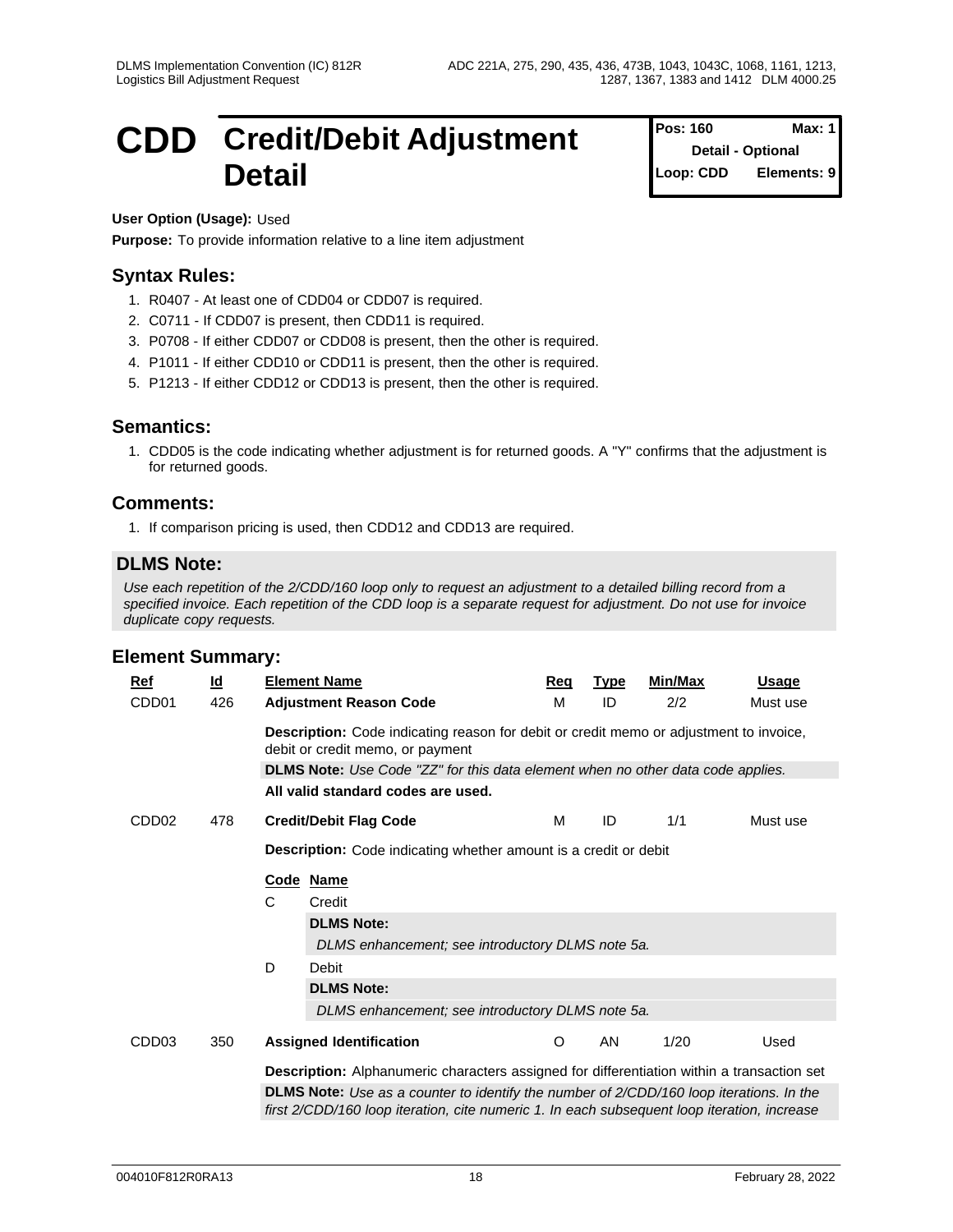| <b>Ref</b>        | <u>ld</u> | <b>Element Name</b>                                                                                                                                                                                                                                                                                            | Req      | <b>Type</b>    | Min/Max | Usage |  |  |  |  |  |  |
|-------------------|-----------|----------------------------------------------------------------------------------------------------------------------------------------------------------------------------------------------------------------------------------------------------------------------------------------------------------------|----------|----------------|---------|-------|--|--|--|--|--|--|
|                   |           | incrementally by 1.                                                                                                                                                                                                                                                                                            |          |                |         |       |  |  |  |  |  |  |
| CDD <sub>04</sub> | 610       | Amount                                                                                                                                                                                                                                                                                                         | X        | N <sub>2</sub> | 1/15    | Used  |  |  |  |  |  |  |
|                   |           | <b>Description:</b> Monetary amount                                                                                                                                                                                                                                                                            |          |                |         |       |  |  |  |  |  |  |
|                   |           | DLMS Note: Use to identify the adjustment amount sought for each 2/CDD/160 loop. The<br>amount will be in dollars and cents.                                                                                                                                                                                   |          |                |         |       |  |  |  |  |  |  |
| CDD <sub>07</sub> | 477       | <b>Credit/Debit Quantity</b>                                                                                                                                                                                                                                                                                   | X        | R              | 1/10    | Used  |  |  |  |  |  |  |
|                   |           | Description: Number of supplier units credited or debited                                                                                                                                                                                                                                                      |          |                |         |       |  |  |  |  |  |  |
|                   |           | <b>DLMS Note:</b> 1. Use to indicate the quantity related to the adjustment request.                                                                                                                                                                                                                           |          |                |         |       |  |  |  |  |  |  |
|                   |           | 2. Express as a whole number with no decimals.                                                                                                                                                                                                                                                                 |          |                |         |       |  |  |  |  |  |  |
|                   |           | 3. A field size exceeding 5 positions may not be received or understood by the recipient's<br>automated processing system. See introductory DLMS note 5d.                                                                                                                                                      |          |                |         |       |  |  |  |  |  |  |
| CDD <sub>08</sub> | 355       | Unit or Basis for Measurement Code                                                                                                                                                                                                                                                                             | X        | ID             | 2/2     | Used  |  |  |  |  |  |  |
|                   |           | Description: Code specifying the units in which a value is being expressed, or manner in<br>which a measurement has been taken                                                                                                                                                                                 |          |                |         |       |  |  |  |  |  |  |
|                   |           | <b>DLMS Note:</b> Use to indicate adjustment quantities unit of measure.                                                                                                                                                                                                                                       |          |                |         |       |  |  |  |  |  |  |
| CDD <sub>09</sub> | 427       | <b>Unit Price Difference</b>                                                                                                                                                                                                                                                                                   | O        | R              | 1/15    | Used  |  |  |  |  |  |  |
|                   |           | Description: Per unit (case) price or allowance/charge difference between original billing<br>and corrected amount (may be unit full list price or allowance/charge where item was not<br>on original billing or where full credit/debit amount is being transacted, i.e., returns or<br>contested quantities) |          |                |         |       |  |  |  |  |  |  |
|                   |           | <b>DLMS Note:</b> Use to identify the over or under charge amount in the unit price in dollars<br>and cents with a decimal included.                                                                                                                                                                           |          |                |         |       |  |  |  |  |  |  |
| CDD <sub>10</sub> | 236       | <b>Price Identifier Code</b>                                                                                                                                                                                                                                                                                   | $\times$ | ID             | 3/3     | Used  |  |  |  |  |  |  |
|                   |           | <b>Description:</b> Code identifying pricing specification                                                                                                                                                                                                                                                     |          |                |         |       |  |  |  |  |  |  |
|                   |           | Code Name                                                                                                                                                                                                                                                                                                      |          |                |         |       |  |  |  |  |  |  |
|                   |           | <b>INV</b><br><b>Invoice Billing Price</b>                                                                                                                                                                                                                                                                     |          |                |         |       |  |  |  |  |  |  |
|                   |           | <b>DLMS Note:</b>                                                                                                                                                                                                                                                                                              |          |                |         |       |  |  |  |  |  |  |
|                   |           | 1. Use to identify the source of the billing price.                                                                                                                                                                                                                                                            |          |                |         |       |  |  |  |  |  |  |
|                   |           | 2. DLMS enhancement; see introductory DLMS note 5a.                                                                                                                                                                                                                                                            |          |                |         |       |  |  |  |  |  |  |
| CDD <sub>11</sub> | 212       | <b>Unit Price</b>                                                                                                                                                                                                                                                                                              | X        | R              | 1/17    | Used  |  |  |  |  |  |  |
|                   |           | <b>Description:</b> Price per unit of product, service, commodity, etc.                                                                                                                                                                                                                                        |          |                |         |       |  |  |  |  |  |  |
|                   |           | <b>DLMS Note:</b> 1. Use to indicate the billed unit price. A decimal point must be used if the unit<br>price is other than whole dollars                                                                                                                                                                      |          |                |         |       |  |  |  |  |  |  |
|                   |           | 2. DLMS transactions authorize an expanded unit price field size of 9 digits for dollars and<br>2 digits for cents. The decimal point is passed in the transaction. If conversion to MILS<br>legacy format is required, unit prices exceeding the legacy field size constraint will not be                     |          |                |         |       |  |  |  |  |  |  |

*perpetuated. Refer to ADC 221A.*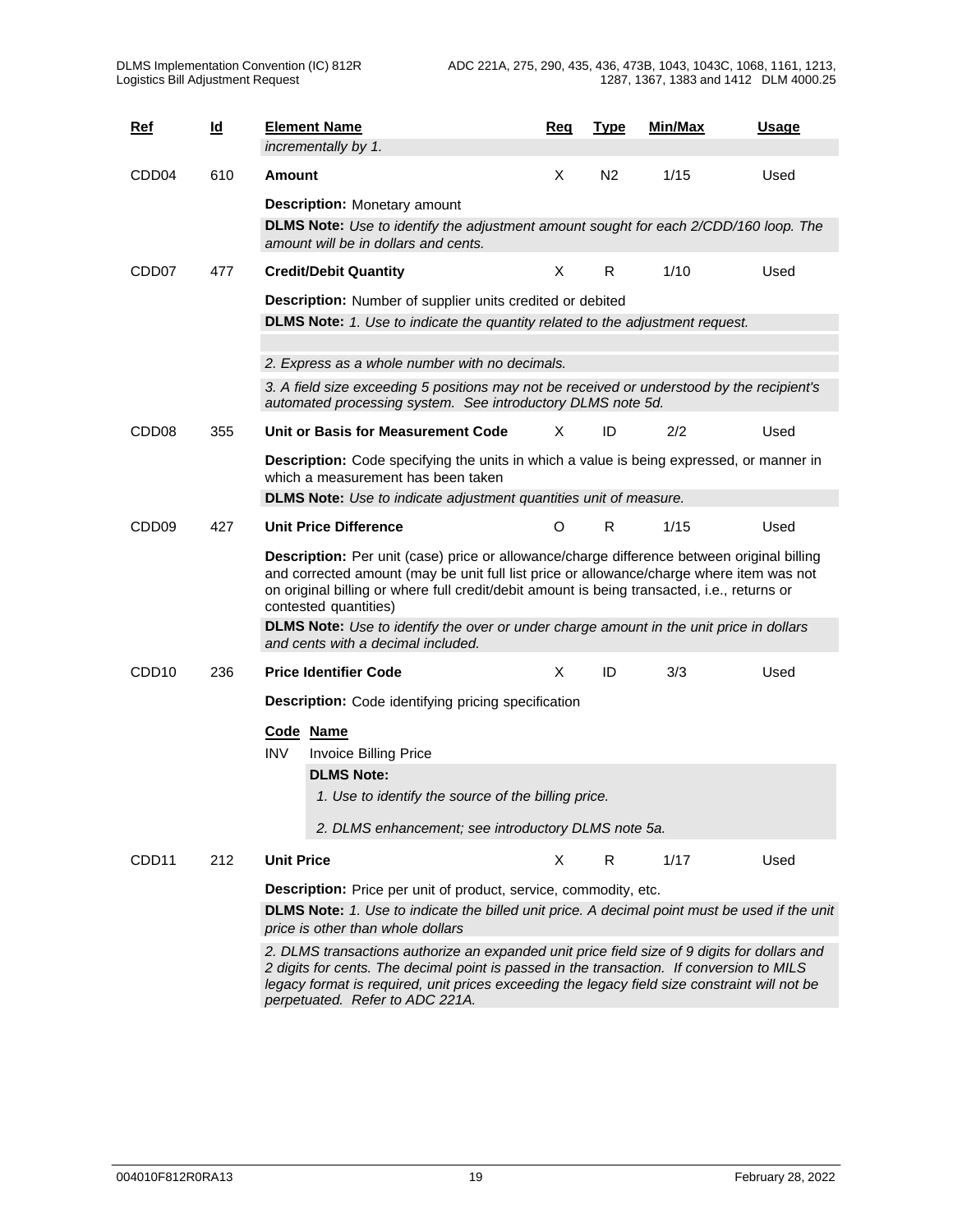## **LIN Item Identification Pos: 170 Max: 1**

**Detail - Optional Loop: CDD Elements: 30**

#### **User Option (Usage):** Used

**Purpose:** To specify basic item identification data

## **Syntax Rules:**

- 1. P0405 If either LIN04 or LIN05 is present, then the other is required.
- 2. P0607 If either LIN06 or LIN07 is present, then the other is required.
- 3. P0809 If either LIN08 or LIN09 is present, then the other is required.
- 4. P1011 If either LIN10 or LIN11 is present, then the other is required.
- 5. P1213 If either LIN12 or LIN13 is present, then the other is required.
- 6. P1415 If either LIN14 or LIN15 is present, then the other is required.
- 7. P1617 If either LIN16 or LIN17 is present, then the other is required.
- 8. P1819 If either LIN18 or LIN19 is present, then the other is required.
- 9. P2021 If either LIN20 or LIN21 is present, then the other is required.
- 10. P2223 If either LIN22 or LIN23 is present, then the other is required.
- 11. P2425 If either LIN24 or LIN25 is present, then the other is required.
- 12. P2627 If either LIN26 or LIN27 is present, then the other is required.
- 13. P2829 If either LIN28 or LIN29 is present, then the other is required.
- 14. P3031 If either LIN30 or LIN31 is present, then the other is required.

## **Semantics:**

1. LIN01 is the line item identification

#### **Comments:**

- 1. See the Data Dictionary for a complete list of IDs.
- 2. LIN02 through LIN31 provide for fifteen different product/service IDs for each item. For example: Case, Color, Drawing No., U.P.C. No., ISBN No., Model No., or SKU.

## **DLMS Note:**

*1. Use to identify the item shipped. This data perpetuates from the requisition unless using a substitute item.*

*2. Use the data element 235/234 pairs to identify data pertinent to the transaction. Present the information in any sequential order. Unless otherwise specified, the multiple codes listed for a single qualifier data element identify the range of possible data requirements. When needed, use the next available combination of data element 235/234 pairs to provide the necessary data.*

| $Ref$             | $\underline{\mathsf{Id}}$ | <b>Element Name</b>                                                                                                                                                                          | Reg | Type | Min/Max | Usage    |  |  |  |  |  |
|-------------------|---------------------------|----------------------------------------------------------------------------------------------------------------------------------------------------------------------------------------------|-----|------|---------|----------|--|--|--|--|--|
| LIN <sub>02</sub> | 235                       | <b>Product/Service ID Qualifier</b>                                                                                                                                                          | M   | ID   | 2/2     | Must use |  |  |  |  |  |
|                   |                           | Description: Code identifying the type/source of the descriptive number used in<br>Product/Service ID (234)                                                                                  |     |      |         |          |  |  |  |  |  |
|                   |                           | <b>DLMS Note:</b> 1. Use only one of codes A2, A4, FB, FS, FT, MG, or YP to properly identify<br>the materiel requisitioned.                                                                 |     |      |         |          |  |  |  |  |  |
|                   |                           | 2. When citing a manufacturer's (or supplier's) part number (code MG), always use code<br>ZB to identify the manufacturer's (or supplier's) Commercial and Government Entity<br>(CAGE) Code. |     |      |         |          |  |  |  |  |  |
|                   |                           |                                                                                                                                                                                              |     |      |         |          |  |  |  |  |  |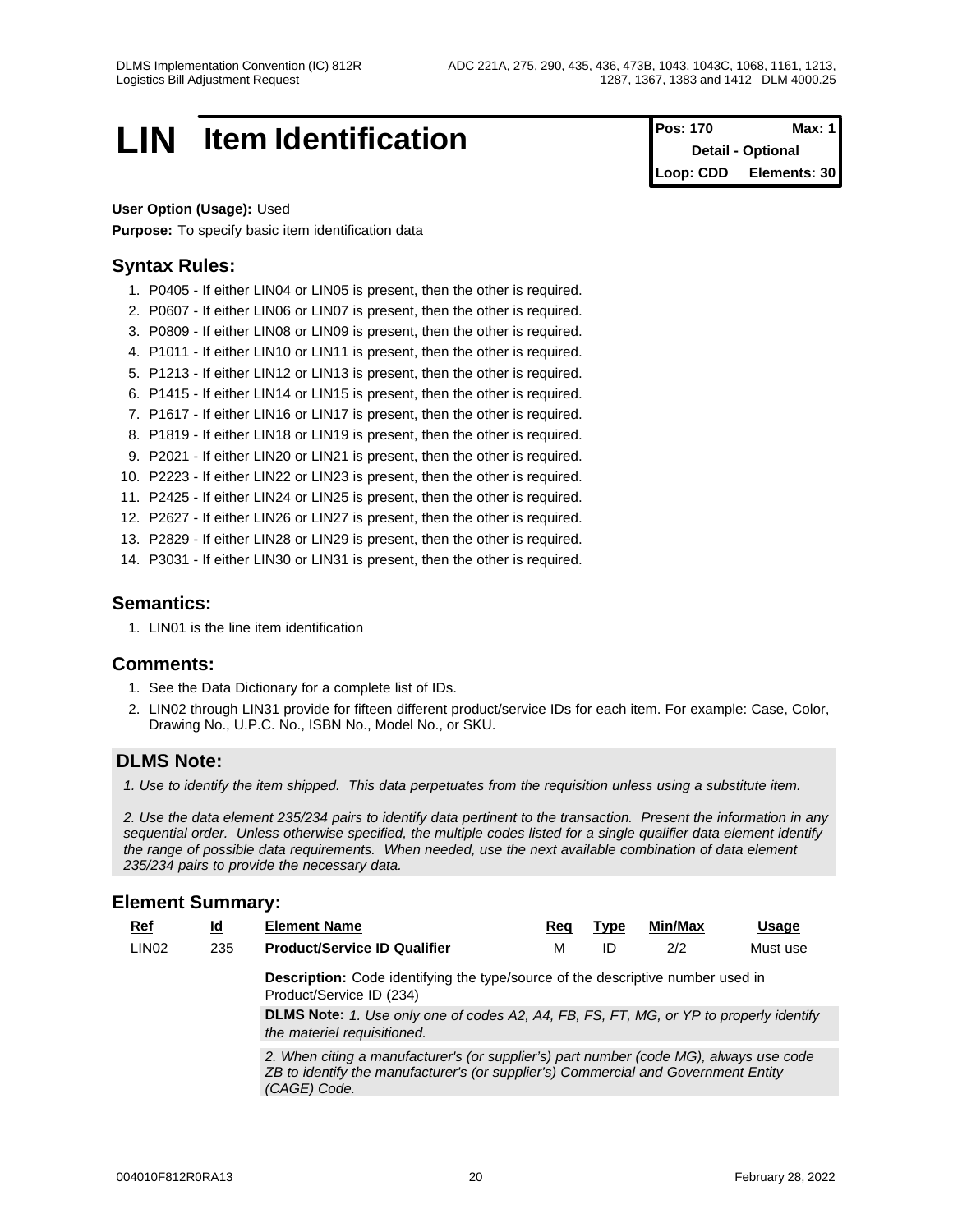|            |           |                | <b>Element Name</b>                                                                                                                                                                                                                                                                                      |     |             | <b>Min/Max</b> | <b>Usage</b> |
|------------|-----------|----------------|----------------------------------------------------------------------------------------------------------------------------------------------------------------------------------------------------------------------------------------------------------------------------------------------------------|-----|-------------|----------------|--------------|
| <u>Ref</u> | <u>ld</u> |                | 3. When citing the Federal Supply Classification (FSC) (Code FT), always use code CN to<br>identify the commodity name or description.                                                                                                                                                                   | Req | <b>Type</b> |                |              |
|            |           |                | Code Name                                                                                                                                                                                                                                                                                                |     |             |                |              |
|            |           | A2             | Department of Defense Identification Code (DoDIC)                                                                                                                                                                                                                                                        |     |             |                |              |
|            |           |                | <b>DLMS Note:</b>                                                                                                                                                                                                                                                                                        |     |             |                |              |
|            |           |                | 1. Use to identify ammunition items.                                                                                                                                                                                                                                                                     |     |             |                |              |
|            |           |                | 2. DLMS enhancement; see introductory DLMS note 5a.                                                                                                                                                                                                                                                      |     |             |                |              |
|            |           | A4             | Subsistence Identification Number                                                                                                                                                                                                                                                                        |     |             |                |              |
|            |           |                | <b>DLMS Note:</b>                                                                                                                                                                                                                                                                                        |     |             |                |              |
|            |           |                | Use to identify subsistence items.                                                                                                                                                                                                                                                                       |     |             |                |              |
|            |           | AB             | Assembly                                                                                                                                                                                                                                                                                                 |     |             |                |              |
|            |           |                | <b>DLMS Note:</b>                                                                                                                                                                                                                                                                                        |     |             |                |              |
|            |           |                | Use to identify the assembly associated with the materiel.                                                                                                                                                                                                                                               |     |             |                |              |
|            |           | BH             | Finish/Hand Standard Reference                                                                                                                                                                                                                                                                           |     |             |                |              |
|            |           |                | <b>DLMS Note:</b>                                                                                                                                                                                                                                                                                        |     |             |                |              |
|            |           |                | Use to identify the fabric of the nonstandard materiel ordered under Federal<br>Supply Schedule.                                                                                                                                                                                                         |     |             |                |              |
|            |           | <b>CL</b>      | Color                                                                                                                                                                                                                                                                                                    |     |             |                |              |
|            |           | <b>CN</b>      | <b>Commodity Name</b>                                                                                                                                                                                                                                                                                    |     |             |                |              |
|            |           |                | <b>DLMS Note:</b>                                                                                                                                                                                                                                                                                        |     |             |                |              |
|            |           |                | Use to identify the nomenclature of the nonstandard materiel.                                                                                                                                                                                                                                            |     |             |                |              |
|            |           | <b>CR</b>      | <b>Contract Number</b>                                                                                                                                                                                                                                                                                   |     |             |                |              |
|            |           |                | <b>DLMS Note:</b>                                                                                                                                                                                                                                                                                        |     |             |                |              |
|            |           |                | Use to identify the procurement instrument identifier (PIID) for a Federal Supply<br>Schedule or related instrument used to order nonstandard materiel. When<br>procurement is authorized under a PIID call/order number (F in 9th position),<br>provide the value in the PIID field. Refer to ADC 1161. |     |             |                |              |
|            |           | DR.            | Drawing Revision Number                                                                                                                                                                                                                                                                                  |     |             |                |              |
|            |           | F <sub>1</sub> | <b>Catalog Number</b>                                                                                                                                                                                                                                                                                    |     |             |                |              |
|            |           |                | <b>DLMS Note:</b>                                                                                                                                                                                                                                                                                        |     |             |                |              |
|            |           |                | Use to identify the manufacturer's catalog which references the nonstandard<br>materiel.                                                                                                                                                                                                                 |     |             |                |              |
|            |           | F <sub>2</sub> | <b>Technical Order Number</b>                                                                                                                                                                                                                                                                            |     |             |                |              |
|            |           | F <sub>3</sub> | <b>Technical Manual Number</b>                                                                                                                                                                                                                                                                           |     |             |                |              |
|            |           | F <sub>4</sub> | Series Identifier                                                                                                                                                                                                                                                                                        |     |             |                |              |
|            |           |                | <b>DLMS Note:</b><br>Use to identify the manufacturer's series number of the end item.                                                                                                                                                                                                                   |     |             |                |              |
|            |           | F7             | End-Item Description                                                                                                                                                                                                                                                                                     |     |             |                |              |
|            |           |                | <b>DLMS Note:</b>                                                                                                                                                                                                                                                                                        |     |             |                |              |
|            |           |                | Use to identify the applicable end item which applies to the nonstandard materiel.<br>Description may include the NSN and/or nomenclature.                                                                                                                                                               |     |             |                |              |
|            |           | FB             | Form Number                                                                                                                                                                                                                                                                                              |     |             |                |              |
|            |           |                | <b>DLMS Note:</b>                                                                                                                                                                                                                                                                                        |     |             |                |              |

*1. Use to identify the form stock number.*

*2. DLMS enhancement; see introductory DLMS note 5a.*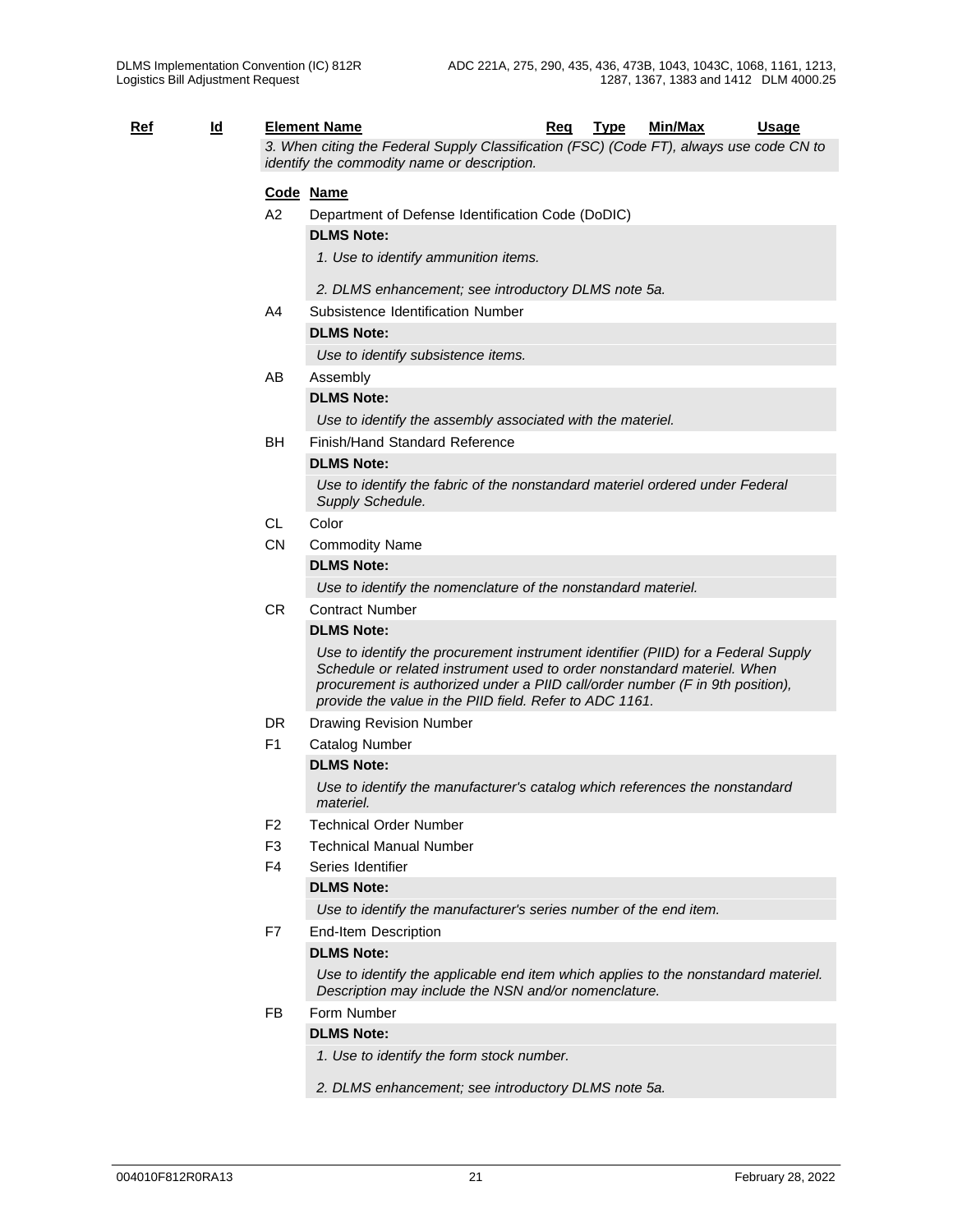#### **Code Name**

FS National Stock Number

FT Federal Supply Classification

#### **DLMS Note:**

*Use to identify the FSC of the nonstandard materiel when a part number is not available and materiel can only be ordered by description (e.g., non-NSN lumber products).*

GS General Specification Number

#### **DLMS Note:**

*Use to identify a specification number, other than a Military Specification (MILSPEC), associated with the nonstandard materiel.* 

MF Manufacturer

#### **DLMS Note:**

*Use to identify the manufacturer's make of the applicable end item for the nonstandard materiel.* 

MG Manufacturer's Part Number

#### **DLMS Note:**

*1. Use to identify nonstandard materiel.*

*2. May be used to identify the supplier-assigned part number when applicable to a DoD EMALL or GSA Advantage/Global internet order from a vendor catalog. Refer to ADC 1068.*

*3. During the DLSS/DLMS transition, this field will be used to perpetuate/populate the MILS stock number field. During this time, field size is restricted to 15 positions; field size is expanded to 32 positions for DoD EMALL/part-numbered catalog orders.*

#### MN Model Number

#### **DLMS Note:**

*Use to identify the manufacturer's model number of the end item.* 

- MS Military Specification (MILSPEC) Number
- PR Process Number

#### **DLMS Note:**

*Use to identify a general operating specification identified in the requisition such as output rated wattage and horsepower.*

PT Print or Drawing

#### **DLMS Note:**

*Use to identify the applicable drawing numbers for the nonstandard materiel.* 

#### PW Part Drawing

#### **DLMS Note:**

*Use to identify the applicable figure numbers for the nonstandard materiel.* 

SF Surface Finish

#### **DLMS Note:**

*Use to identify the finish of the nonstandard materiel ordered under Federal Supply Schedule.* 

SN Serial Number

#### **DLMS Note:**

*Use to identify the manufacturer's serial number of the end item.* 

- VN Vendor's (Seller's) Item Number
- YP Publication Number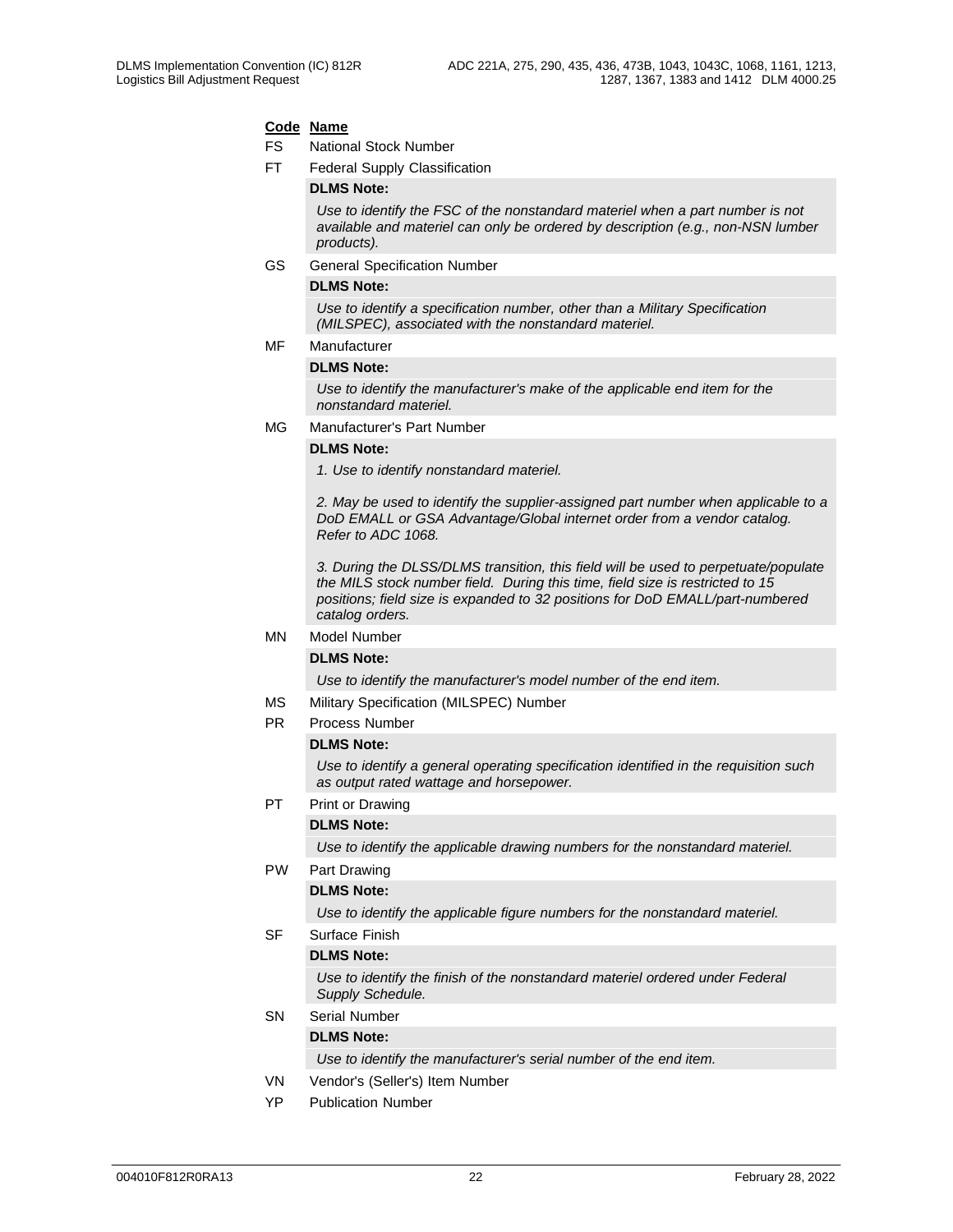|                   |     | Code Name                                                                                                     |                                                                                                                                                   |    |    |      |          |  |  |  |  |  |
|-------------------|-----|---------------------------------------------------------------------------------------------------------------|---------------------------------------------------------------------------------------------------------------------------------------------------|----|----|------|----------|--|--|--|--|--|
|                   |     |                                                                                                               | <b>DLMS Note:</b>                                                                                                                                 |    |    |      |          |  |  |  |  |  |
|                   |     |                                                                                                               | Use to identify publications or catalogs.                                                                                                         |    |    |      |          |  |  |  |  |  |
|                   |     | ZZ                                                                                                            | <b>Mutually Defined</b>                                                                                                                           |    |    |      |          |  |  |  |  |  |
| LIN <sub>03</sub> | 234 |                                                                                                               | <b>Product/Service ID</b>                                                                                                                         | M  | AN | 1/48 | Must use |  |  |  |  |  |
|                   |     |                                                                                                               | <b>Description:</b> Identifying number for a product or service                                                                                   |    |    |      |          |  |  |  |  |  |
| LIN <sub>04</sub> | 235 |                                                                                                               | <b>Product/Service ID Qualifier</b>                                                                                                               | X  | ID | 2/2  | Used     |  |  |  |  |  |
|                   |     |                                                                                                               | Description: Code identifying the type/source of the descriptive number used in<br>Product/Service ID (234)                                       |    |    |      |          |  |  |  |  |  |
|                   |     | <b>DLMS Note:</b> The following codes are authorized.                                                         |                                                                                                                                                   |    |    |      |          |  |  |  |  |  |
|                   |     | Code Name                                                                                                     |                                                                                                                                                   |    |    |      |          |  |  |  |  |  |
|                   |     | <b>CN</b>                                                                                                     | <b>Commodity Name</b>                                                                                                                             |    |    |      |          |  |  |  |  |  |
|                   |     |                                                                                                               | <b>DLMS Note:</b>                                                                                                                                 |    |    |      |          |  |  |  |  |  |
|                   |     | Use to identify the nomenclature of the nonstandard materiel.<br>Commercial and Government Entity (CAGE) Code |                                                                                                                                                   |    |    |      |          |  |  |  |  |  |
|                   |     | ΖB                                                                                                            |                                                                                                                                                   |    |    |      |          |  |  |  |  |  |
|                   |     | <b>DLMS Note:</b>                                                                                             |                                                                                                                                                   |    |    |      |          |  |  |  |  |  |
|                   |     |                                                                                                               | 1. Use only with code MG to uniquely identify a manufacturer's (or supplier's) part<br>number.                                                    |    |    |      |          |  |  |  |  |  |
|                   |     |                                                                                                               | 2. May be used to identify the supplier CAGE when applicable to a DoD EMALL or<br>GSA Advantage/Global internet order from a vendor catalog.      |    |    |      |          |  |  |  |  |  |
| LIN <sub>05</sub> | 234 |                                                                                                               | <b>Product/Service ID</b>                                                                                                                         | X  | AN | 1/48 | Used     |  |  |  |  |  |
|                   |     |                                                                                                               | <b>Description:</b> Identifying number for a product or service                                                                                   |    |    |      |          |  |  |  |  |  |
| LIN <sub>06</sub> | 235 |                                                                                                               | <b>Product/Service ID Qualifier</b>                                                                                                               | X  | ID | 2/2  | Used     |  |  |  |  |  |
|                   |     |                                                                                                               | Description: Code identifying the type/source of the descriptive number used in<br>Product/Service ID (234)<br>All valid standard codes are used. |    |    |      |          |  |  |  |  |  |
|                   |     |                                                                                                               |                                                                                                                                                   |    |    |      |          |  |  |  |  |  |
| LIN <sub>07</sub> | 234 |                                                                                                               | <b>Product/Service ID</b>                                                                                                                         | X  | AN | 1/48 | Used     |  |  |  |  |  |
|                   |     |                                                                                                               | <b>Description:</b> Identifying number for a product or service                                                                                   |    |    |      |          |  |  |  |  |  |
| LIN <sub>08</sub> | 235 |                                                                                                               | <b>Product/Service ID Qualifier</b>                                                                                                               | X. | ID | 2/2  | Used     |  |  |  |  |  |
|                   |     |                                                                                                               | Description: Code identifying the type/source of the descriptive number used in<br>Product/Service ID (234)<br>All valid standard codes are used. |    |    |      |          |  |  |  |  |  |
| LIN <sub>09</sub> | 234 |                                                                                                               | <b>Product/Service ID</b>                                                                                                                         | X  | AN | 1/48 | Used     |  |  |  |  |  |
|                   |     |                                                                                                               | Description: Identifying number for a product or service                                                                                          |    |    |      |          |  |  |  |  |  |
| LIN <sub>10</sub> | 235 |                                                                                                               | <b>Product/Service ID Qualifier</b>                                                                                                               | X  | ID | 2/2  | Used     |  |  |  |  |  |
|                   |     |                                                                                                               | Description: Code identifying the type/source of the descriptive number used in<br>Product/Service ID (234)<br>All valid standard codes are used. |    |    |      |          |  |  |  |  |  |
| LIN <sub>11</sub> | 234 |                                                                                                               | <b>Product/Service ID</b>                                                                                                                         | X  | AN | 1/48 | Used     |  |  |  |  |  |
|                   |     |                                                                                                               | Description: Identifying number for a product or service                                                                                          |    |    |      |          |  |  |  |  |  |
|                   |     |                                                                                                               |                                                                                                                                                   |    |    |      |          |  |  |  |  |  |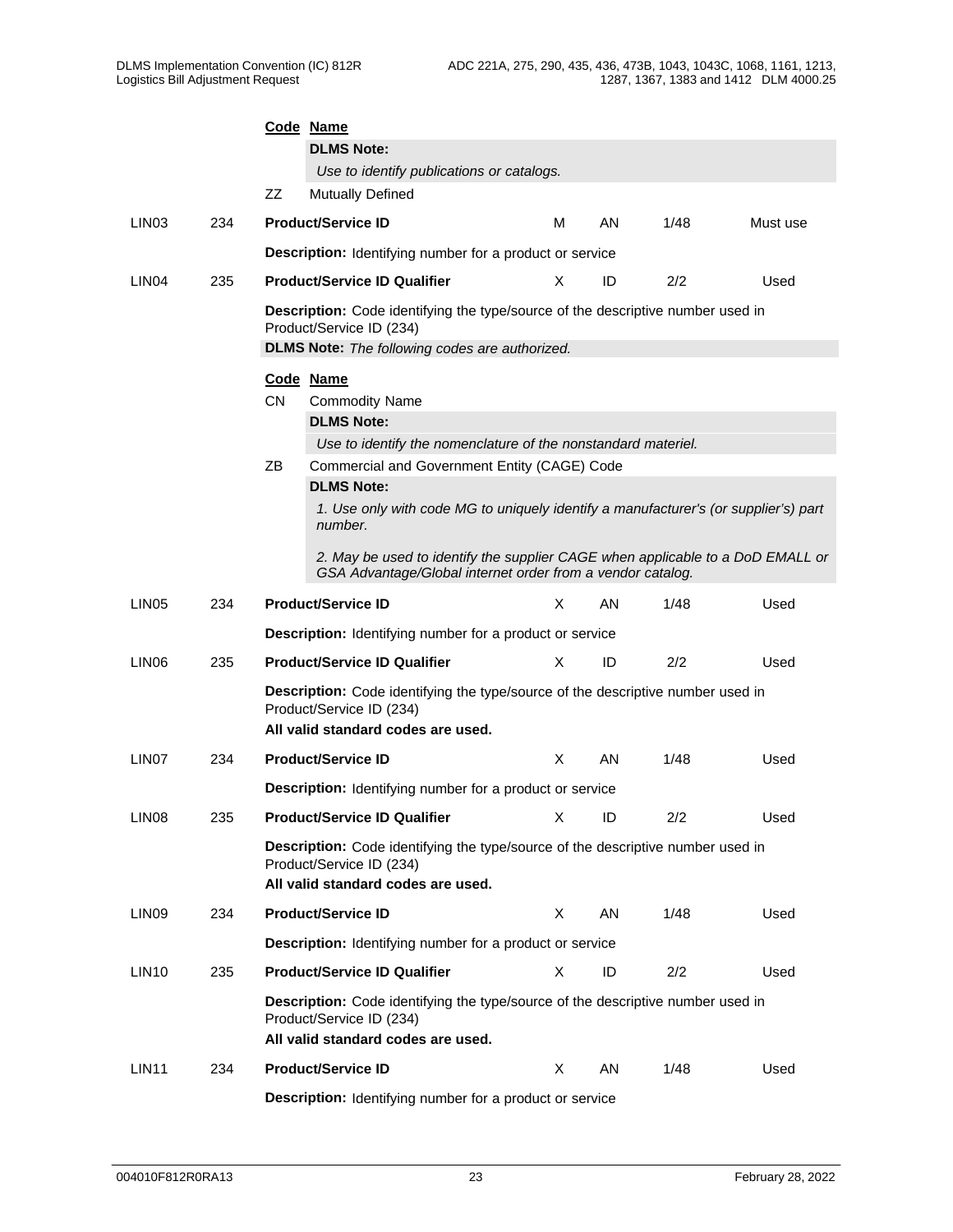| <b>Ref</b>        | <u>ld</u> | <b>Element Name</b>                                                                                                                                      | Req | <b>Type</b> | Min/Max | <u>Usage</u> |
|-------------------|-----------|----------------------------------------------------------------------------------------------------------------------------------------------------------|-----|-------------|---------|--------------|
| <b>LIN12</b>      | 235       | <b>Product/Service ID Qualifier</b>                                                                                                                      | X   | ID          | 2/2     | Used         |
|                   |           | Description: Code identifying the type/source of the descriptive number used in<br>Product/Service ID (234)<br>All valid standard codes are used.        |     |             |         |              |
| LIN <sub>13</sub> | 234       | <b>Product/Service ID</b>                                                                                                                                | X   | AN          | 1/48    | Used         |
|                   |           | <b>Description:</b> Identifying number for a product or service                                                                                          |     |             |         |              |
| LIN <sub>14</sub> | 235       | <b>Product/Service ID Qualifier</b>                                                                                                                      | X   | ID          | 2/2     | Used         |
|                   |           | Description: Code identifying the type/source of the descriptive number used in<br>Product/Service ID (234)<br>All valid standard codes are used.        |     |             |         |              |
| LIN <sub>15</sub> | 234       | <b>Product/Service ID</b>                                                                                                                                | X   | AN          | 1/48    | Used         |
|                   |           | <b>Description:</b> Identifying number for a product or service                                                                                          |     |             |         |              |
| <b>LIN16</b>      | 235       | <b>Product/Service ID Qualifier</b>                                                                                                                      | X   | ID          | 2/2     | Used         |
|                   |           | Description: Code identifying the type/source of the descriptive number used in<br>Product/Service ID (234)<br>All valid standard codes are used.        |     |             |         |              |
| LIN <sub>17</sub> | 234       | <b>Product/Service ID</b>                                                                                                                                | X   | AN          | 1/48    | Used         |
|                   |           | <b>Description:</b> Identifying number for a product or service                                                                                          |     |             |         |              |
| LIN <sub>18</sub> | 235       | <b>Product/Service ID Qualifier</b>                                                                                                                      | X   | ID          | 2/2     | Used         |
|                   |           | Description: Code identifying the type/source of the descriptive number used in<br>Product/Service ID (234)<br>All valid standard codes are used.        |     |             |         |              |
| <b>LIN19</b>      | 234       | <b>Product/Service ID</b>                                                                                                                                | X   | AN          | 1/48    | Used         |
|                   |           | <b>Description:</b> Identifying number for a product or service                                                                                          |     |             |         |              |
| <b>LIN20</b>      | 235       | <b>Product/Service ID Qualifier</b>                                                                                                                      | X   | ID          | 2/2     | Used         |
|                   |           | <b>Description:</b> Code identifying the type/source of the descriptive number used in<br>Product/Service ID (234)<br>All valid standard codes are used. |     |             |         |              |
| <b>LIN21</b>      | 234       | <b>Product/Service ID</b>                                                                                                                                | X   | AN          | 1/48    | Used         |
|                   |           | <b>Description:</b> Identifying number for a product or service                                                                                          |     |             |         |              |
| <b>LIN22</b>      | 235       | <b>Product/Service ID Qualifier</b>                                                                                                                      | X   | ID          | 2/2     | Used         |
|                   |           | Description: Code identifying the type/source of the descriptive number used in<br>Product/Service ID (234)<br>All valid standard codes are used.        |     |             |         |              |
| LIN <sub>23</sub> | 234       | <b>Product/Service ID</b>                                                                                                                                | X   | AN          | 1/48    | Used         |
|                   |           | <b>Description:</b> Identifying number for a product or service                                                                                          |     |             |         |              |
| LIN <sub>24</sub> | 235       | <b>Product/Service ID Qualifier</b>                                                                                                                      | X   | ID          | 2/2     | Used         |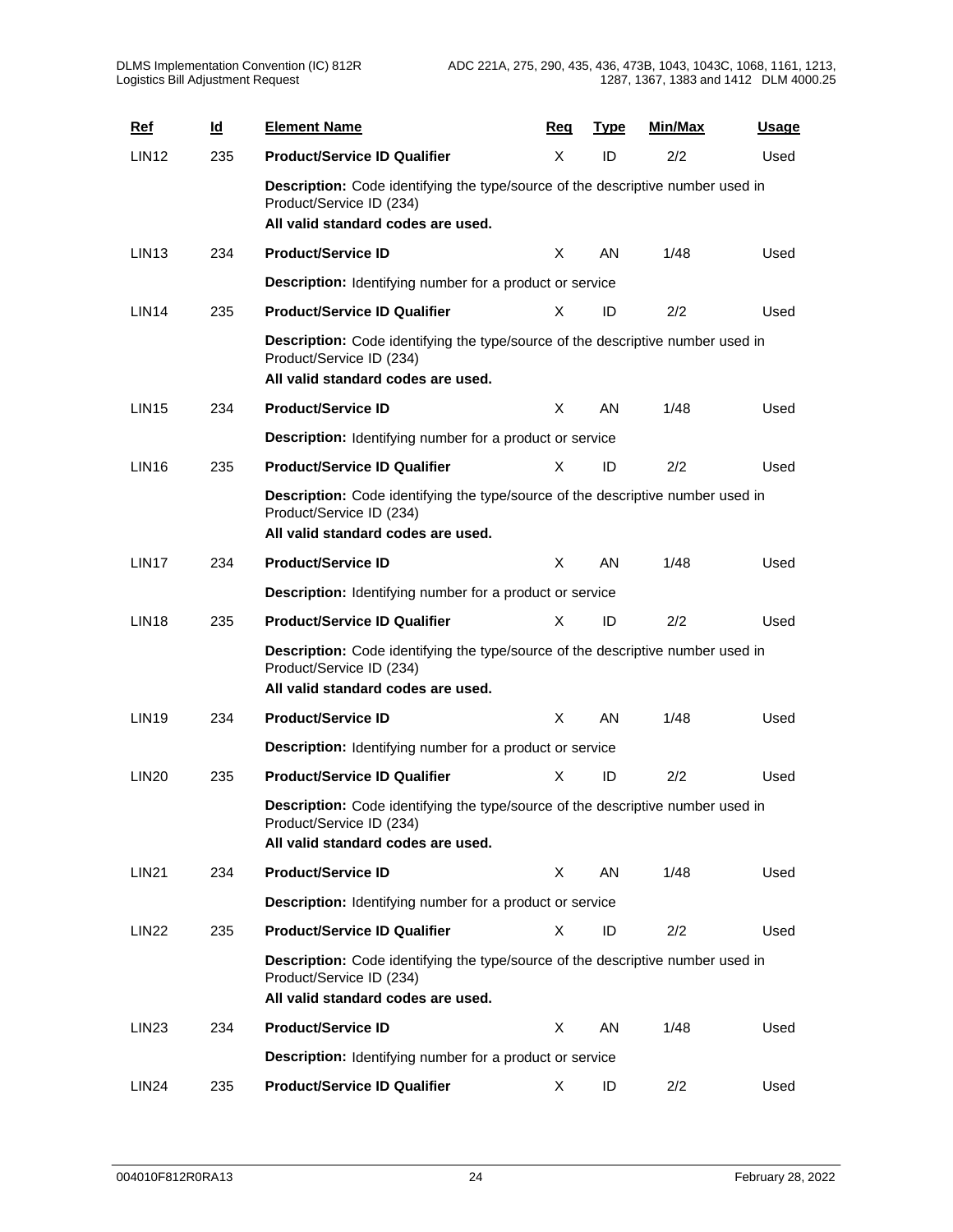| <b>Ref</b>        | $\underline{\mathsf{Id}}$ | <b>Element Name</b>                                                                                                                               | Rea      | <b>Type</b> | Min/Max | <b>Usage</b> |  |
|-------------------|---------------------------|---------------------------------------------------------------------------------------------------------------------------------------------------|----------|-------------|---------|--------------|--|
|                   |                           | Description: Code identifying the type/source of the descriptive number used in<br>Product/Service ID (234)                                       |          |             |         |              |  |
|                   |                           | All valid standard codes are used.                                                                                                                |          |             |         |              |  |
| <b>LIN25</b>      | 234                       | <b>Product/Service ID</b>                                                                                                                         | X        | AN          | 1/48    | Used         |  |
|                   |                           | Description: Identifying number for a product or service                                                                                          |          |             |         |              |  |
| LIN <sub>26</sub> | 235                       | <b>Product/Service ID Qualifier</b>                                                                                                               | X        | ID          | 2/2     | Used         |  |
|                   |                           | Description: Code identifying the type/source of the descriptive number used in<br>Product/Service ID (234)<br>All valid standard codes are used. |          |             |         |              |  |
| <b>LIN27</b>      | 234                       | <b>Product/Service ID</b>                                                                                                                         | X        | AN          | 1/48    | Used         |  |
|                   |                           | <b>Description:</b> Identifying number for a product or service                                                                                   |          |             |         |              |  |
| <b>LIN28</b>      | 235                       | <b>Product/Service ID Qualifier</b>                                                                                                               | X        | ID          | 2/2     | Used         |  |
|                   |                           | Description: Code identifying the type/source of the descriptive number used in<br>Product/Service ID (234)<br>All valid standard codes are used. |          |             |         |              |  |
| <b>LIN29</b>      | 234                       | <b>Product/Service ID</b>                                                                                                                         | $\times$ | AN          | 1/48    | Used         |  |
|                   |                           | <b>Description:</b> Identifying number for a product or service                                                                                   |          |             |         |              |  |
| <b>LIN30</b>      | 235                       | <b>Product/Service ID Qualifier</b>                                                                                                               | X        | ID          | 2/2     | Used         |  |
|                   |                           | Description: Code identifying the type/source of the descriptive number used in<br>Product/Service ID (234)<br>All valid standard codes are used. |          |             |         |              |  |
| <b>LIN31</b>      | 234                       | <b>Product/Service ID</b>                                                                                                                         | X        | AN          | 1/48    | Used         |  |
|                   |                           | <b>Description:</b> Identifying number for a product or service                                                                                   |          |             |         |              |  |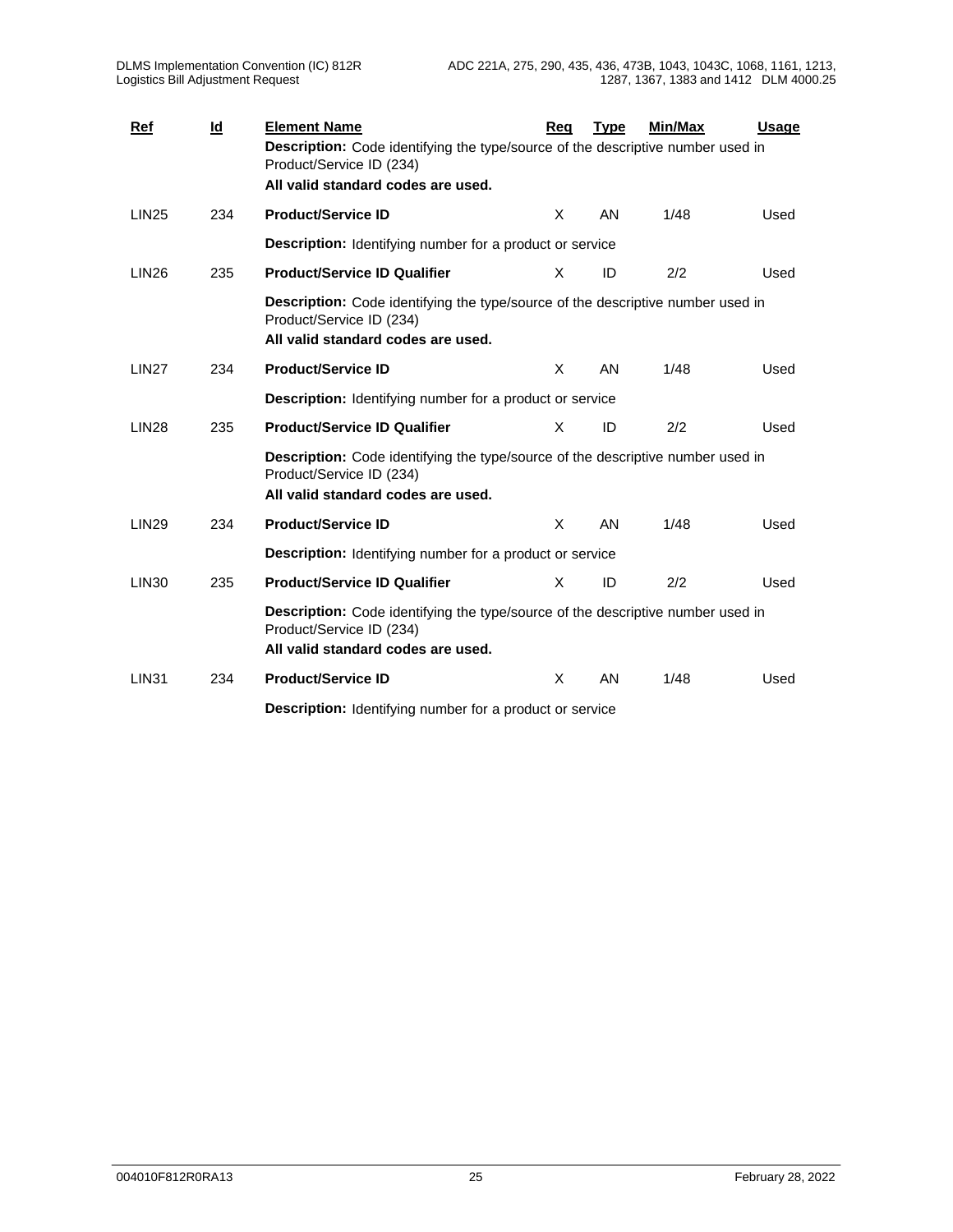## **N9** Reference Identification

| <b>Pos: 200</b>          | Max: >1     |
|--------------------------|-------------|
| <b>Detail - Optional</b> |             |
| Loop: CDD                | Elements: 4 |

#### **User Option (Usage):** Used

**Purpose:** To transmit identifying information as specified by the Reference Identification Qualifier

## **Syntax Rules:**

- 1. R0203 At least one of N902 or N903 is required.
- 2. C0605 If N906 is present, then N905 is required.

## **Semantics:**

- 1. N906 reflects the time zone which the time reflects.
- 2. N907 contains data relating to the value cited in N902.

## **Element Summary:**

| <u>Ref</u> | $\underline{\mathsf{Id}}$ |                                                           | <b>Element Name</b>                                                                                                                                                                                                                                                                                                                                                                                | Req | <b>Type</b> | <b>Min/Max</b> | <u>Usage</u> |  |  |  |  |
|------------|---------------------------|-----------------------------------------------------------|----------------------------------------------------------------------------------------------------------------------------------------------------------------------------------------------------------------------------------------------------------------------------------------------------------------------------------------------------------------------------------------------------|-----|-------------|----------------|--------------|--|--|--|--|
| N901       | 128                       |                                                           | <b>Reference Identification Qualifier</b>                                                                                                                                                                                                                                                                                                                                                          | M   | ID          | 2/3            | Must use     |  |  |  |  |
|            |                           | Description: Code qualifying the Reference Identification |                                                                                                                                                                                                                                                                                                                                                                                                    |     |             |                |              |  |  |  |  |
|            |                           |                                                           | <b>DLMS Note:</b> The following codes are authorized.                                                                                                                                                                                                                                                                                                                                              |     |             |                |              |  |  |  |  |
|            |                           | Code Name                                                 |                                                                                                                                                                                                                                                                                                                                                                                                    |     |             |                |              |  |  |  |  |
|            |                           |                                                           |                                                                                                                                                                                                                                                                                                                                                                                                    |     |             |                |              |  |  |  |  |
|            |                           | 3H                                                        | Case Number<br><b>DLMS Note:</b>                                                                                                                                                                                                                                                                                                                                                                   |     |             |                |              |  |  |  |  |
|            |                           |                                                           |                                                                                                                                                                                                                                                                                                                                                                                                    |     |             |                |              |  |  |  |  |
|            |                           |                                                           | DLMS enhancement; see introductory DLMS note 5a.                                                                                                                                                                                                                                                                                                                                                   |     |             |                |              |  |  |  |  |
|            |                           | AN                                                        | <b>Associated Purchase Orders</b><br><b>DLMS Note:</b>                                                                                                                                                                                                                                                                                                                                             |     |             |                |              |  |  |  |  |
|            |                           |                                                           |                                                                                                                                                                                                                                                                                                                                                                                                    |     |             |                |              |  |  |  |  |
|            |                           |                                                           | Use to identify the customer's internal Purchase Order (PO) Number. The PO<br>Number will cross-reference to the requisition document number (one PO Number<br>per document number). When submitted, this value will be perpetuated to<br>subsequent transactions. Authorized for DLA interface with the Exchange,<br>NEXCOM, MCX, and non-DoD customers as required. See Addendum to ADC<br>473B. |     |             |                |              |  |  |  |  |
|            |                           | ΟI                                                        | Original Invoice Number                                                                                                                                                                                                                                                                                                                                                                            |     |             |                |              |  |  |  |  |
|            |                           |                                                           | <b>DLMS Note:</b>                                                                                                                                                                                                                                                                                                                                                                                  |     |             |                |              |  |  |  |  |
|            |                           |                                                           | Use when a billing adjustment request is due to a duplicate billing (i.e. Billing<br>Advice Code = 11, 43 or 44) to identify the original bill involved in the adjustment<br>request. The duplicate bill is cited in 1/BCD07/020.                                                                                                                                                                  |     |             |                |              |  |  |  |  |
|            |                           | TG                                                        | <b>Transportation Control Number (TCN)</b>                                                                                                                                                                                                                                                                                                                                                         |     |             |                |              |  |  |  |  |
|            |                           |                                                           | <b>DLMS Note:</b>                                                                                                                                                                                                                                                                                                                                                                                  |     |             |                |              |  |  |  |  |
|            |                           |                                                           | DLMS enhancement; see introductory DLMS note 5a.                                                                                                                                                                                                                                                                                                                                                   |     |             |                |              |  |  |  |  |
|            |                           | <b>TN</b>                                                 | <b>Transaction Reference Number</b>                                                                                                                                                                                                                                                                                                                                                                |     |             |                |              |  |  |  |  |
|            |                           |                                                           | <b>DLMS Note:</b>                                                                                                                                                                                                                                                                                                                                                                                  |     |             |                |              |  |  |  |  |
|            |                           |                                                           | Use to identify the document number associated with the billing adjustment<br>request. For bills in response to requisitions, this must be the requisition<br>document number. See Addendum to ADC 473B.                                                                                                                                                                                           |     |             |                |              |  |  |  |  |
| N902       | 127                       |                                                           | <b>Reference Identification</b>                                                                                                                                                                                                                                                                                                                                                                    | X   | AN.         | 1/30           | Used         |  |  |  |  |
|            |                           |                                                           | <b>Description:</b> Reference information as defined for a particular Transaction Set or as                                                                                                                                                                                                                                                                                                        |     |             |                |              |  |  |  |  |

specified by the Reference Identification Qualifier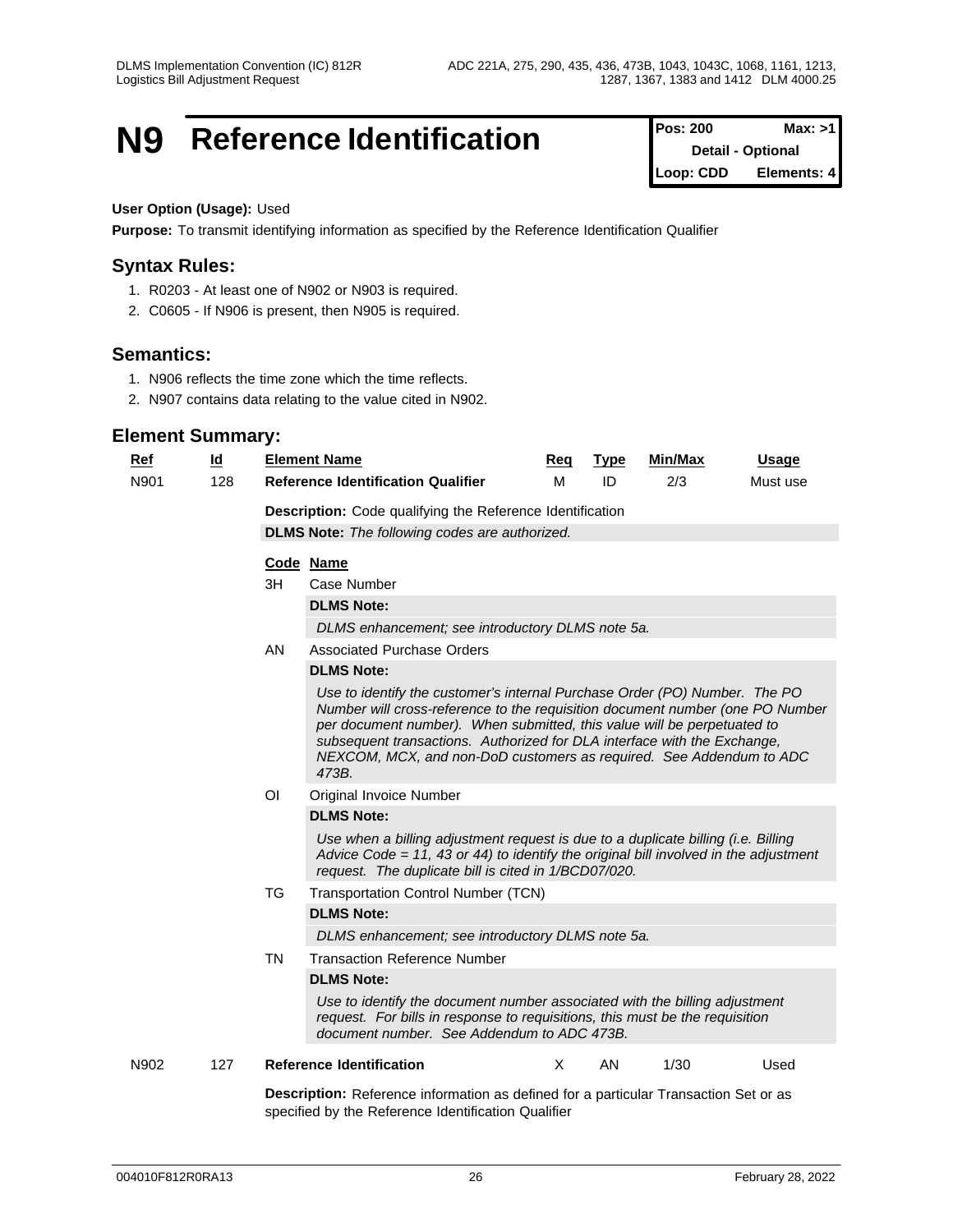| <b>Ref</b> | $\underline{\mathsf{Id}}$ |     | <b>Element Name</b>                                                                                                                         | Reg | <b>Type</b> | Min/Max | <u>Usage</u> |
|------------|---------------------------|-----|---------------------------------------------------------------------------------------------------------------------------------------------|-----|-------------|---------|--------------|
| N903       | 369                       |     | <b>Free-form Description</b>                                                                                                                | X   | AN          | 1/45    | Used         |
|            |                           |     | <b>Description:</b> Free-form descriptive text                                                                                              |     |             |         |              |
| N907       | C040                      |     | <b>Reference Identifier</b>                                                                                                                 | O   | Comp        |         | Used         |
|            |                           |     | <b>Description:</b> To identify one or more reference numbers or identification numbers as<br>specified by the Reference Qualifier          |     |             |         |              |
| N907-01    | 128                       |     | <b>Reference Identification Qualifier</b>                                                                                                   | M   | ID          | 2/3     | Must use     |
|            |                           |     | Description: Code qualifying the Reference Identification                                                                                   |     |             |         |              |
|            |                           |     | <b>DLMS Note:</b> 1. Use as needed to identify the shipment unit express mail number.                                                       |     |             |         |              |
|            |                           |     | DLMS enhancement; see introductory DLMS note 5a.                                                                                            |     |             |         |              |
|            |                           | W8  | Code Name<br><b>Suffix</b>                                                                                                                  |     |             |         |              |
|            |                           |     | <b>DLMS Note:</b>                                                                                                                           |     |             |         |              |
|            |                           |     | Use in conjunction with code TN (N901) to identify the suffix of the transaction<br>reference number.                                       |     |             |         |              |
| N907-02    | 127                       |     | <b>Reference Identification</b>                                                                                                             | м   | AN          | 1/30    | Must use     |
|            |                           |     | Description: Reference information as defined for a particular Transaction Set or as<br>specified by the Reference Identification Qualifier |     |             |         |              |
| N907-03    | 128                       |     | <b>Reference Identification Qualifier</b>                                                                                                   | Χ   | ID          | 2/3     | Used         |
|            |                           |     | Description: Code qualifying the Reference Identification                                                                                   |     |             |         |              |
|            |                           | FJ. | Code Name<br>Line Item Control Number                                                                                                       |     |             |         |              |
|            |                           |     | <b>DLMS Note:</b><br>1. Use with N901 code 3H to identify the excess plant property reference number.                                       |     |             |         |              |
|            |                           |     | 2. DLMS enhancement applicable to PCARSS requisitioning; see introductory<br>DLMS note 5a.                                                  |     |             |         |              |
| N907-04    | 127                       |     | <b>Reference Identification</b>                                                                                                             | X   | AN          | 1/30    | Used         |
|            |                           |     | Description: Reference information as defined for a particular Transaction Set or as<br>specified by the Reference Identification Qualifier |     |             |         |              |
| N907-05    | 128                       |     | <b>Reference Identification Qualifier</b>                                                                                                   | X   | ID          | 2/3     | Used         |
|            |                           |     | Description: Code qualifying the Reference Identification<br>All valid standard codes are used.                                             |     |             |         |              |
| N907-06    | 127                       |     | <b>Reference Identification</b>                                                                                                             | X   | AN          | 1/30    | Used         |
|            |                           |     | Description: Reference information as defined for a particular Transaction Set or as                                                        |     |             |         |              |
|            |                           |     | specified by the Reference Identification Qualifier                                                                                         |     |             |         |              |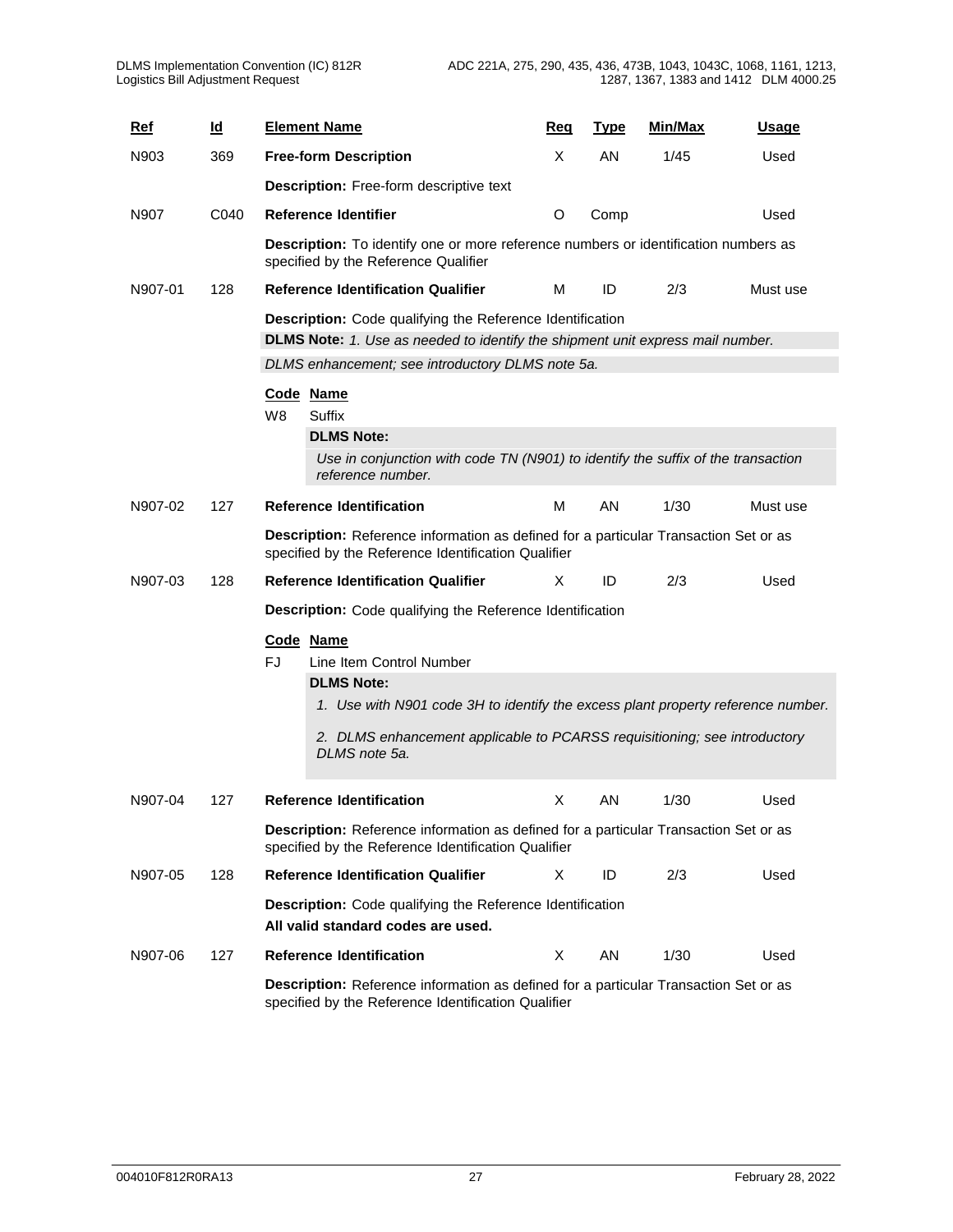## **DTM** Date/Time Reference **Pos: 204** Max: 5

| <b>Pos: 204</b> | Max: 5                   |
|-----------------|--------------------------|
|                 | <b>Detail - Optional</b> |
| Loop: CDD       | Elements: 2              |

## **User Option (Usage):** Used

**Purpose:** To specify pertinent dates and times

## **Syntax Rules:**

- 1. R020305 At least one of DTM02, DTM03 or DTM05 is required.
- 2. C0403 If DTM04 is present, then DTM03 is required.
- 3. P0506 If either DTM05 or DTM06 is present, then the other is required.

| Ref   | $\underline{\mathsf{Id}}$ |     | <b>Element Name</b>                                                          | Req | <b>Type</b> | <b>Min/Max</b> | <b>Usage</b> |
|-------|---------------------------|-----|------------------------------------------------------------------------------|-----|-------------|----------------|--------------|
| DTM01 | 374                       |     | <b>Date/Time Qualifier</b>                                                   | M   | ID          | 3/3            | Must use     |
|       |                           |     | Description: Code specifying type of date or time, or both date and time     |     |             |                |              |
|       |                           |     | Code Name                                                                    |     |             |                |              |
|       |                           | 050 | Received                                                                     |     |             |                |              |
|       |                           |     | <b>DLMS Note:</b>                                                            |     |             |                |              |
|       |                           |     | Use to indicate the materiel receipt date.                                   |     |             |                |              |
|       |                           | 166 | Message                                                                      |     |             |                |              |
|       |                           |     | <b>DLMS Note:</b>                                                            |     |             |                |              |
|       |                           |     | 1. Use to indicate the Supply Discrepancy Report (SDR) reply date.           |     |             |                |              |
|       |                           |     | 2. DLMS enhancement; see introductory DLMS note 5a.                          |     |             |                |              |
|       |                           | 168 | Release                                                                      |     |             |                |              |
|       |                           |     | <b>DLMS Note:</b>                                                            |     |             |                |              |
|       |                           |     | 1. Use to indicate the release date.                                         |     |             |                |              |
|       |                           |     | 2. DLMS enhancement; see introductory DLMS note 5a.                          |     |             |                |              |
|       |                           | 177 | Cancellation                                                                 |     |             |                |              |
|       |                           |     | <b>DLMS Note:</b>                                                            |     |             |                |              |
|       |                           |     | Use to indicate the confirmed cancellation date.                             |     |             |                |              |
|       |                           | 188 | <b>Credit Advice</b>                                                         |     |             |                |              |
|       |                           |     | <b>DLMS Note:</b>                                                            |     |             |                |              |
|       |                           |     | 1. Use to indicate the credit date.                                          |     |             |                |              |
|       |                           |     | 2. DLMS enhancement; see introductory DLMS note 5a.                          |     |             |                |              |
|       |                           | 306 | Adjustment Effective Date                                                    |     |             |                |              |
|       |                           |     | <b>DLMS Note:</b>                                                            |     |             |                |              |
|       |                           |     | Use to indicate the Product Quality Deficiency Report (PQDR) reply date.     |     |             |                |              |
|       |                           | 368 | Submittal                                                                    |     |             |                |              |
|       |                           |     | <b>DLMS Note:</b>                                                            |     |             |                |              |
|       |                           |     | Use to indicate the Transportation Discrepancy Report (TDR) submission date. |     |             |                |              |
|       |                           | 402 | Adjustment Promised                                                          |     |             |                |              |
|       |                           |     | <b>DLMS Note:</b>                                                            |     |             |                |              |
|       |                           |     | Use to indicate the adjustment promised date.                                |     |             |                |              |
|       |                           |     |                                                                              |     |             |                |              |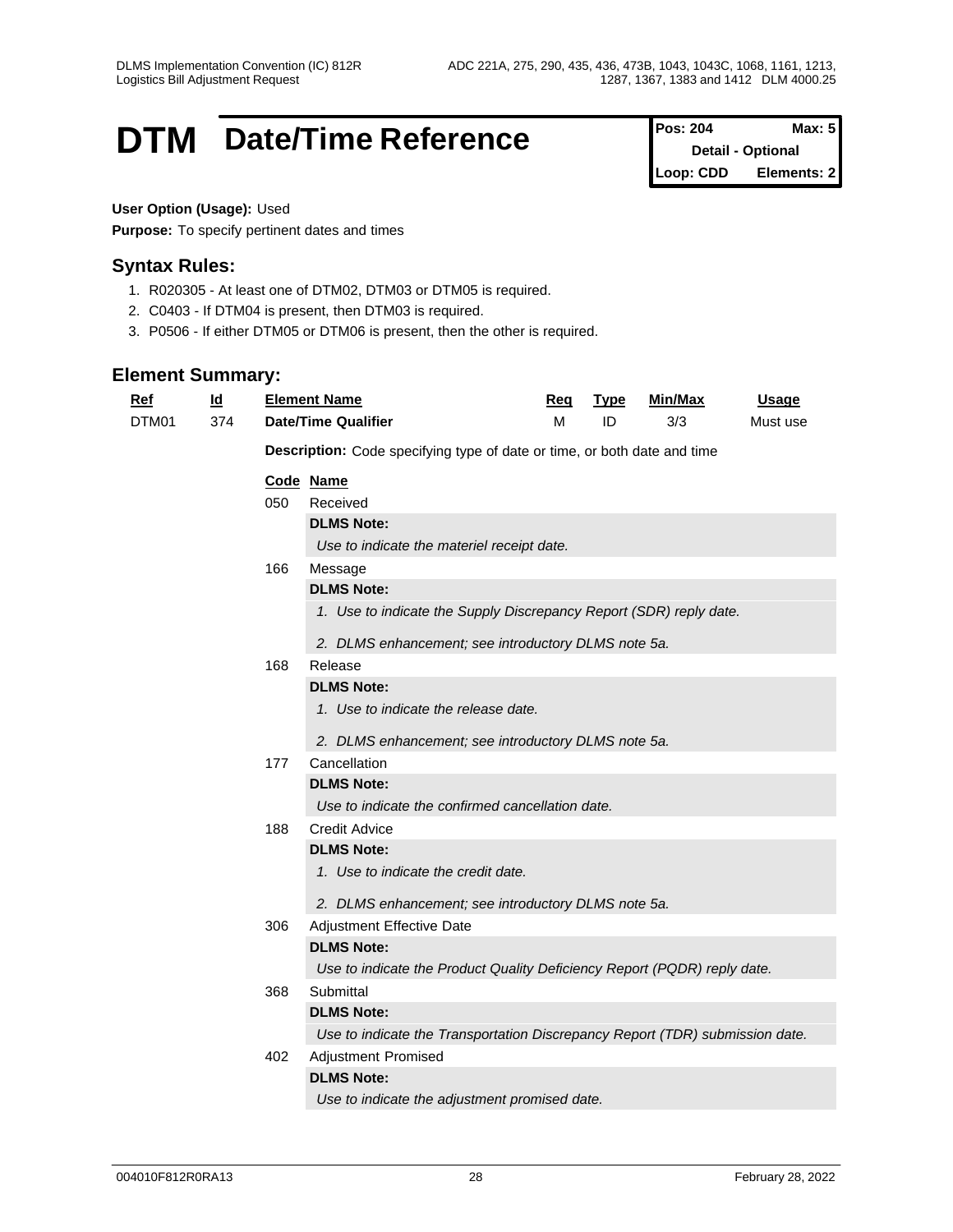|       |     | Code Name   |                                                                |
|-------|-----|-------------|----------------------------------------------------------------|
|       |     | 403         | Adjustment Processed                                           |
|       |     |             | <b>DLMS Note:</b>                                              |
|       |     |             | 1. Use to indicate the adjustment processed date.              |
|       |     |             | 2. DLMS enhancement; see introductory DLMS note 5a.            |
|       |     | 703         | Retransmission Time Stamp                                      |
|       |     |             | <b>DLMS Note:</b>                                              |
|       |     |             | Use to identify the original invoice date.                     |
|       |     | 992         | Date Requested                                                 |
|       |     |             | <b>DLMS Note:</b>                                              |
|       |     |             | 1. Use to indicate the request date when it differs from BCD01 |
|       |     |             | 2. DLMS enhancement; see introductory DLMS note 5a.            |
| DTM02 | 373 | <b>Date</b> | X<br>DT<br>8/8<br>Used                                         |
|       |     |             | <b>Description:</b> Date expressed as CCYYMMDD                 |
|       |     |             |                                                                |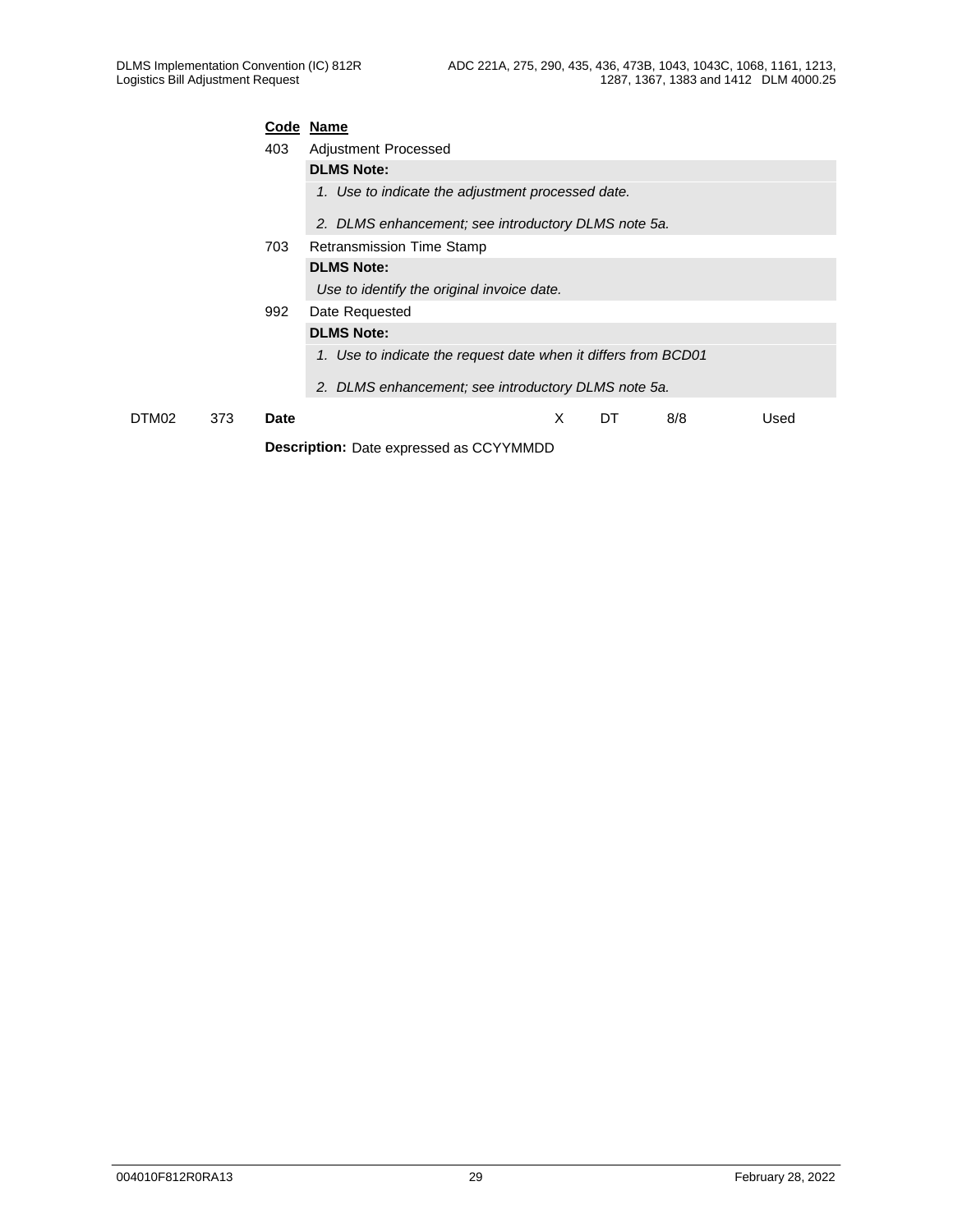## **LM** Code Source Information **Pos:** 205 Max: 1

**Detail - Optional Loop: LM Elements: 1**

## **User Option (Usage):** Used

**Purpose:** To transmit standard code list identification information

## **Comments:**

1. LM02 identifies the applicable industry code list source information.

## **DLMS Note:**

*Enhancement not approved for current use. When the 1/LM/155 loop is used to identify an Agency code applicable to ALL table 2 iterations, do not use 2/LM/205.*

| <b>Ref</b> | <u>ld</u> | <b>Element Name</b>                                                       | Req | Type | Min/Max | <u>Usage</u> |
|------------|-----------|---------------------------------------------------------------------------|-----|------|---------|--------------|
| LM01       | 559       | <b>Agency Qualifier Code</b>                                              | М   | ID   | 2/2     | Must use     |
|            |           | <b>Description:</b> Code identifying the agency assigning the code values |     |      |         |              |
|            |           | Code Name                                                                 |     |      |         |              |
|            |           | Department of Defense (DoD)<br>DF                                         |     |      |         |              |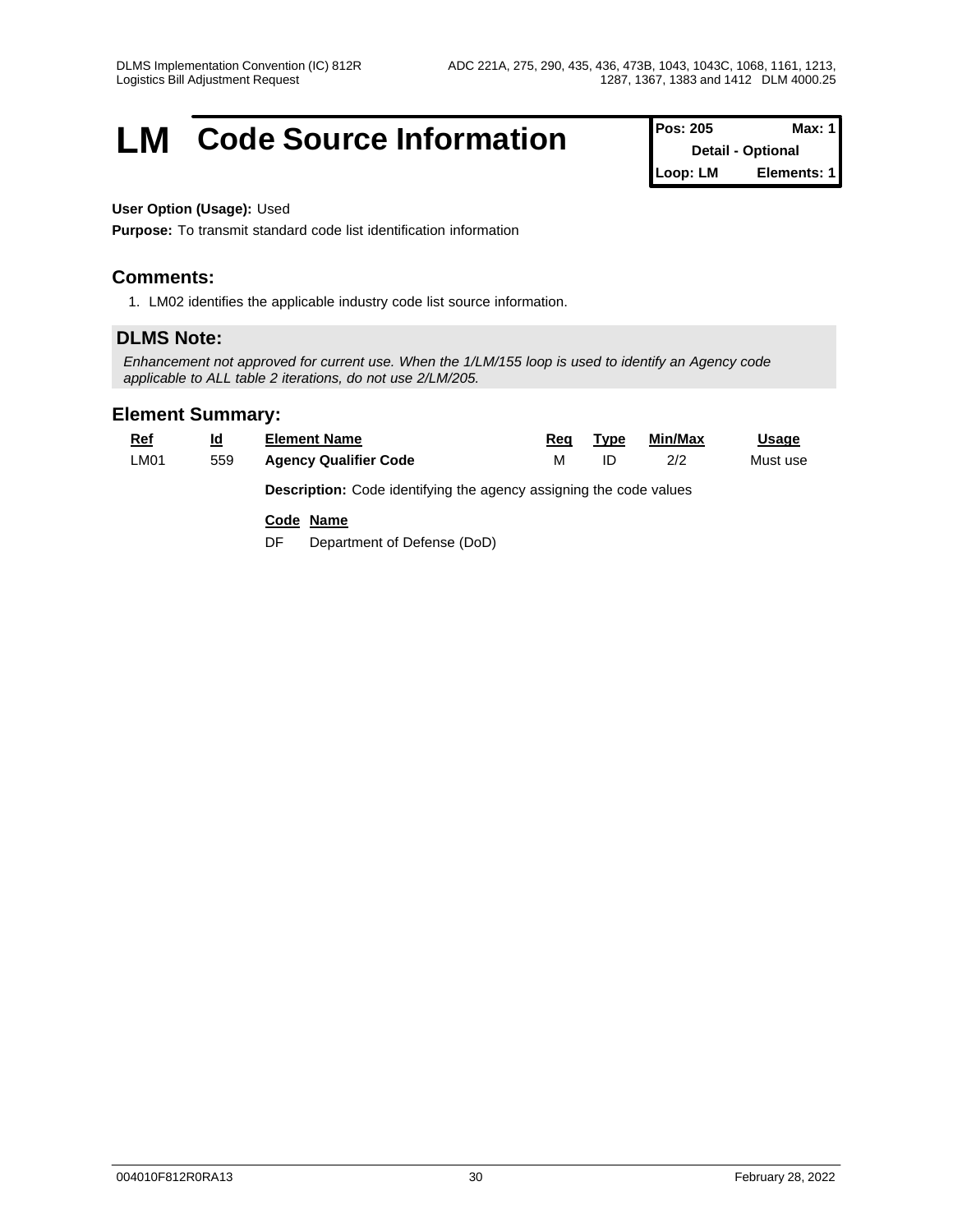## **LQ** Industry Code

| <b>Pos: 206</b> | Max: 100                  |
|-----------------|---------------------------|
|                 | <b>Detail - Mandatory</b> |
| Loop: LM        | Elements: 21              |

### **User Option (Usage):** Must use

**Purpose:** Code to transmit standard industry codes

## **Syntax Rules:**

1. C0102 - If LQ01 is present, then LQ02 is required.

## **DLMS Note:**

*Use to identify codes, as appropriate, consistent with management information requirements.*

| Ref  | $\underline{\mathsf{Id}}$ |                   | <b>Element Name</b>                                                                                                                                                                                             | Req     | <b>Type</b> | Min/Max | <b>Usage</b> |  |  |  |  |
|------|---------------------------|-------------------|-----------------------------------------------------------------------------------------------------------------------------------------------------------------------------------------------------------------|---------|-------------|---------|--------------|--|--|--|--|
| LQ01 | 1270                      |                   | <b>Code List Qualifier Code</b>                                                                                                                                                                                 | $\circ$ | ID          | 1/3     | Used         |  |  |  |  |
|      |                           |                   | Description: Code identifying a specific industry code list                                                                                                                                                     |         |             |         |              |  |  |  |  |
|      |                           |                   | <b>DLMS Note:</b> The following codes are authorized.                                                                                                                                                           |         |             |         |              |  |  |  |  |
|      |                           |                   | Code Name                                                                                                                                                                                                       |         |             |         |              |  |  |  |  |
|      |                           | 0                 | Document Identification Code                                                                                                                                                                                    |         |             |         |              |  |  |  |  |
|      |                           |                   | <b>DLMS Note:</b>                                                                                                                                                                                               |         |             |         |              |  |  |  |  |
|      |                           |                   | 1. The DLSS DIC is retained in the DLMS to facilitate transaction conversion in a<br>mixed DLSS/DLMS environment. Continued support of the DIC in a full DLMS<br>environment will be assessed at a future date. |         |             |         |              |  |  |  |  |
|      |                           |                   | 2. Future streamlined data; see introductory DLMS note 5c.                                                                                                                                                      |         |             |         |              |  |  |  |  |
|      |                           | 52                | <b>Billing Advice Code</b>                                                                                                                                                                                      |         |             |         |              |  |  |  |  |
|      |                           | <b>DLMS Note:</b> |                                                                                                                                                                                                                 |         |             |         |              |  |  |  |  |
|      |                           |                   | Use to identify the reason for the request.                                                                                                                                                                     |         |             |         |              |  |  |  |  |
|      |                           | 78                | Project Code                                                                                                                                                                                                    |         |             |         |              |  |  |  |  |
|      |                           |                   | <b>DLMS Note:</b>                                                                                                                                                                                               |         |             |         |              |  |  |  |  |
|      |                           |                   | Use to identify special programs, exercises, projects, operations, and other<br>purposes.                                                                                                                       |         |             |         |              |  |  |  |  |
|      |                           | 79                | <b>Priority Designator Code</b>                                                                                                                                                                                 |         |             |         |              |  |  |  |  |
|      |                           |                   | <b>DLMS Note:</b>                                                                                                                                                                                               |         |             |         |              |  |  |  |  |
|      |                           |                   | Use to identify the priority assigned to this transaction.                                                                                                                                                      |         |             |         |              |  |  |  |  |
|      |                           | 81                | <b>Status Code</b>                                                                                                                                                                                              |         |             |         |              |  |  |  |  |
|      |                           |                   | <b>DLMS Note:</b>                                                                                                                                                                                               |         |             |         |              |  |  |  |  |
|      |                           |                   | Use to identify any applicable status information.                                                                                                                                                              |         |             |         |              |  |  |  |  |
|      |                           | 83                | <b>Supply Condition Code</b>                                                                                                                                                                                    |         |             |         |              |  |  |  |  |
|      |                           | A <sub>9</sub>    | Supplemental Data                                                                                                                                                                                               |         |             |         |              |  |  |  |  |
|      |                           |                   | <b>DLMS Note:</b>                                                                                                                                                                                               |         |             |         |              |  |  |  |  |
|      |                           |                   | 1. Use only for intra-service or agency transactions to identify service or<br>agency-unique data as required.                                                                                                  |         |             |         |              |  |  |  |  |
|      |                           |                   | 2. Use to identify supplemental address/data.                                                                                                                                                                   |         |             |         |              |  |  |  |  |
|      |                           |                   | 3. Future streamlined data; see introductory DLMS note 5c.                                                                                                                                                      |         |             |         |              |  |  |  |  |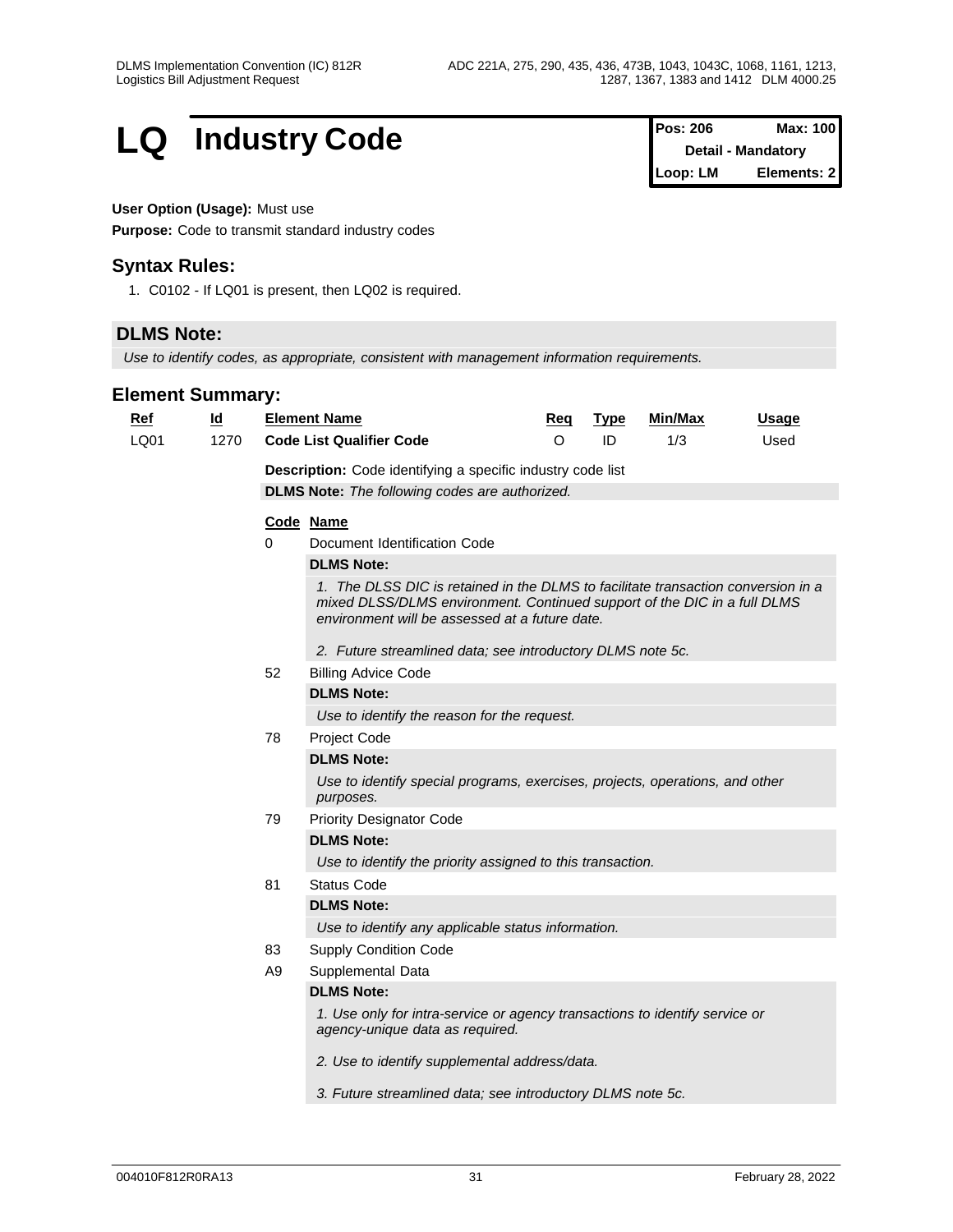#### **Code Name**

AJ Utilization Code

#### **DLMS Note:**

*1. Under DLSS, this is the first position of the document serial number.*

*2. DLMS enhancement; see introductory DLMS note 5a.* 

#### AL Special Requirements Code

#### **DLMS Note:**

- *1. Use to identify the precedence, special handling, and processing requirements.*
- *2. Under DLSS, this is carried in the required delivery date field.*
- *3. DLMS enhancement; see introductory DLMS note 5a.*
- DE Signal Code
- DF Media and Status Code

#### **DLMS Note:**

- *1. Same as recipient of billing status code used in the DLSS.*
- *2. Future streamlined data; see introductory DLMS note 5c.*
- DG Fund Code
- GQ Group Qualifier Code

#### **DLMS Note:**

*Use to identify the Materiel Management Aggregation Code (MMAC) for NSNs to be managed by a specific manager (i.e., system, program, aggregation, selected FSC, technology group). This is an Air Force-unique data element, meaningful to the Air Force only. Non-Air Force Components perpetuate without action.*

*A data maintenance action was approved in version 5010. The approved code/name is "MAC – Material Management Aggregation Code". The code source is identified as the Air Force Manual (AFMAN) 23-110, Volumes 1 and 2.*

COG Cognizance Symbol

#### **DLMS Note:**

*Use to identify the materiel cognizance symbol (COG) of the end item. Indicate NSL for non-stock numbered listed items. This is a Navy-unique data element meaningful to Navy only; Non-Navy Components are to perpetuate without action.* 

IMC Item Management Code

#### **DLMS Note:**

*Use to identify the Item Management code (IMC) for integrated material management. This is a Navy-unique data element meaningful to Navy only; Non-Navy Components are to perpetuate without action.* 

MCC Material Control Code

#### **DLMS Note:**

*Use to identify the Material Control Code (MCC) for special inventory reporting. This is a Navy-unique data element meaningful to Navy only; Non-Navy Components are to perpetuate without action.* 

SMI Special Material Identification Code

#### **DLMS Note:**

*Use to identify the Special Material Identification Code (SMIC) for an end item. This is a Navy-unique data element meaningful to Navy only; Non-Navy Components are to perpetuate without action.* 

LQ02 1271 **Industry Code** X AN 1/30 Used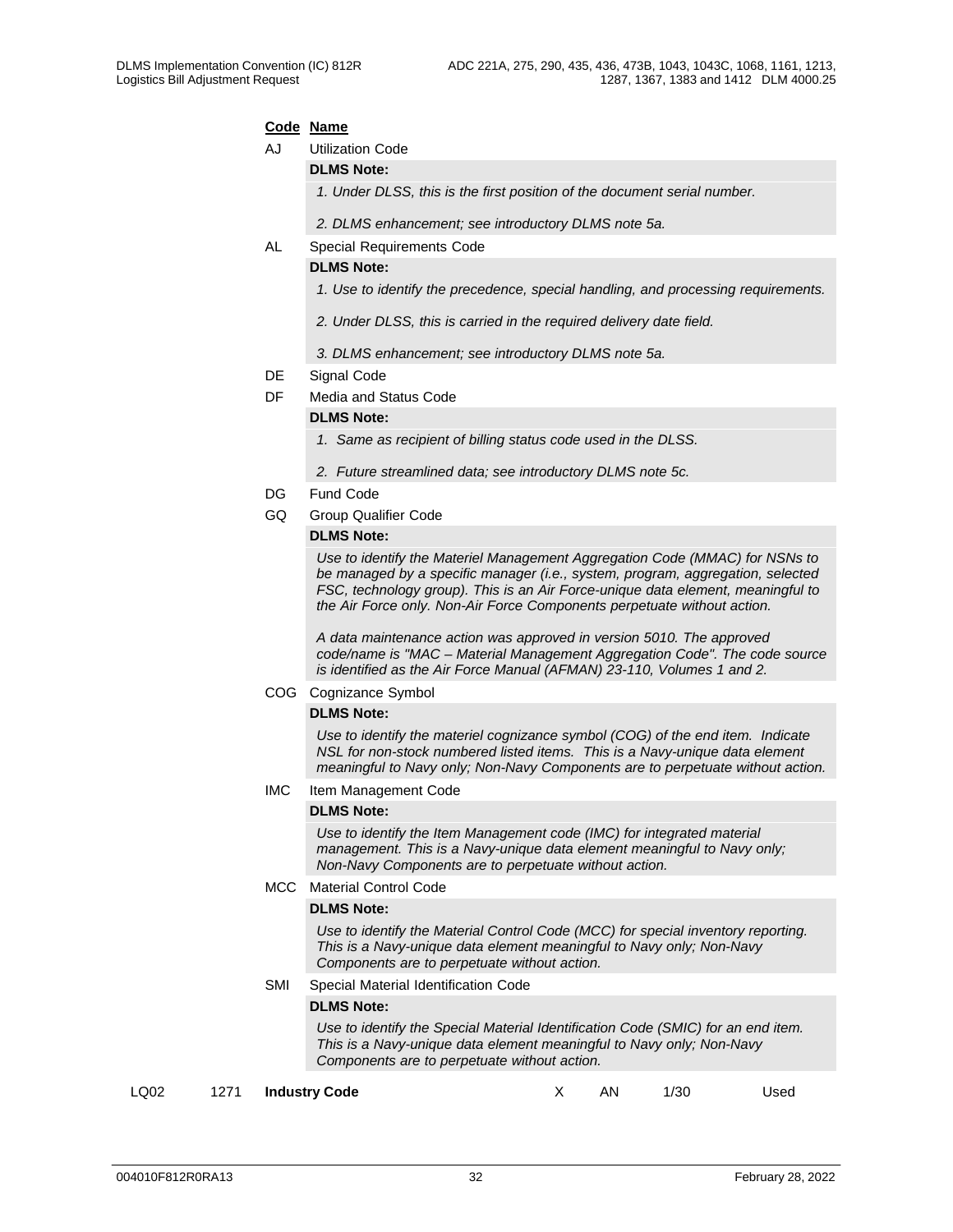| Min/Max<br>Usaɑe<br>Red<br>and the second state of the second state of the second state of the second state in the second state in the second state in the second state in the second state in the second state in the second state in the second state i<br>Name<br>`vpe<br>lement<br>Id |  |
|-------------------------------------------------------------------------------------------------------------------------------------------------------------------------------------------------------------------------------------------------------------------------------------------|--|
|-------------------------------------------------------------------------------------------------------------------------------------------------------------------------------------------------------------------------------------------------------------------------------------------|--|

**Description:** Code indicating a code from a specific industry code list